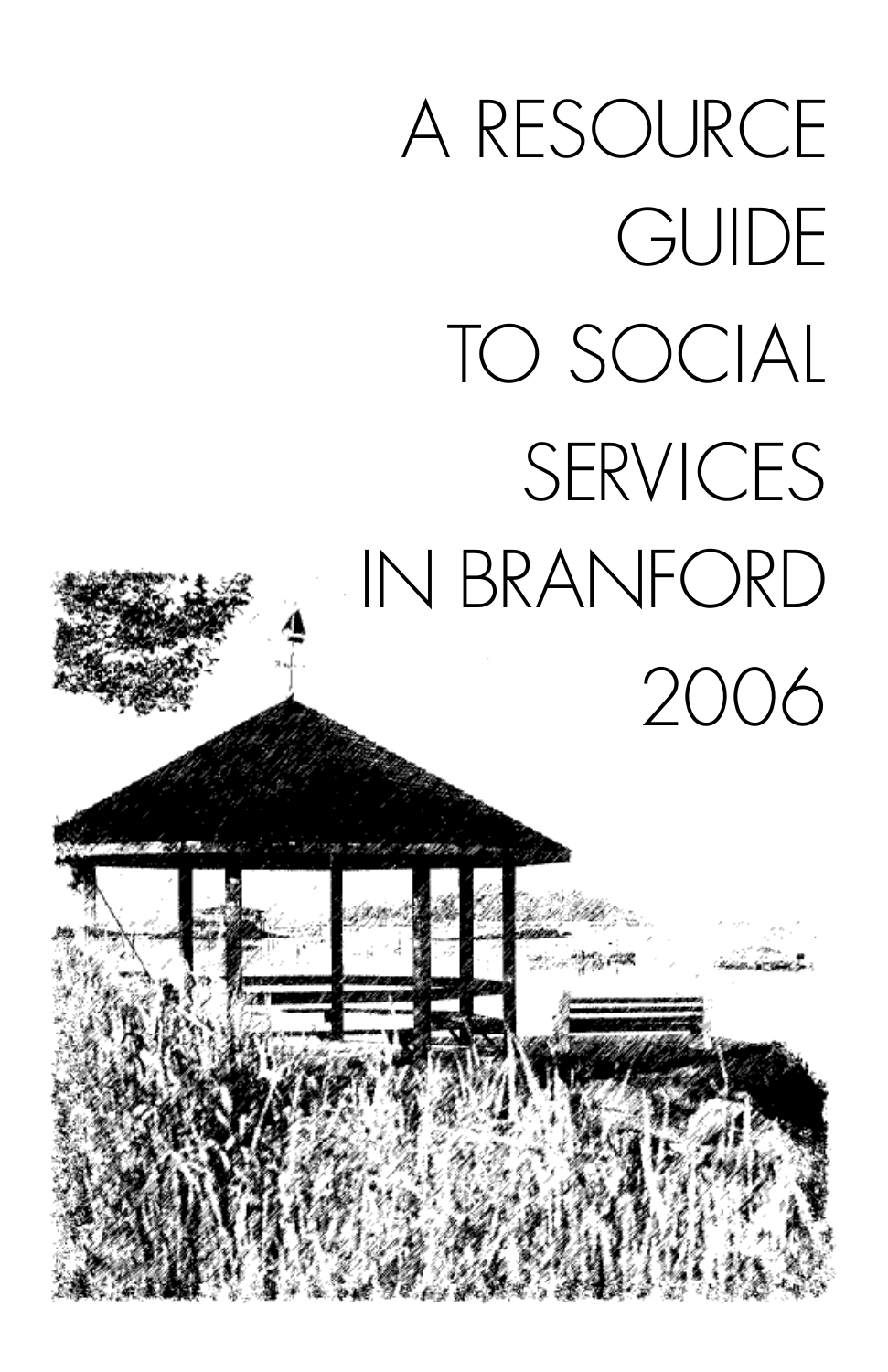### A RESOURCE GUIDE TO SOCIAL SERVICES IN BRANFORD 2006

PROJECT DIRECTOR: Maria Storm PROJECT COMMITTEE: Pat Andriole, Dagmar Ridgeway

Funds for this project have been generously donated by the Branford Community Foundation. Designed by Words by Jen, Branford, CT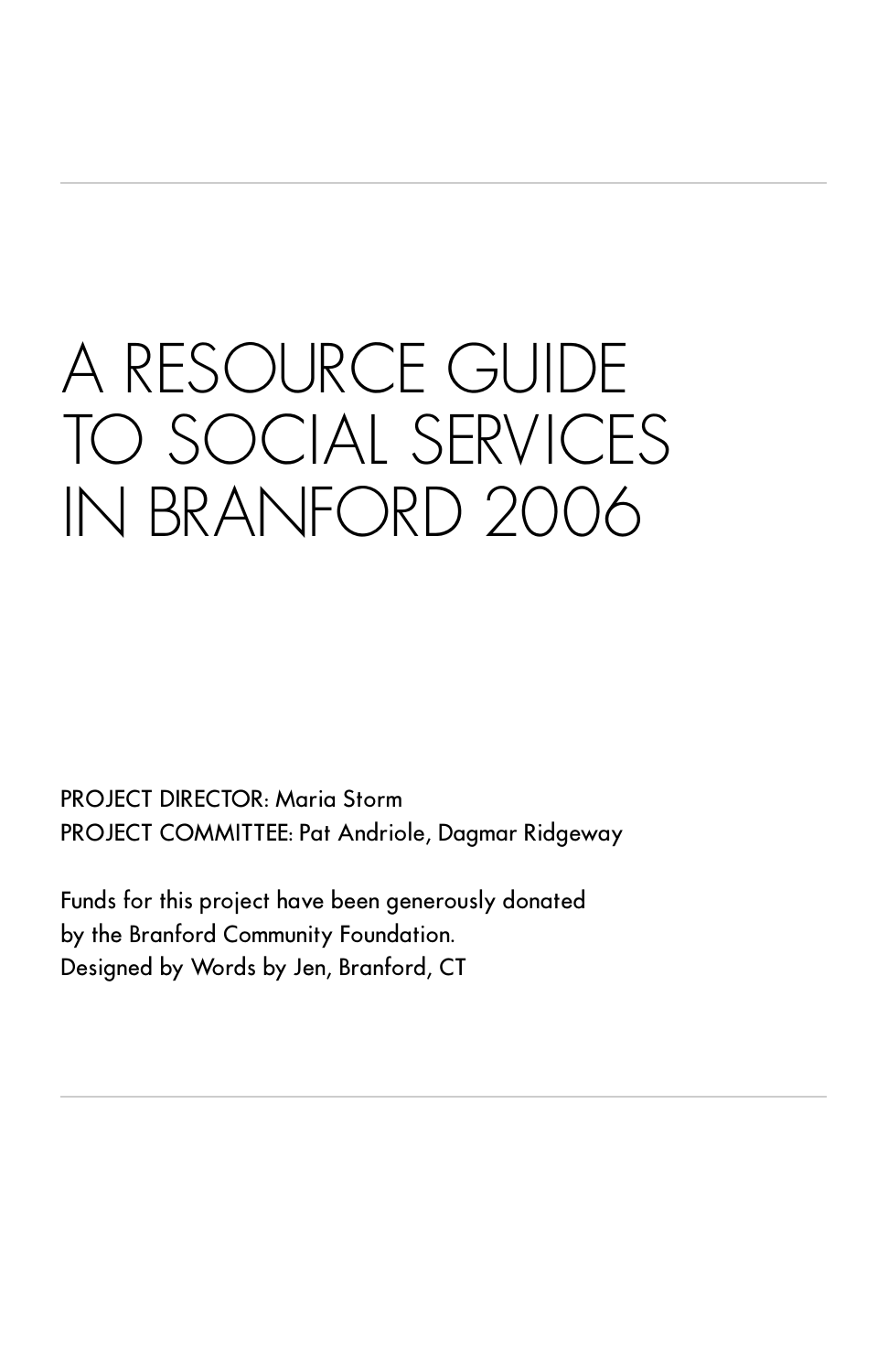The **BRANFORD COMMUNITY FOUNDATION** is pleased to have funded the development and latest update of this Resource Guide to Social Services in Branford. We all know that Branford is a generous community whose citizens reach out to their neighbors in many diverse ways. But few of us, I suspect, realize how many different social service organizations there are in town. In fact, excluding regional, state and federal social service agencies, there are still over 32 organizations in town dedicated to improving the lives of Branford's residents. Now, through the efforts of many caring individuals in town, the names, addresses, phone numbers and service offerings of these organizations can be found in one convenient place.

The idea for this Guide resulted from discussions among members of the Community Social Service Network, a group of representatives from various social service providers in town. The group realized that while they might be able to pick up the phone and ask each other for help in finding assistance for one individual or family, such resource information was needed by many more people in town who did not know how to find it. We hope the availability of this Guide has changed that and that these organizations have become more accessible to all those in Branford who need their services.

The Guide is divided into 17 sections, each of which highlights resources available in a targeted area. Detailed descriptions of the primary service providers in each area are provided. In addition, both shorter descriptions of frequently used local and regional organizations and cross references to agencies detailed in other sections are provided.

Every attempt has been made to make this Guide as complete as possible. However, should you have any additions or suggestions you feel should be included in the next edition of this Guide, please contact Maria Storm, Project Director, c/o Branford Counseling Center, 342 Harbor St., Branford, CT 06405, (203) 481-4248.

> Claire Bennitt President, Branford Community Foundation January 2006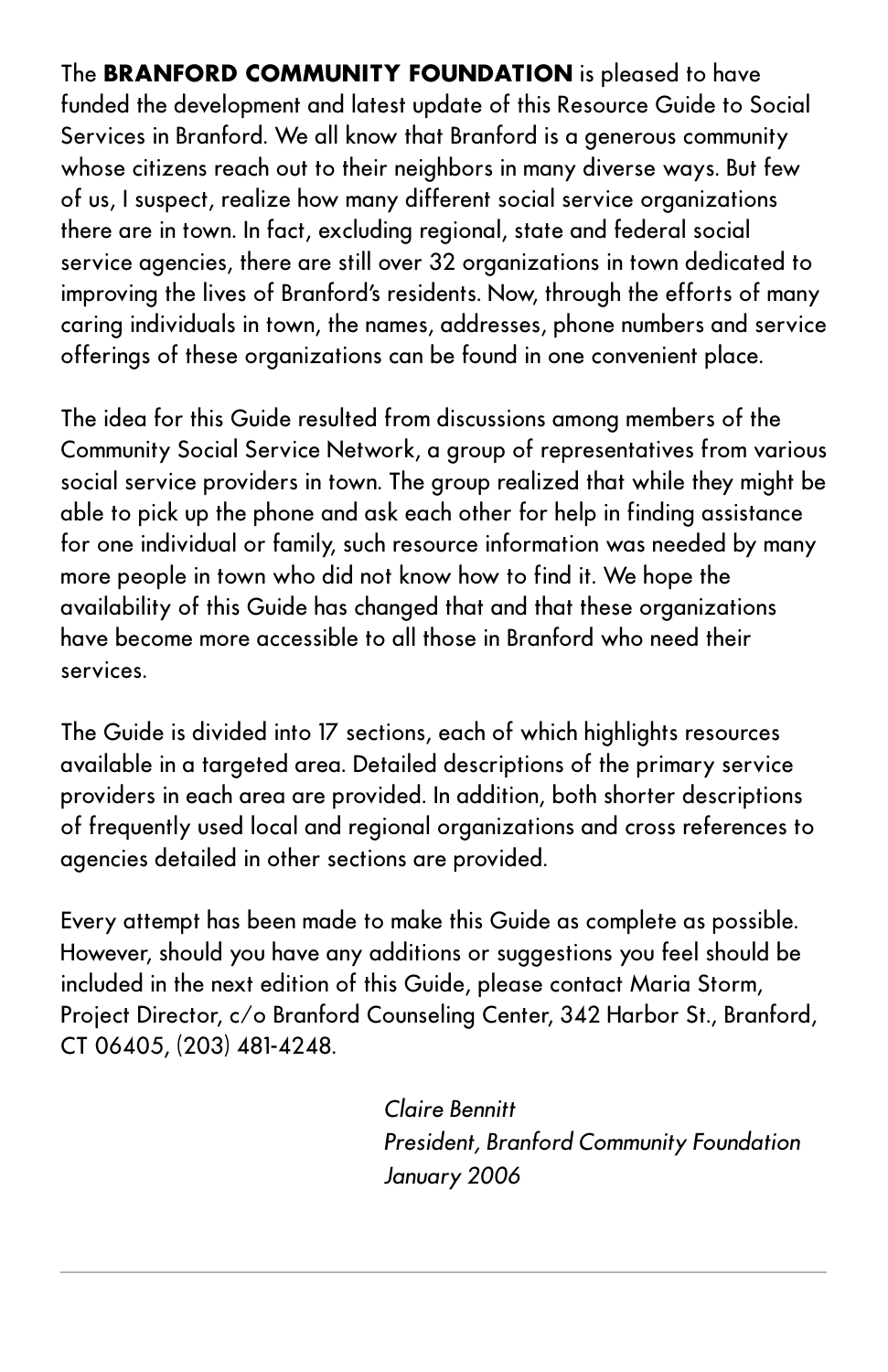### contents

| important town phone numbers              | 8         |
|-------------------------------------------|-----------|
| important state and federal phone numbers | 9         |
| useful websites                           | 10        |
| infoline                                  | 10        |
| housing                                   | $11 - 14$ |
| food                                      | $14 - 15$ |
| clothing                                  | 16        |
| health & medical                          | $17 - 20$ |
| counseling & crisis support               | $21 - 24$ |
| substance abuse                           | 24        |
| youth                                     | 25-30     |
| women                                     | 31-32     |
| seniors                                   | 32-36     |
| veterans                                  | 37        |
| disabled                                  | $37 - 40$ |
| transportation                            | $41 - 42$ |
| financial & income assistance             | $43 - 44$ |
| energy assistance                         | $44 - 45$ |
| legal aid                                 | 45        |
| literacy & language assistance            | 46        |
| employment assistance                     | 47        |
| index                                     | 48-       |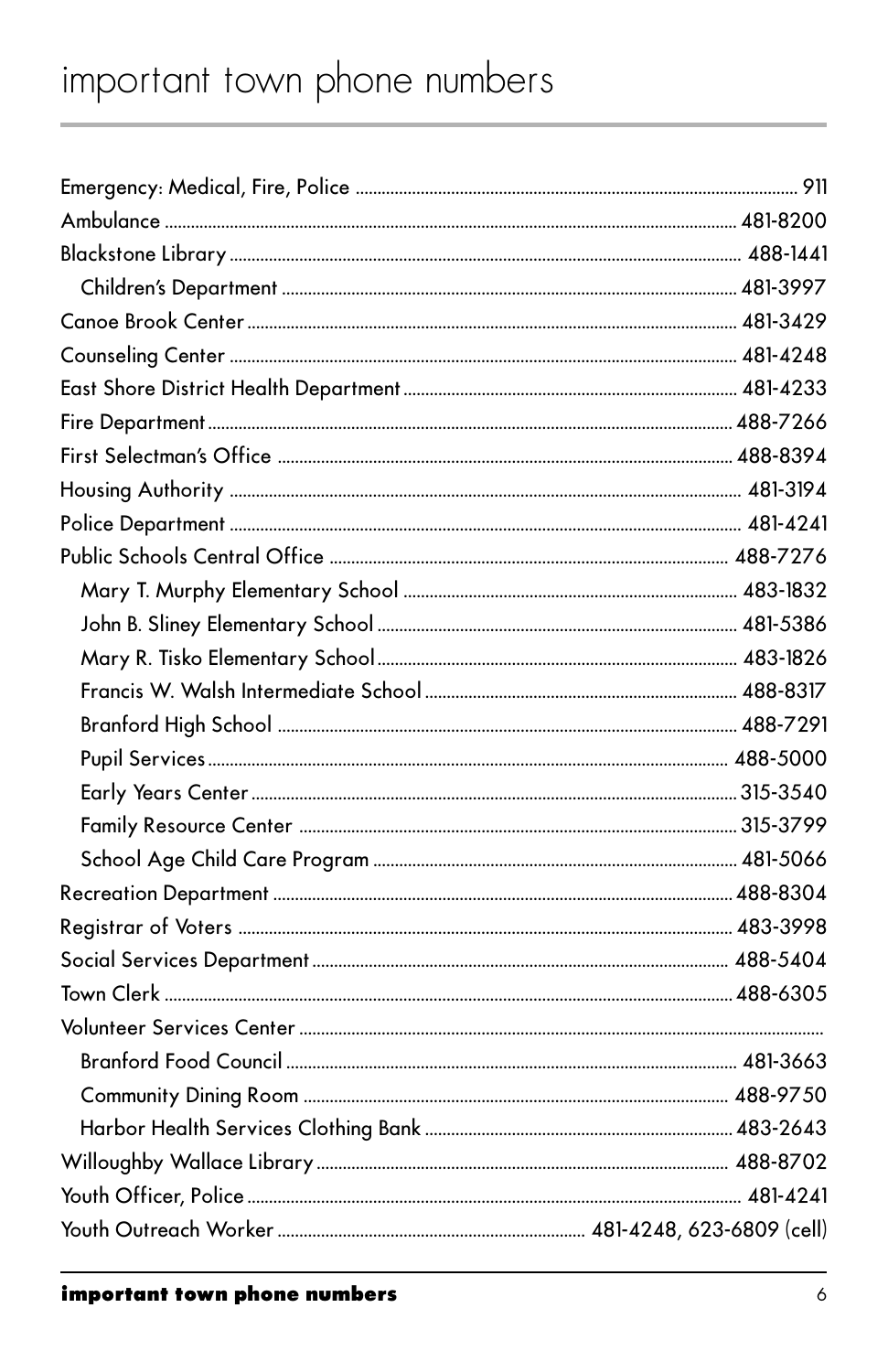### important state & federal phone numbers

| <b>CONNECTICUT</b>                                                               |  |
|----------------------------------------------------------------------------------|--|
|                                                                                  |  |
|                                                                                  |  |
|                                                                                  |  |
| Department of Children and Families (DCF)                                        |  |
|                                                                                  |  |
| Department of Mental Health and Addiction Services                               |  |
| Help line for non-emergency information and referral  1-800-446-7348             |  |
|                                                                                  |  |
|                                                                                  |  |
|                                                                                  |  |
| Protective Services for the Elderly - Hotline to report abuse of elders 974-8029 |  |
|                                                                                  |  |
|                                                                                  |  |
|                                                                                  |  |
|                                                                                  |  |
|                                                                                  |  |
|                                                                                  |  |

#### FEDERAL

| Special Supplemental Food Program for Women, Infants and Children (WIC) |  |
|-------------------------------------------------------------------------|--|
|                                                                         |  |
|                                                                         |  |
|                                                                         |  |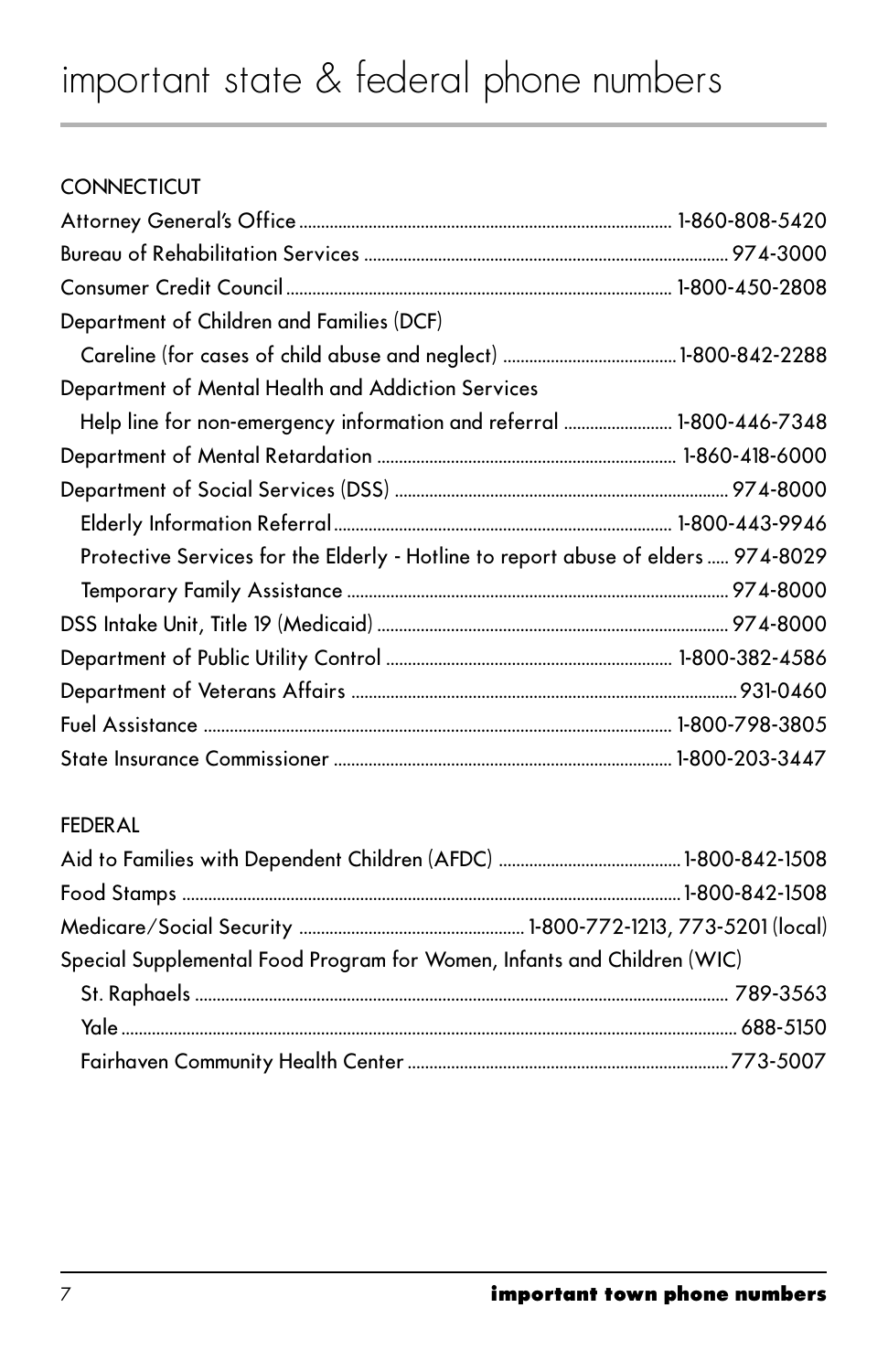### useful websites

TOWN OF BRANFORD www.branford-ct.gov

#### BRANFORD PUBLIC SCHOOLS www.branford.k12.ct.us

INFOLINE www.infoline.org

DEPARTMENT OF SOCIAL SERVICES www.dss.state.ct.us

CONNECTICUT ELDERLY SERVICES www.ctelderlyservices.state.ct.us

infoline

TELEPHONE: 211 WEBSITE: www.infoline.org

Infoline is a telephone-based information and referral clearinghouse that utilizes a computerized database to provide up-to-date information on a broad range of locally available programs and services. Topics include, for example, child care resources and availability, alcohol and drug treatment programs, maternal and child health programs, sources of financial assistance, targeted hotlines and the time and location of an array of selfhelp groups. Infoline's professional caseworkers not only provide callers with referrals to appropriate community resources, but also intervene in crises including suicide prevention. In addition to consulting the agencies and services listed in this guide, anyone in need of specific assistance should call Infoline for further information and guidance. The service is free and is available 24 hours a day.

The information pages in the front of the telephone book also list many social service programs and services available to shoreline residents.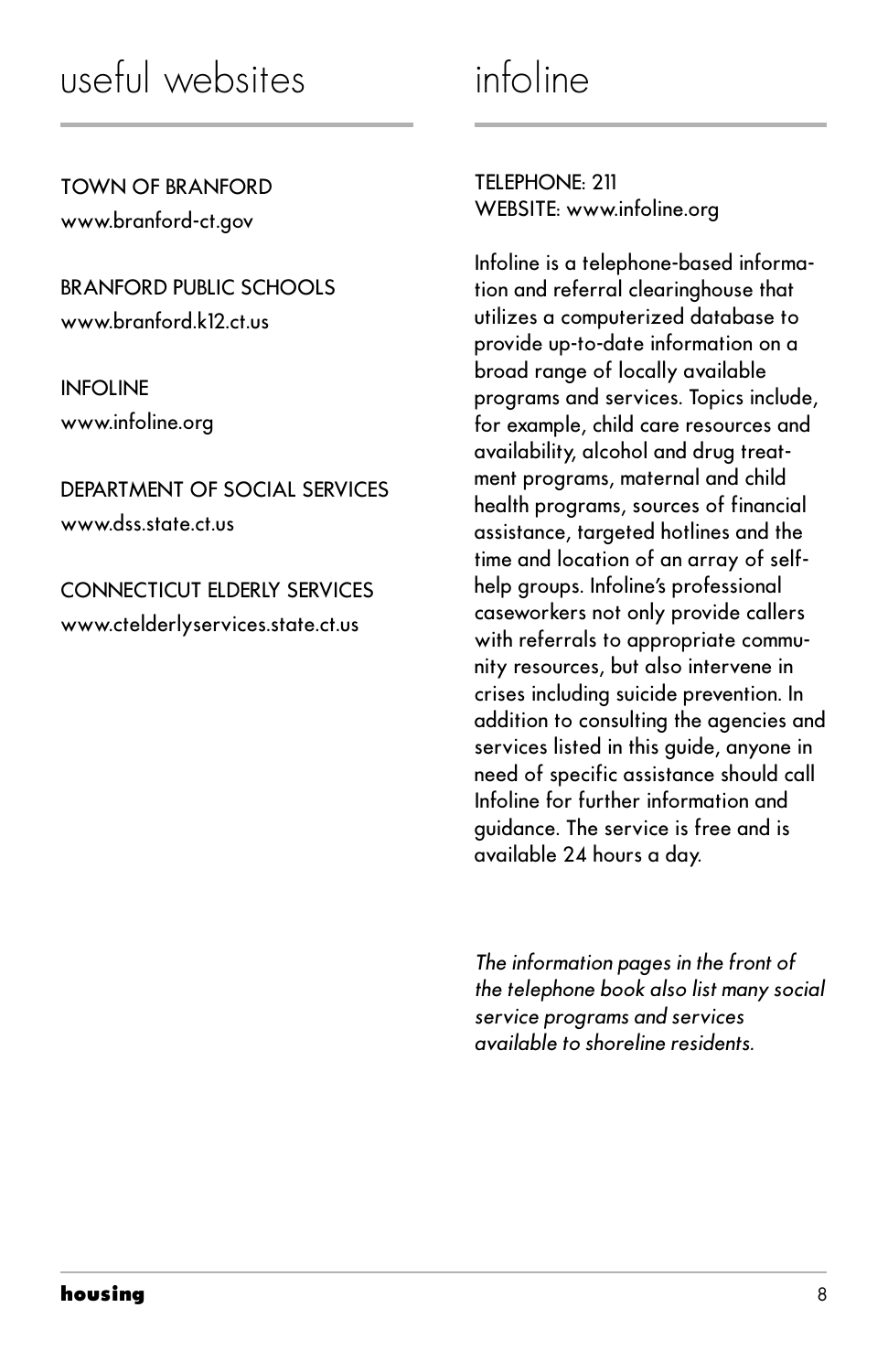## housing

#### **BRANFORD HOUSING AUTHORITY**

Merit Properties Parkside Villages I and II 115 South Montowese Street Branford, CT 06405 TELEPHONE: 481-3194 RENTAL INFORMATION: 481-5632 FAX: 483-9157

HOURS: Monday - Friday, 8 a.m.- 4 p.m.

TARGET POPULATION: Low income persons who are at least 62 years old or who are 100% disabled under a federal program.

SERVICES: The Branford Housing Authority (BHA) provides independent apartment living for seniors with limited incomes or for disabled persons, Two complexes offer a total of 90 units; sixty-eight of these units are efficiencies and twenty-two are one bedroom apartments, Residents must be in good health and able to care for themselves and the apartment independently. BHA works with tenants and their families to find the services needed to maintain independence as long as possible.

ELIGIBILITY REQUIREMENTS: Residents must be 62 years of age or older with a maximum income of \$39,550 per year for a single person or \$45,200 per year for a couple from all sources. Disabled persons must be 18 years of age or older and be 100% disabled under the federal program.

COSTS: Base rent for Parkside I: Single - \$243 per month; Double \$260 per month or 30% of gross income, whichever is more. Utilities are included. Base rent for Parkside II: Single \$200 per month; Double - \$210 per month or 30% of gross income, whichever is more. Utilities are paid by tenants.

#### **CARRIE P. CHANDLER HOUSING CORPORATION**

13G Rogers Street Branford, CT 06405 TELEPHONE: 481-4241, days, 488- 0829, evenings (ask for Bob Gill)

TARGET POPULATION: Low to moderate income families.

SERVICES: The Carrie P. Chandler's St. Stephen's Townhouse development offers seven 1, 2 or 3 bedroom apartments, each with two bathrooms and a garage.

ELIGIBILITY REQUIREMENTS: Household incomes must total 80% or less of the area median income.

COSTS: 1 bedroom: \$600/month; 2 bedrooms: \$660/month; 3 bedrooms: \$740/month.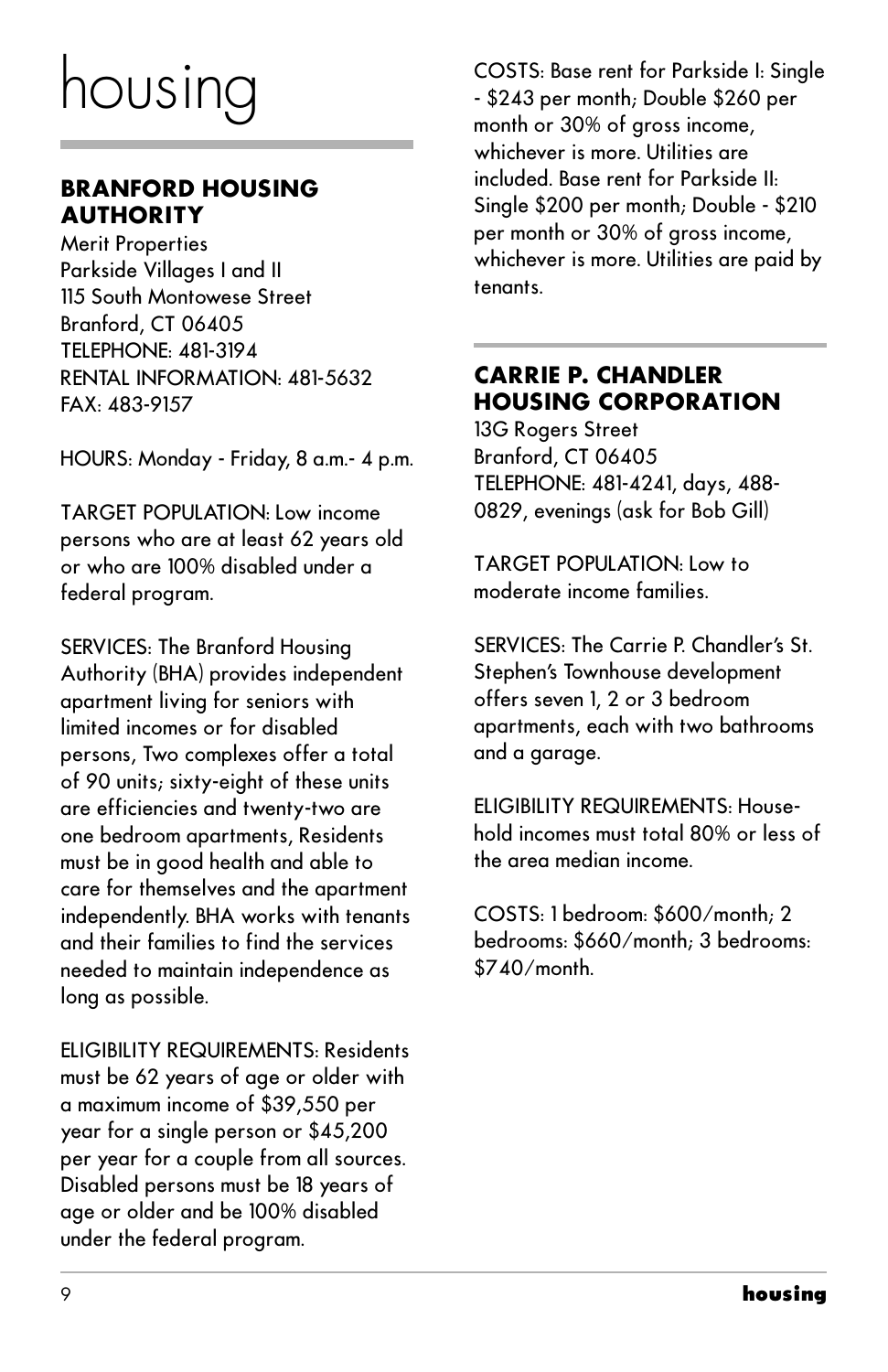#### **ROBERT GIAIMO HOUSE**

Northeast Properties 14 Rice Terrace Branford, CT 06405 TELEPHONE: 488-0695 or 387-6665

HOURS: 9 a.m.- 4 p.m., Monday-Friday

TARGET POPULATION: Senior citizens 62 years and older; disabled persons.

SERVICES: Northeast Properties provides Section 8 housing for seniors with limited incomes or for disabled persons. There are 44 single bedroom units, four of which are specifically designed for persons with mobility impairments.

ELIGIBILITY REQUIREMENTS: Applicant must be at least 62 years old with a maximum income of \$25,050 per year for a single person or \$28,650 per year for a couple.

COSTS: Rents are based on 30% of household's adjusted gross income.

#### **JOHN B. SLINEY HOUSE**

Merit Properties 21 Rice Terrace Branford, CT 06405 TELEPHONE: 481-5632 FAX: 483-9157

HOURS: Monday - Friday, 9 a.m.- 5 p.m.

TARGET POPULATION: Senior citizens over the age of 62; disabled persons.

SERVICES: Merit Properties provides Section 8 housing for seniors with limited incomes or for disabled persons. There are 38 single bedroom units, four of which are specifically designed for the handicapped.

ELIGIBILITY REQUIREMENTS: Residents must be at least 62 years old with a maximum income of \$39,550 per year for a single person or \$45,200 per year for a couple. Disabled persons must be at least 62 years old and be 100% disabled under the federal program.

COSTS: 30% of tenant's adjusted gross income must go for rent.

PLEASE NOTE: All rents and allowable income limits in this section are as of January 2006.

#### **ADDITIONAL HOUSING RESOURCES**

#### **BRANFORD HOMELESS INFORMATION**

TELEPHONE: 481-4248

Branford residents in need of emergency housing may call this number for assistance.

#### **HARBOR HEALTH SERVICES**

TELEPHONE: 483-2630

Harbor Health offers a range of housing services to adults with severe and persistent mental illness. The agency operates supervised residential facilities as well as the Community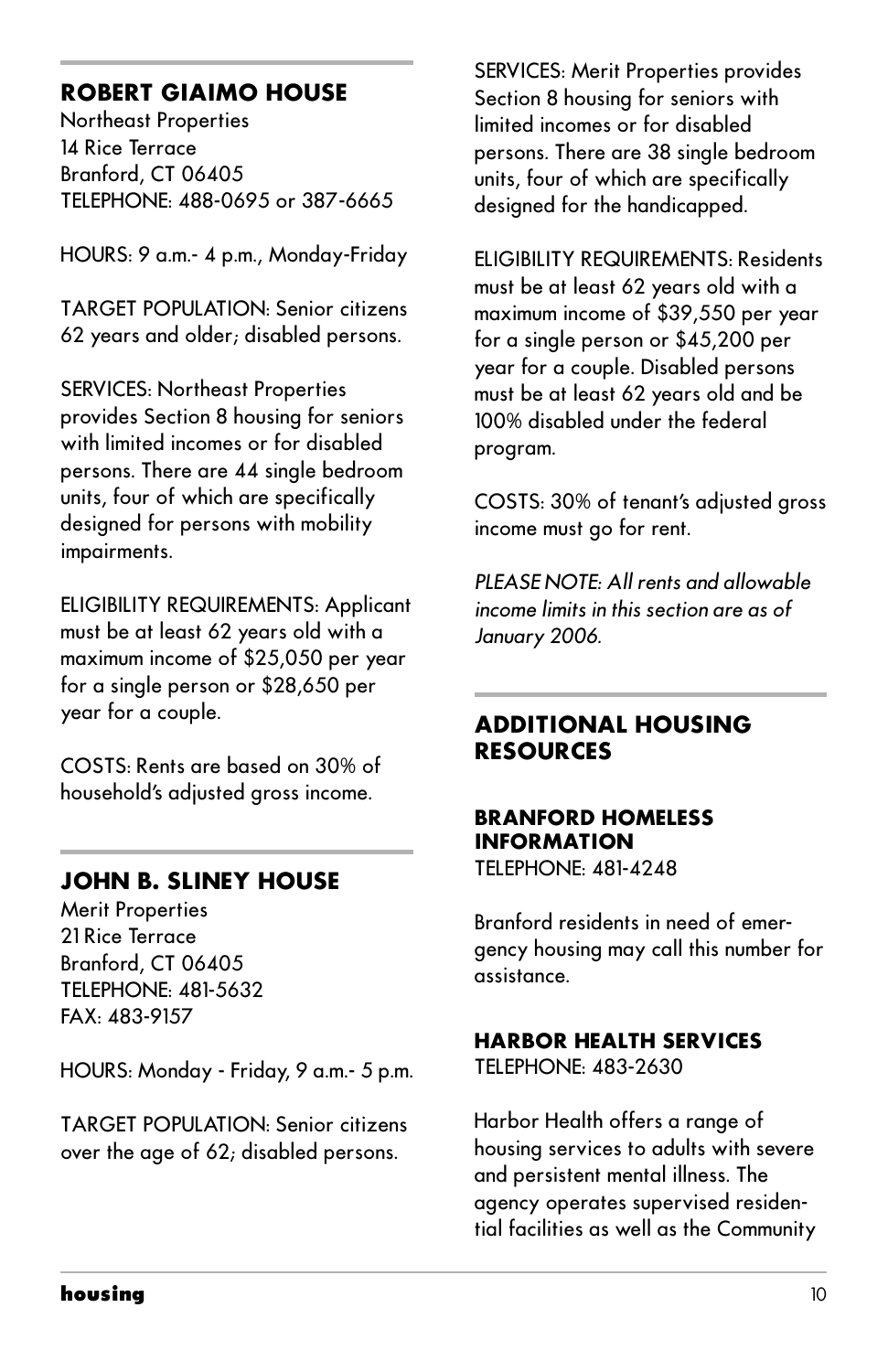Living Program, which assists mentally ill citizens in locating, financially supporting and maintaining independent apartments in the community.

Pleas see primary listing under Counseling/Crisis Support.

#### **LIBERTY COMMUNITY SERVICES**

TELEPHONE: 495-7600 WEBSITE: www.libertycs.org

Liberty Community Services is a housing and services provider that works with Connecticut residents confronting homelessness and disability. The organization has residential programs throughout the region.

#### **NEW HAVEN AREA SHELTERS**

These independently run shelters in the New Haven area offer emergency overnight housing on a first-come, first-served basis.

CONNECTICUT DEPARTMENT OF SOCIAL SERVICES SC Regional Office Emergency Housing Program 194 Bassett Street New Haven, CT Telephone: 974-8000

CHRISTIAN COMMON ACTION AGENCY (families) 168 Davenport Avenue 124 Sylvan Avenue New Haven, CT Telephone: 777-7848

COLUMBUS HOUSE (men and women) 586 Ella Grasso Boulevard New Haven, CT Telephone: 773-9673

IMMANUEL BAPTIST SHELTER (men) 645 Grand Avenue New Haven, CT Telephone: 777-2522

LIFE HAVEN (women with children) 447 Ferry Street New Haven, CT Telephone: 776-6208

NEW HAVEN HOME RECOVERY CAREWAYS SHELTER (women and children) 223-225 Portsea Street New Haven, CT Telephone: 492-4873

NEW HAVEN WOMEN IN CRISIS SHELTER 559 Howard Avenue New Haven, CT TELEPHONE: 624-5798

SPOONER HOUSE (families) 119 Caroline Street Derby, CT Telephone: 734-1638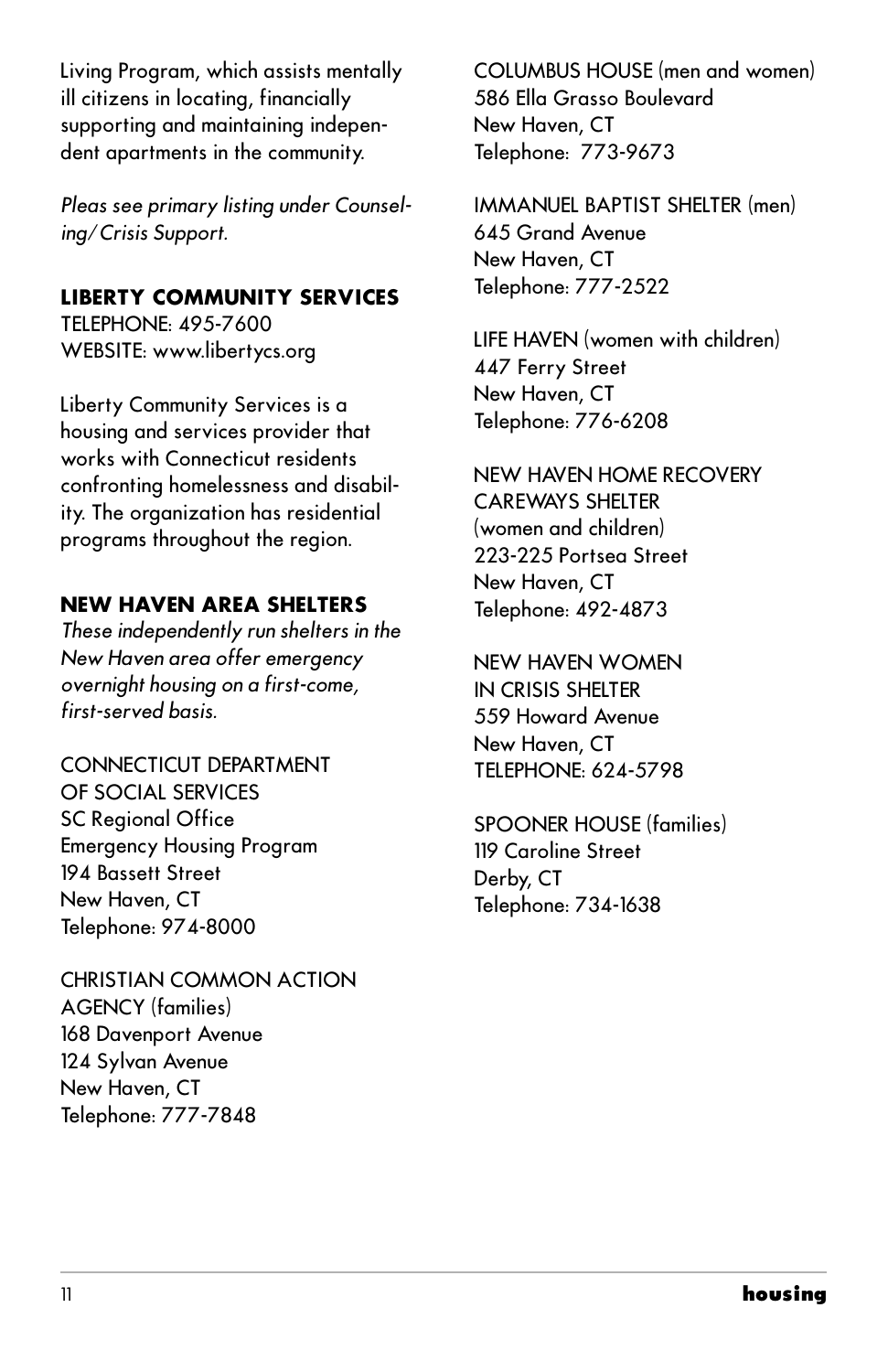#### **SARAH SENECA RESIDENTIAL SERVICES**

TELEPHONE: 315-3770 FAX: 315-3775

SARAH Seneca provides residential support services to people with developmental disabilities and their families.

Pleas see primary listing under Disabled.

#### **SARAH TUXIS RESIDENTIAL SERVICES** TELEPHONE: 458-8532

FAX: 453-4526

SARAH Tuxis provides residential support services to persons with developmental disabilities between the ages of 18-65.

Pleas see primary listing under Disabled.

#### **SECTION 8 HOUSING VOUCHERS/WRAP**

TELEPHONE: (203) 281-7669 WEBSITE: www.hud.gov/local/index

Designed to help very low income families afford quality housing in privately-owned rental units. Funds for this program are extremely limited and a lottery is held periodically to select applicants for the waiting list.



#### **BRANFORD FOOD COUNCIL**

Volunteer Services Center 30 Harrison Avenue Branford, CT 06405 TELEPHONE: 481-3663

HOURS: Call the Branford Counseling Center (481-4248) after 9 a.m. on Monday for pick-up on Tuesday and on Wednesday for pick-up on Friday. Pickup hours are between 10:30 a.m. and 11:30 a.m. at the Volunteer Services Center.

TARGET POPULATION: Branford residents in need of emergency food supplies.

SERVICES: The Branford Food Council distributes food to Branford residents in need of temporary food supplies. The Council also provides Thanksgiving and Christmas holiday baskets. The program is for "short-term" emergency food only. Participants must register with the Food Council and then apply for Food Stamps at the Department of Social Services Regional Office. (974- 8000)

ELIGIBILITY REQUIREMENTS: Must be a Branford resident who has discussed his/her needs with a Food Council representative at the Branford Counseling Center. The Counseling Center provides the Food Council with a weekly/holiday distribution list.

COSTS: None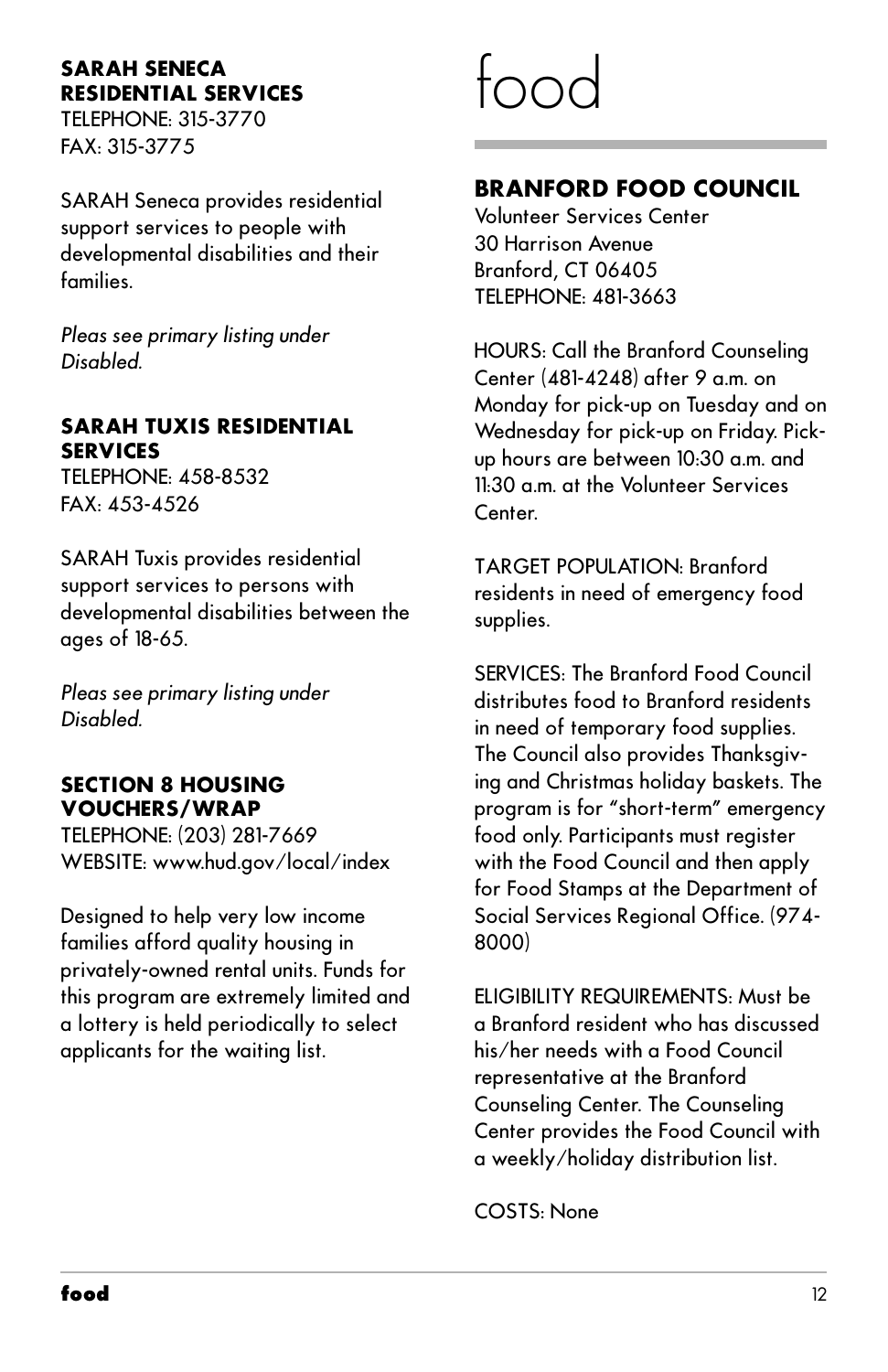FOOD DROP-OFF HOURS: Tuesday and Friday, 10:30 a.m.- 11:30 am; most mornings from 7 a.m. to 10 am. Call first.

#### **COMMUNITY DINING ROOM**

Volunteer Services Center 30 Harrison Avenue Branford, CT 06405 TELEPHONE: 488-9750 WEBSITE: www.communitydiningroom.org

HOURS: Every day, 12 noon - 1 p.m., Family dinner, Tuesday, 5:30 p.m.

TARGET POPULATION: Anyone seeking nutritional support or fellowship.

SERVICES: The Community Dining Room provides hot lunches daily as well as special community-wide holiday dinners and Tuesday evening dinner for families with children. Special dinners highlight food and culture from different countries and include story time with free book distribution. There is a home delivery program which provides meals to those unable to prepare a meal for themselves or to come to the Dining Room. Staff refer guests to other social service programs.

#### ELIGIBILITY REQUIREMENTS: None

COSTS: None

FOOD DROP-OFF HOURS: weekdays, 9 a.m.- 2 p.m.; weekends, 10 a.m.- 1:30 p.m.

**MEALS ON WHEELS** TELEPHONE: 387-7700 x254

This program provides senior citizens who are unable to travel to local meal sites because of illness or a recent hospitalization with meals prepared and delivered to the home. Available on a short or long term basis; cost is based on income.

#### **ADDITIONAL FOOD RESOURCES**

#### **ELDERLY NUTRITION PROGRAM**

11 Cherry Hill Road Branford, CT 06405 TELEPHONE: 481-3429, x121

HOURS: Monday - Friday at 12 Noon

TARGET POPULATION: Branford's senior citizens

SERVICES: The Canoe Brook Center serves a full course luncheon every weekday. Socialization and nutrition education are an integral part of the program. Attendees must call at least one day in advance to make a reservation.

ELIGIBILITY REQUIREMENTS: Must be a Branford resident age 60 or older.

COSTS: A \$2.00 donation (per meal) is suggested.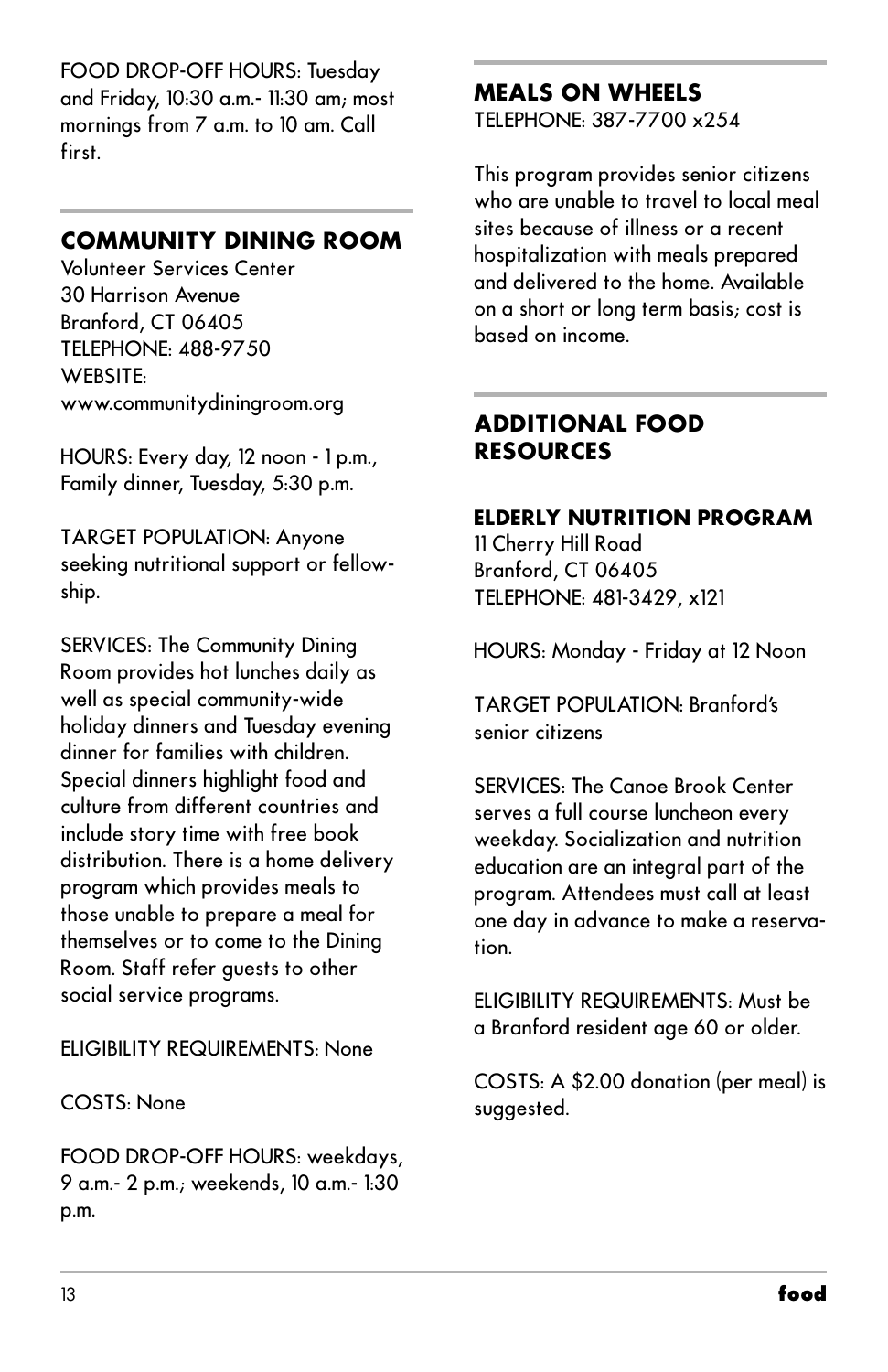## clothing

#### **HARBOR HEALTH SERVICES CLOTHING BANK**

Volunteer Services Center 30 Harrison Avenue Branford, CT 06405 TELEPHONE: 483-2643

HOURS: Monday - Thursday, 9:30 a.m.- 2 p.m., Friday, 9:30 a.m.- 1 p.m., Saturday, 11 a.m.- 1 p.m.

TARGET POPULATION: Anyone in need of assistance.

SERVICES: The Harbor Health Services Clothing Bank offers clothes and household items to those who qualify.

ELIGIBILITY REQUIREMENTS: None.

COSTS: None

DROP-OFF HOURS: Anytime the Bank is open.

#### **HOMEMAKER THRIFT SHOP**

76 Maple Street Branford, CT 06405 TELEPHONE: 481-5161

HOURS: Monday - Saturday, 10 a.m.- 4 p.m.

TARGET POPULATION: Open to the public.

SERVICES: The Homemaker Thrift Shop

offers affordable second hand clothing, household goods, furniture, etc.

ELIGIBILITY REQUIREMENTS: None

COSTS: All items are ticketed at a reasonable price. Clothing and goods may be given to individuals referred to the Homemaker Thrift Shop by the Branford Counseling Center or The Community Dining Room. Proceeds are used to support a variety of community agencies.

DROP-OFF HOURS: Monday - Saturday, 10 a.m.- 3 p.m.

#### **SARAH'S CUPBOARD**

155 Meadow Street Branford, CT 06405 TELEPHONE: 481-4052

HOURS: Tuesday - Saturday, 10 a.m.- 4 p.m.

TARGET POPULATION: Open to the public.

SERVICES: SARAH's Cupboard offers a variety of second hand clothing and household items. Proceeds are used to fund SARAH Inc.'s activities in support of the disabled.

ELIGIBILITY REQUIREMENTS: None

COSTS: All items are ticketed at a reasonable price.

DROP-OFF HOURS: Any time the Cupboard is open.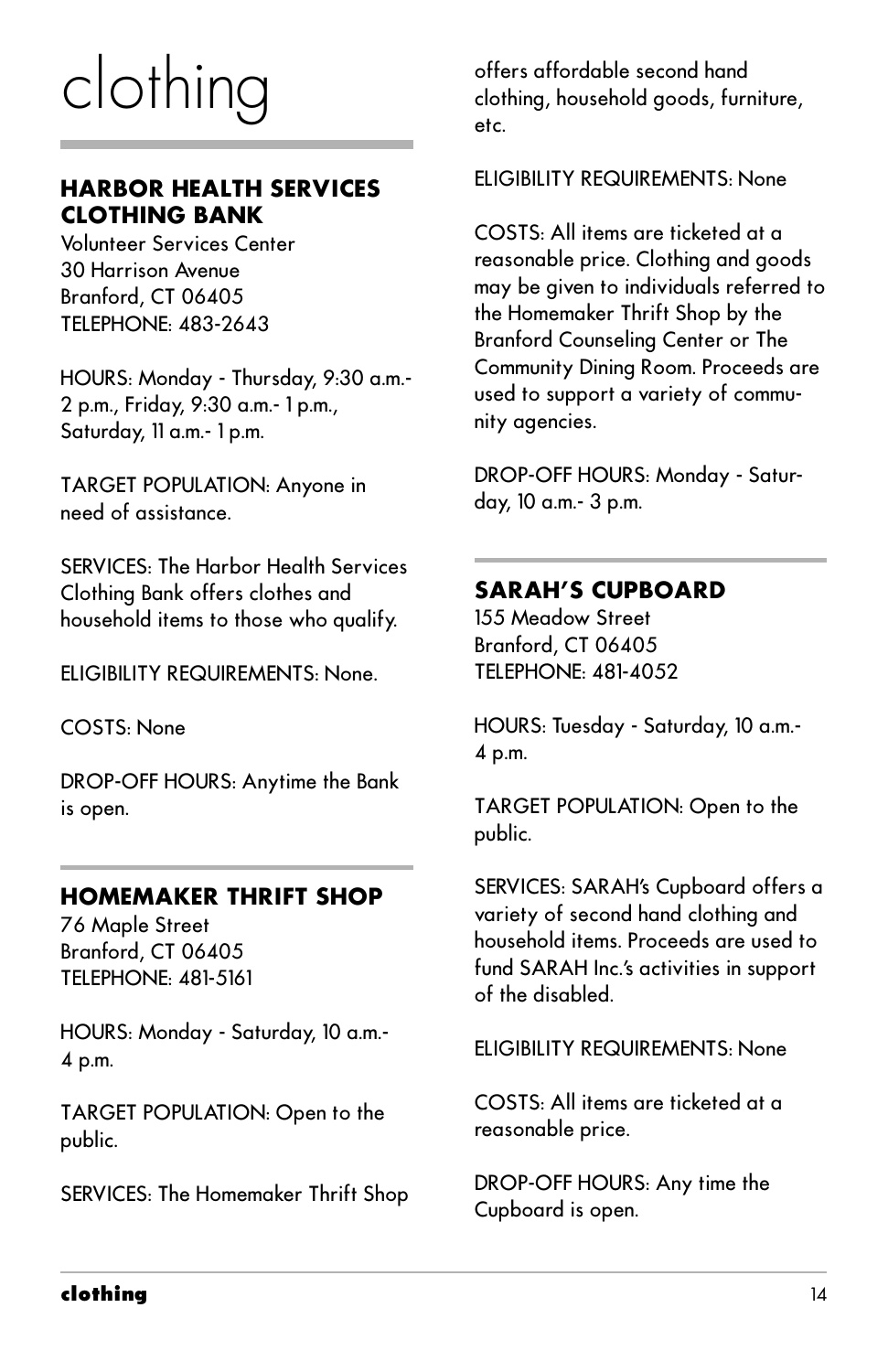## health & medical

#### **EAST SHORE HEALTH DISTRICT HEALTH DEPARTMENT**

29 Business Park Drive Branford, CT 06405 TELEPHONE: 481-4233 FAX: 483-6894 WEBSITE: www.eshd.org

HOURS: Monday - Friday, 8:30 a.m.- 4:30 p.m.

TARGET POPULATION: Open to the general public.

SERVICES: The East Shore District Health Department is the local public health department for residents of Branford, East Haven and North Branford.

The Health Department performs essential public health services such as to investigate and prevent illness in the community; identify and resolve community health problems; support community health efforts; enforce health laws and regulations covering environmental health, sanitation and housing; and link people to needed services.

Public health services to participating towns are offered directly to residents by the health district staff or indirectly by district-sponsored public health programs.

ELIGIBILITY REQUIREMENTS: None

COSTS: None, other than fees for permits and licenses.

#### **JOEY CHILDREN'S FUND OF BRANFORD (JCFB)**

P.O. Box 959 Branford, CT 06405 TELEPHONE: 481-3622

HOURS: 24 hour answering machine

TARGET POPULATION: Branford families with acute or chronically ill children.

SERVICES: The purpose of JCFB is to provide financial assistance and support to Branford families in need. The Fund offers assistance in paying non-reimbursed medical expenses and offers a comprehensive support network

ELIGIBILITY REQUIREMENTS: Eligibility is determined on a case by-case basis. All applications will be reviewed and evaluated by the JCFB Committee and its medical advisors. All requests will be handled in confidence.

COSTS: None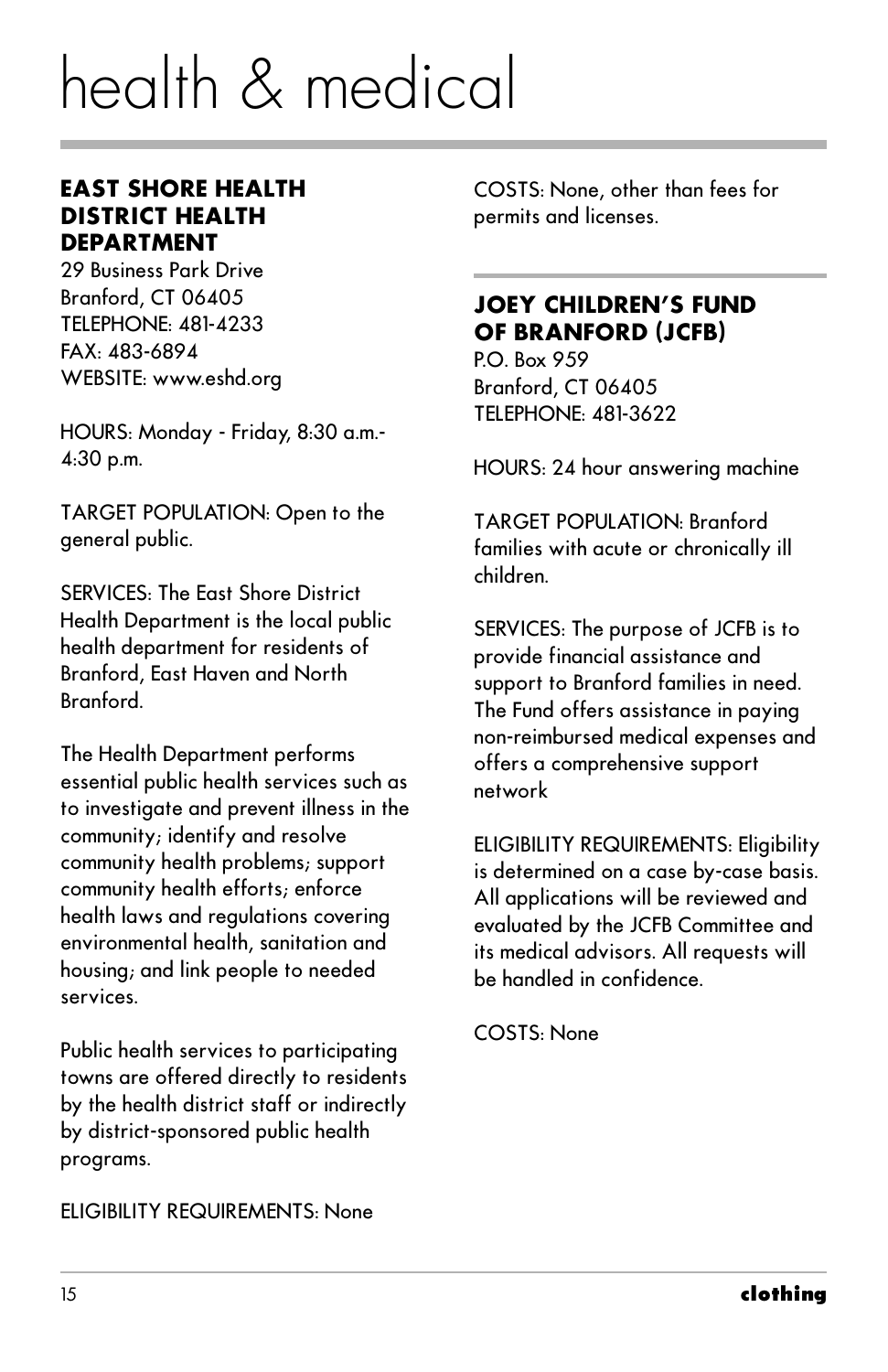#### **SCHOOL BASED HEALTH CENTERS**

#### **Francis Walsh Intermediate School**

185 Damascus Road Branford, CT 06405 TELEPHONE: 488-3533/488-3534 FAX: 315-7094

#### **Branford High School**

185 East Main Street Branford, CT 06405 TELEPHONE: 488-6727 FAX: 488-6728

HOURS: Monday - Friday, 8 a.m.- 3:30 p.m.

TARGET POPULATION: Middle school students at Francis Walsh Intermediate School and high school students at Branford High School.

SERVICES: The School Based Health Centers provide comprehensive services during school hours to students at the Walsh Intermediate School and Branford High School. Services include physical exams, diagnosis and treatment of acute and chronic illness, immunizations, nutrition and weight management and health education. Mental health services include individual, group and family counseling and crisis intervention.

ELIGIBILITY REQUIREMENTS: Enrollment at the Francis Walsh Intermediate School or Branford High School and a signed parental consent form.

#### **VNA COMMUNITY HEALTH CARE INC.**

753 Boston Post Road, Suite 200 Guilford, CT 06437 TELEPHONE: 488-8357 FAX: 458-4388 WEBSITE: www.branfordVNA.com

HOURS: Monday - Friday, 8 a.m.- 5:00 p.m., nurse on call 24 hour service available, 7 days a week

TARGET POPULATION: Anyone needing professional care or assistance for all kinds of medical situations.

SERVICES: The VNA offers in-home skilled nursing, private duty nursing, psychiatric nursing, physical therapy, speech therapy, occupational therapy, medical social work, home health aides, homemakers, companions, an Early Maternity Discharge Program, services for mothers and babies, and family caregiver support services. The VNA also offers an immunization clinic, health screening clinics, first aid and CPR classes, senior wellness programs and health education programs.

In addition, the Caregivers Support Network, sponsored by the VNA, provides information, resources, programs and social support for individuals who are providing care for an elderly or disabled family member.

ELIGIBILITY REQUIREMENTS: None

COSTS: Dependent on type and scope

COSTS: None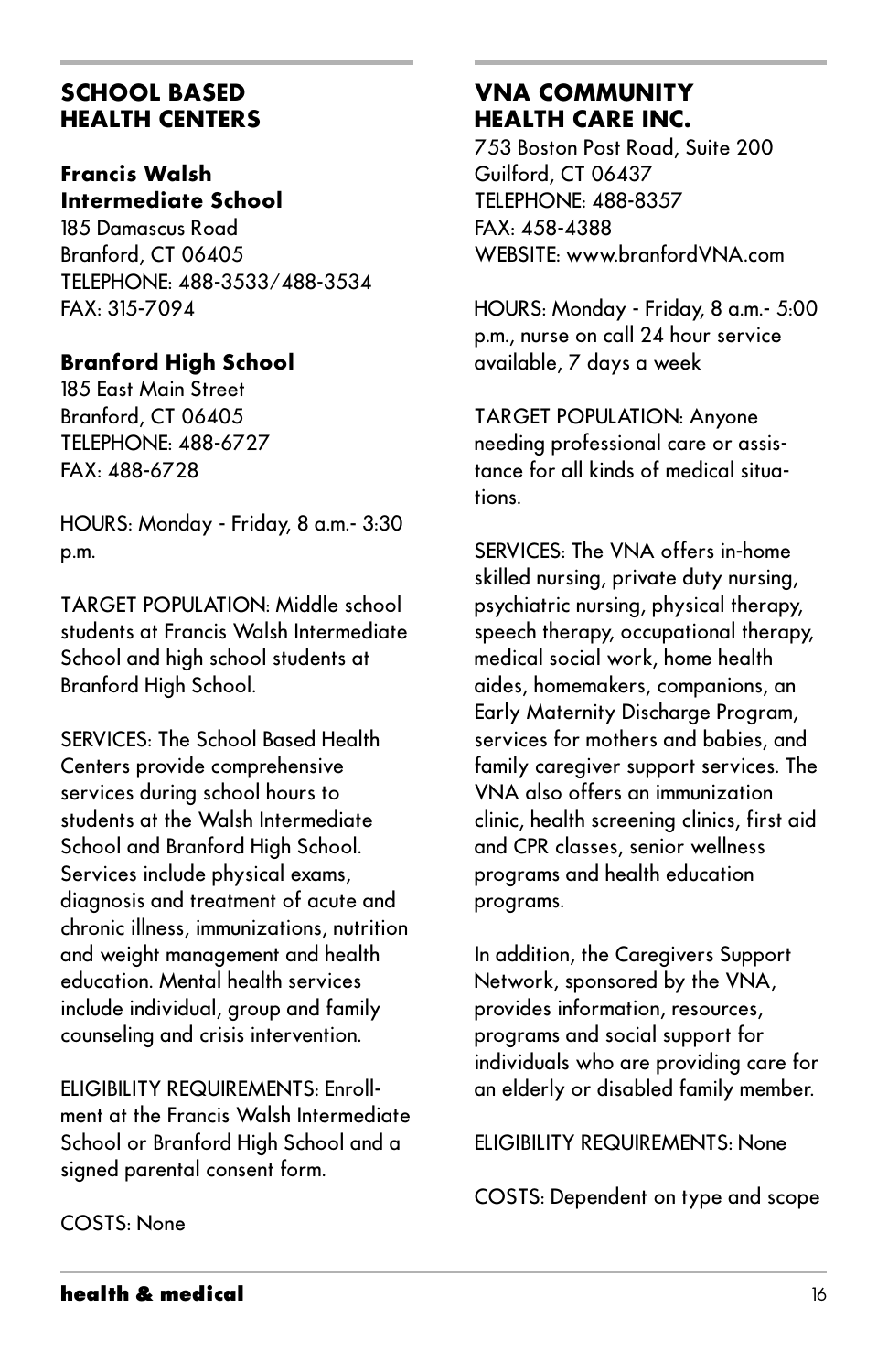of service provided. Sliding scales are available for those in need of assistance.

#### **ADDITIONAL HEALTH/ MEDICAL RESOURCES**

#### **AIDS CLINICS**

HAFI FN CENTER AT ST. RAPHAEL'S HOSPITAL TELEPHONE: 789-4135

NATHAN SMITH CLINIC AT YALE-NEW HAVEN HOSPITAL TELEPHONE: 688-5303

These clinics provide medical services for those suffering from HIV-related illnesses.

#### **AIDS HOTLINES**

AIDS INTERFAITH NETWORK TELEPHONE: 624-4350

AIDS PROJECT NEW HAVEN TELEPHONE: 624-2437

These hotlines provide anonymous, confidential information about healthrelated issues including HIV

#### **BIRTH TO THREE**

TELEPHONE: 1-800-505-7000

This statewide early intervention program is designed for children from birth to 36 months who are experiencing developmental delays. Services include home visits, physical and occupational therapy and parent support.

#### **CANOE BROOK CENTER HEALTH CLINIC**

TELEPHONE: 481-3429

The Canoe Brook Center provides a Senior Health Clinic on Monday mornings. In private consultation, the Center's registered nurse provides such services as blood pressure monitoring, diabetic screening and answers to questions about medications and illnesses.

Please see primary listing under Seniors.

#### **THE CONNECTICUT HOSPICE**

TELEPHONE: 315-7500 Home Care: 315-7687

Hospice provides home or in-patient care to patients suffering from end stage, irreversible illness. The program focuses on symptom control, pain management, and psycho-social support for patients and their families.

#### **CONNPACE**

TELEPHONE: 1-800-423-5026

ConnPACE helps low income and under or uninsured senior and disabled persons pay for certain prescription drugs.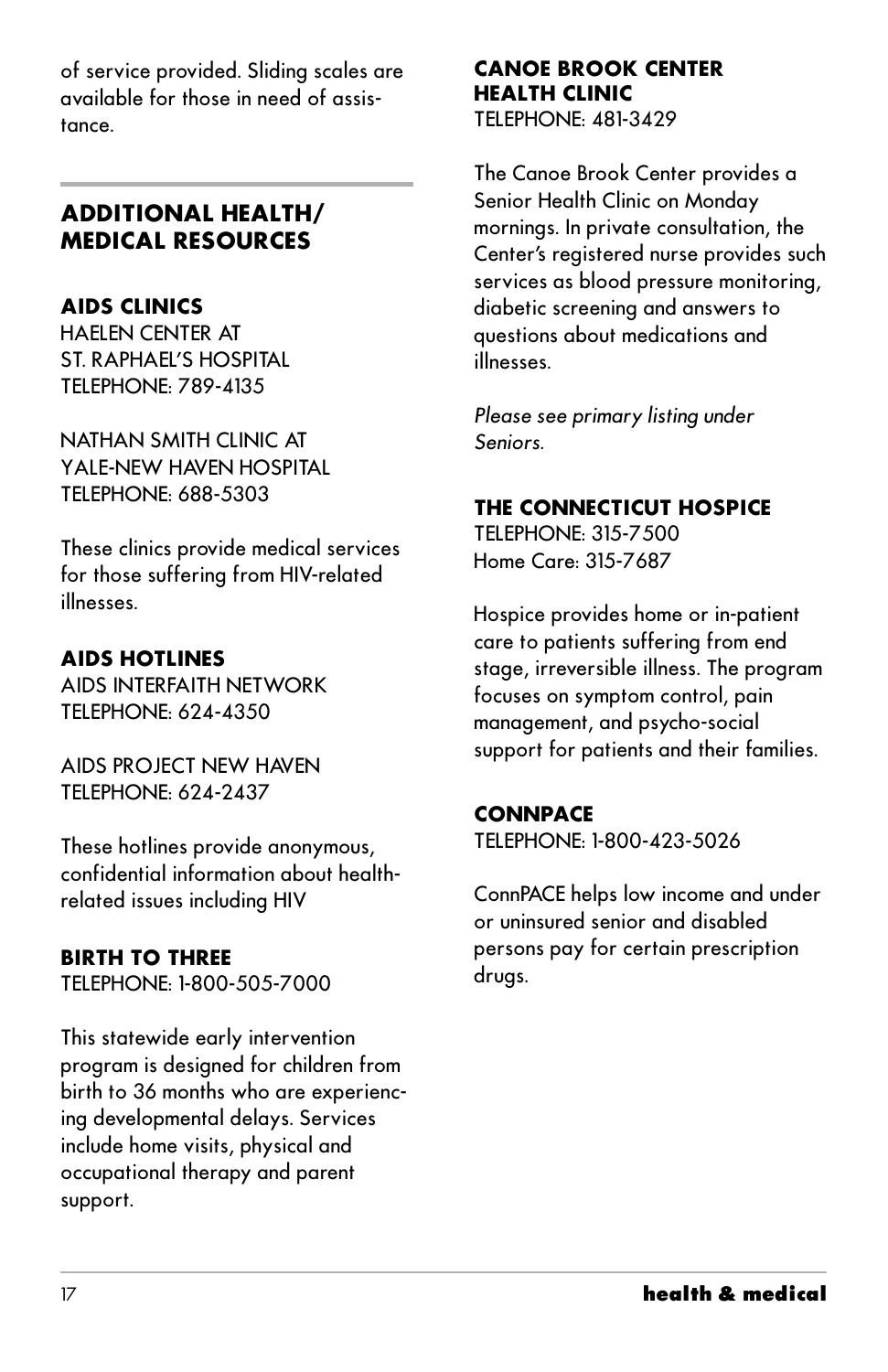#### **HUSKY HEALTH INSURANCE PROGRAM**

TELEPHONE: 1-877-284-8759

The HUSKY Program provides health insurance to uninsured Connecticut children under the age of 19. Cost is based on gross income and family size. Case workers are available to help resolve problems of eligibility and access to care for Medicare covered services and other access issues.

#### **ORCHARD HOUSE**

TELEPHONE: 481-7110

The facility provides therapeutic assistance and social activities for frail elderly and chronically ill adults and those with mental or physical challenges.

Please see primary listing under Seniors.

#### **PARENTS AVAILABLE TO HELP (PATH)** TELEPHONE: 1-800-399-PATH (7284)

Through a network of parents in similar situations, PATH offers outreach, support and resources to parents of premature babies and children with special needs, as well as to those who have lost a young child

or endured a high-risk pregnancy.

#### **YALE NEW HAVEN PEDIATRIC DENTISTRY CENTER**

TELEPHONE: 688-3000

The Center offers a wide range of services including consultations, checkups and diagnostic services, restorative care, emergency care, and preventive and interceptive orthodontics for children up to 16 years of age. The center has digital radiography, computerized chair-side patient record keeping, six fully equipped treatment rooms, X-ray facilities and dental laboratory space .This state-of-the-art facility is focused on meeting the needs of underserved children in the community and to providing dental care to those with special medical needs.

#### **Y-ME CONNECTICUT BREAST CANCER ORGANIZATION** TELEPHONE: 483-8200

Y-ME of New England offers a variety of support services for individuals concerned or diagnosed with breast cancer and their families.

Please see primary listing under Women.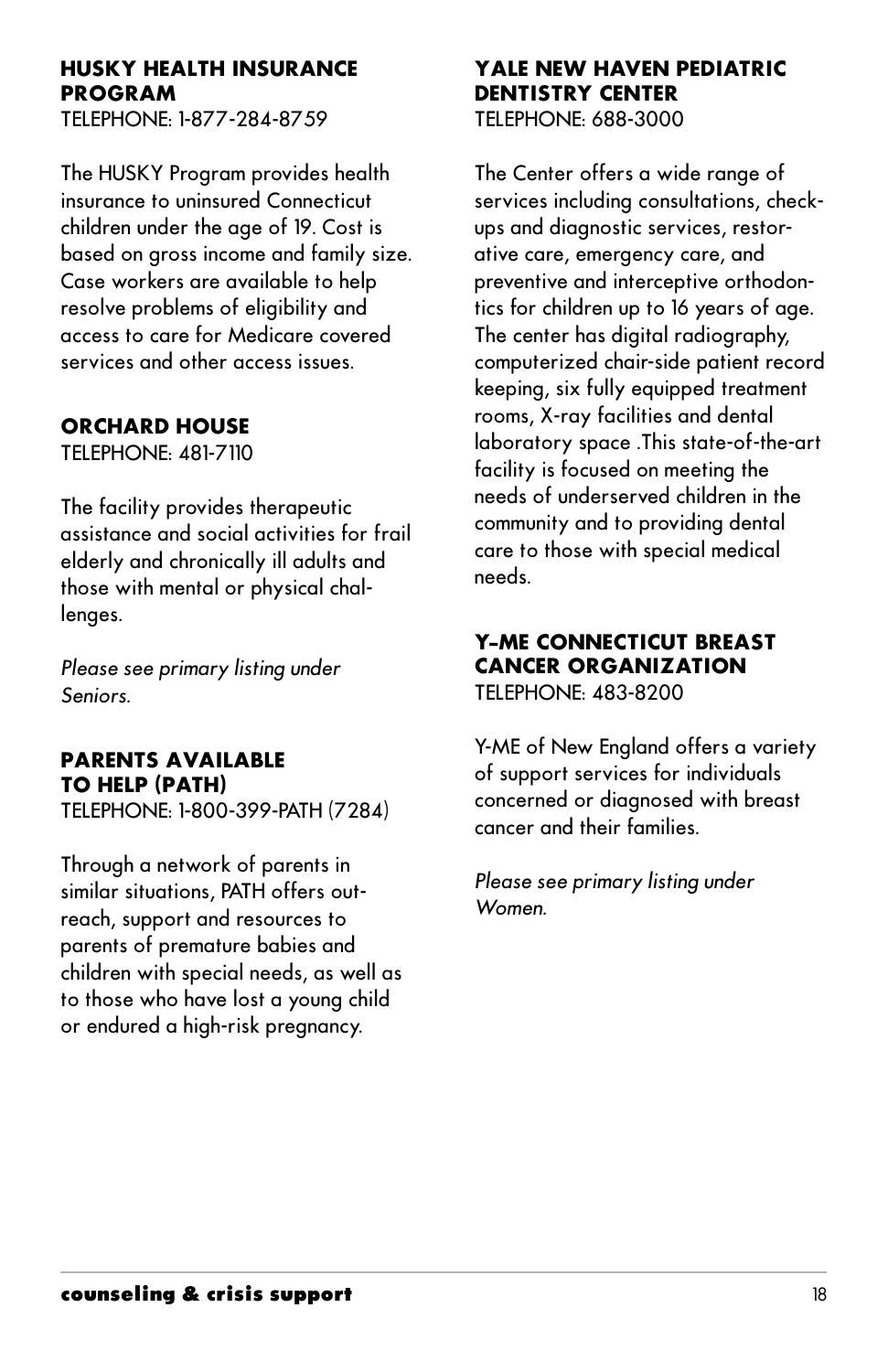### counseling & crisis support

#### **BRANFORD COUNSELING CENTER**

342 Harbor Street Branford, CT 06405 TELEPHONE: 481-4248- 24 hour answering service FAX: 483-7727

HOURS: Monday - Friday, 9 a.m.- 5 p.m. Early morning, evening and Saturday appointments available.

TARGET POPULATION: Children, youth and adults in need of counseling and mental health services.

SERVICES: The Branford Counseling Center is a state licensed psychiatric outpatient and substance abuse facility for children and adults. Services include individual and family therapy. A broad range of time-limited therapy groups are available. Staff specializations include chemical dependency, child and adolescent disorders, crisis intervention, anxiety, panic disorder and phobias, ACOA issues, parenting issues, depression and mood disorders, grief and bereavement, work-related issues, domestic violence and women's issues, geriatric issues and trauma issues. The Counseling Center serves as the Youth Service Bureau for the town of Branford.

#### ELIGIBILITY REQUIREMENTS: None

COSTS: \$90 per session with sliding scale available. The Center participates in most health insurance plans. The Center is also a provider for Medicaid (Title 19), Medicare and state General Assistance. No resident will be refused treatment because of inability to pay.

#### **HARBOR HEALTH SERVICES**

14 Sycamore Way Branford, CT 06405 TELEPHONE: 483-2630 WEBSITE: www.harborhealthservices.org

HOURS: Monday - Friday, 8:30 a.m.- 5:00 p.m. - Evening appointments available.

TARGET POPULATION: Adults with severe and persistent mental illness.

SERVICES: Harbor Health offers a range of community and clinical support services including specialized outpatient services, case management, Harbor House (eight bed community residence), Community Living Program (supported apartments located within six service team areas), HARP (Harbor Apartment and Respite Program offering clustered individual and continually supervised apartments), OPTIONS, a social rehabilitation program, Jail Diversion Program, Pilots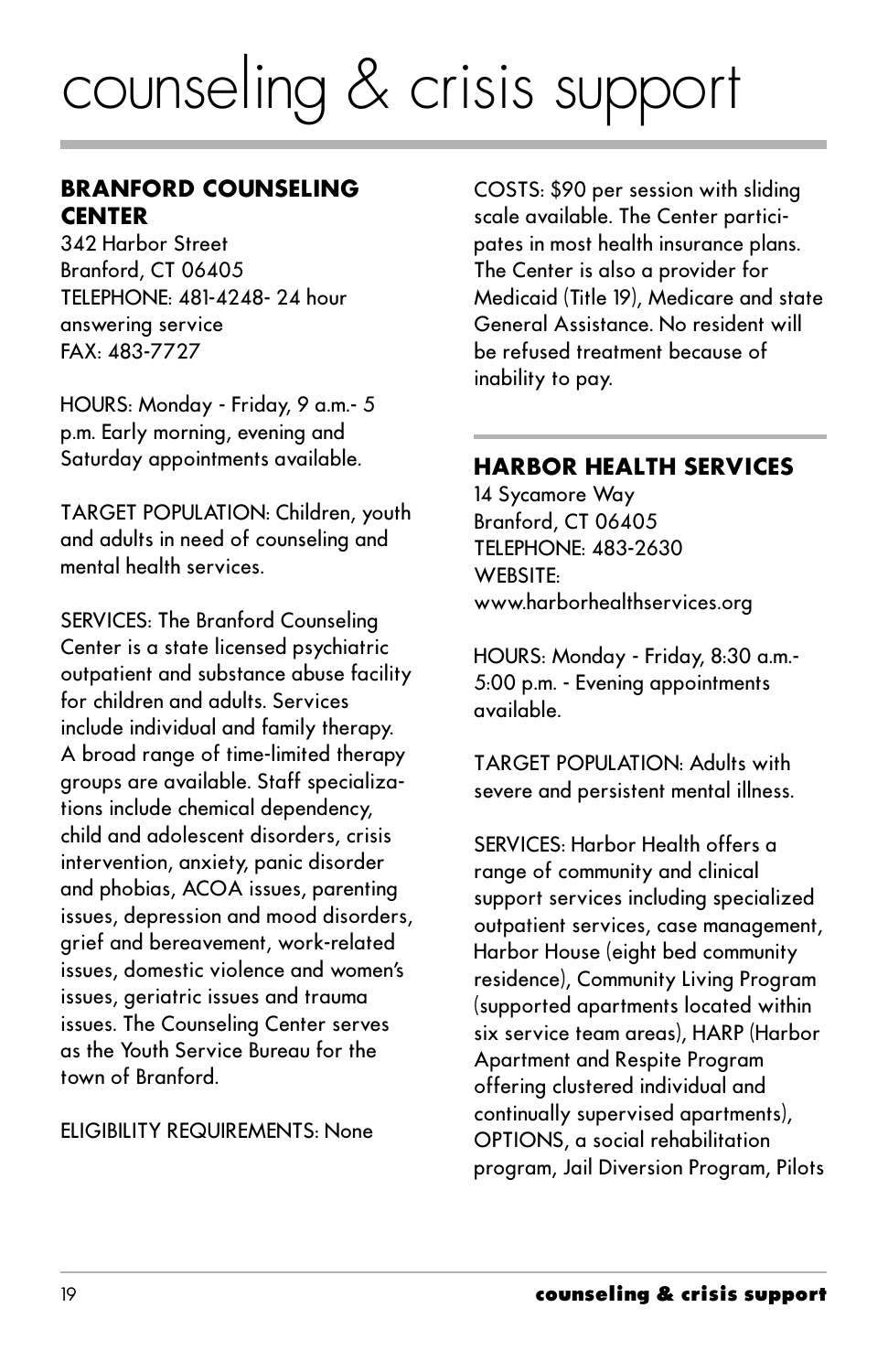Program ( intensive case management for clients in recovery), ACT ( assertive community treatment) and other social and vocational rehabilitation services.

ELIGIBILITY REQUIREMENTS: Individuals must be 18 years or older, have a diagnosis of severe and persistent mental illness or substance abuse and live in Branford, East Haven, Guilford, Madison, North Branford or North Haven.

COSTS: Clinical Services: Medicaid/ Medicare and 3rd party reimbursements accepted. Residential: Cost of room and board; Case management, social and vocational rehabilitation: no fee.

#### **ADDITIONAL COUNSELING & CRISIS SUPPORT RESOURCES**

#### **BATTERED WOMEN/DOMESTIC VIOLENCE PROGRAM**

TELEPHONE: 789-8104, 24 hour hotline

This program provides crisis counseling and short-term emergency shelter for adult victims of abuse and their children.

#### **BRANFORD PUBLIC SCHOOLS**

TELEPHONE: Call the principal at the appropriate school. (See page 23 for phone numbers.)

The school system provides social workers and psychologists at each school as well as guidance counselors at the intermediate and high schools.

#### **COORDINATING COUNCIL FOR CHILDREN IN CRISIS**

131 Dwight Street New Haven, CT 06511 TELEPHONE: 624-2600

The Council offers in-home parent education and support services to improve parenting, child care, household management and limit setting skills. It also provides counseling and advocacy to women in abusive relationships and sexually abused children.

#### **HOPE**

TELEPHONE: 782-1194

HOPE is a group of parents who have experienced the loss of a child through miscarriage, still birth, neo-natal death or other cause. The group provides support during monthly meetings in New Haven, person-to-person and phone contact between meetings, a lending library, guest speakers and referral services.

#### **HOSPITAL/UNIVERSITY COUNSELING PROGRAMS**

The New Haven area offers hospital and university based counseling programs. For further information about the scope of their services, please call them directly.

| ST. RAPHAEL'S HOSPITAL        |
|-------------------------------|
| Adult In-patient Psychiatric  |
|                               |
| Adult Out-patient             |
| Psychiatric Services 784-8700 |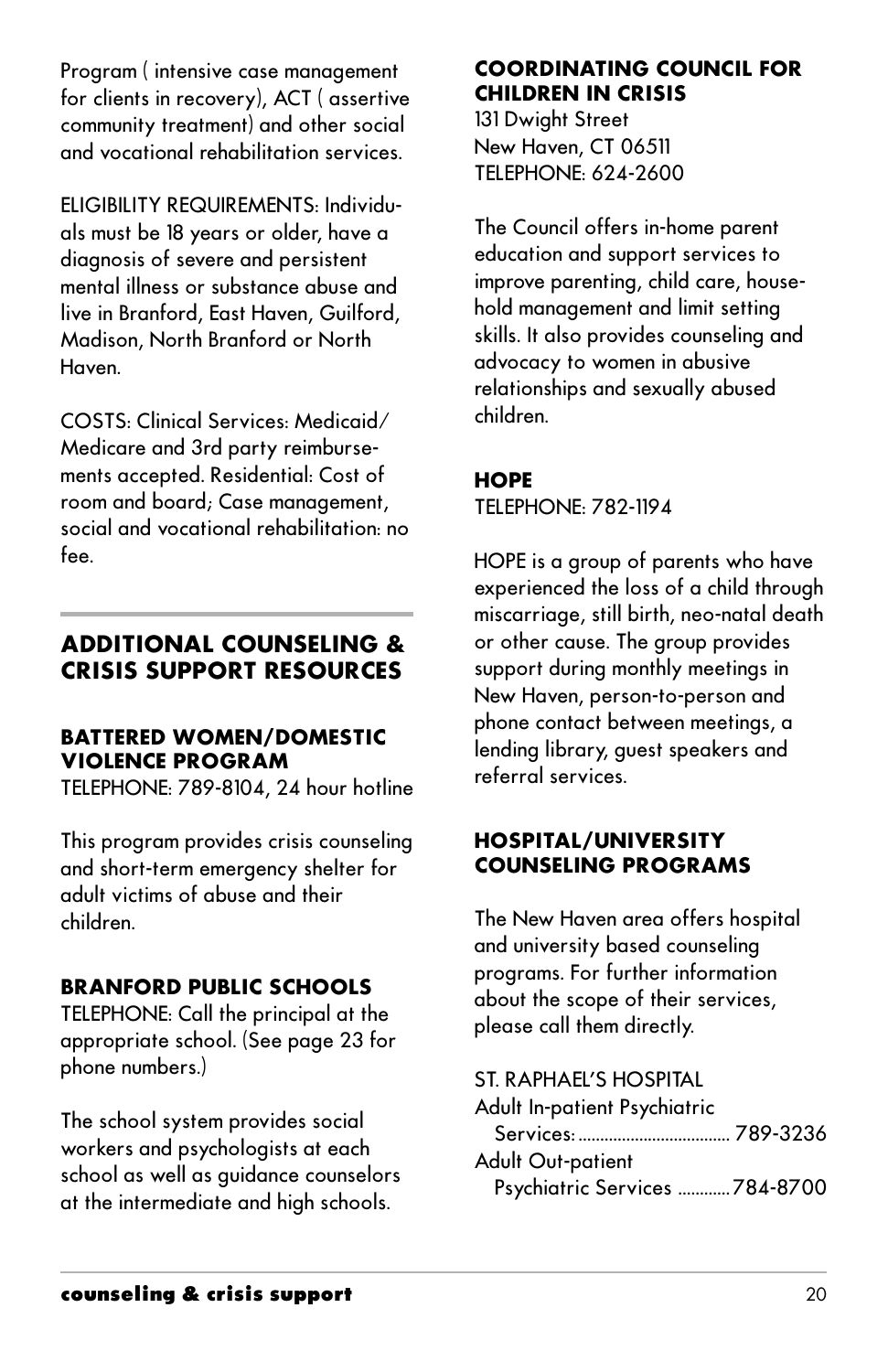Child and Adolescent Outpatient Psychiatric Services ............. 789-5150

YALE UNIVERSITY Yale Child Study Center .......... 785-2513 Yale Psychiatric Institute ........................ (800) 275-9253

SOUTHERN CT STATE UNIVERSITY Marriage and Family Counseling Clinic ....................392-6415

There are also many private agencies and therapists in the area. Call Infoline for further information.

#### **INFOLINE**

TELEPHONE: 211

Infoline is a statewide telephone-based information and referral service. Infoline's professional caseworkers provide up-to-date information about locally available mental health/ counseling agencies and programs and make referrals to appropriate community resources. Infoline also provides a 24 hour crisis intervention hotline.

Please see primary listing under Infoline.

#### **DEPARTMENT OF CHILDREN AND FAMILIES - CARELINE (FOR CASES OF ABUSE AND NEGLECT)**

TELEPHONE: 1-800-842-2288

Residents who suspect a case of abuse, neglect or abandonment of a child may make an anonymous referral to Connecticut's Department of Children and Families. All suspected incidents are then investigated by qualified caseworkers and professionals. **ORCHARD HOUSE**

TELEPHONE: 481-7110

The facility provides therapeutic assistance, social activities and gerontological counseling for frail elderly and chronically ill adults and those with mental or physical challenges.

Please see primary listing under Seniors.

#### **PROBLEM GAMBLING SERVICES**

TELEPHONE: 1-860-262-5997 WEBSITE: www.gamblingrecovery.org

Outpatient treatment for adult (18+) problem gamblers and significant others. Attendance at Gamblers Anonymous is encouraged. Program will help youths in need of gambling treatment to find appropriate services.

#### **PROTECTIVE SERVICES FOR THE ELDERLY** TELEPHONE: 974-8029

Residents who suspect a case of abuse, neglect or abandonment of an elderly person may make an anonymous referral to Department of Social Services. All suspected incidents are then investigated by qualified caseworkers and professionals.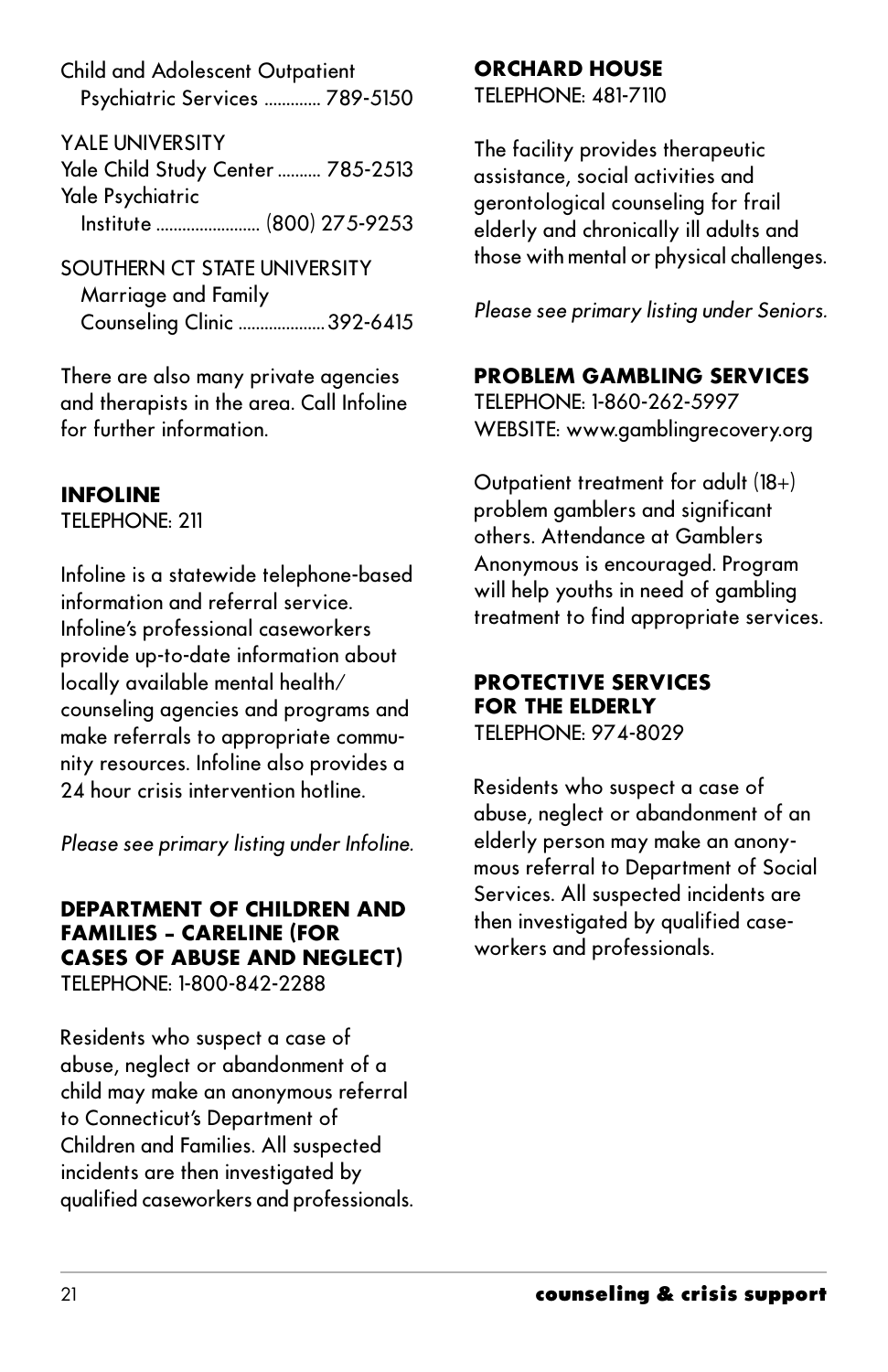#### **SCHOOL BASED HEALTH CENTERS**

TELEPHONE: WIS: 488-3533/3534 BHS: 488-6727

The Centers provide mental health services including individual, group and family counseling and crisis intervention for students attending the Francis Walsh Intermediate School and Branford High School.

Please see primary listing under Health/Medical.

#### **SEXUAL ASSAULT HOTLINE**

TELEPHONE: 1-888-999-5545

This 24 hour hotline provides medical, police and court advocacy, counseling and support regarding cases of rape or sexual assault.

### substance abuse

#### **APT FOUNDATION**

TELEPHONE: 781-4600 WEBSITE: www.aptfoundation.org

This substance abuse research and treatment facility provides comprehensive outpatient services, detoxification and residential treatment for alcohol and drug addiction. Special programs include the Alpha House adolescent residential program, Daytop for adults, and The Mother's Project for pregnant and postpartum women addicted to cocaine. APT also provides an employment center for people recovering from substance abuse.

#### **BRANFORD COUNSELING CENTER**

TELEPHONE: 481-4248

The Center offers substance abuse counseling on a one-on-one and group basis. The Center also hosts young people's AA meetings, Thursday evenings from 7:30 to 8:30 p.m.

Please see primary listing under Counseling/Crisis Support.

#### **ADDITIONAL SUBSTANCE ABUSE RESOURCES**

Alcoholics Anonymous . 888-624-6063 Al-anon and Al-ateen .... 888-825-2666 Narcotics Anonymous. 800-627 -3543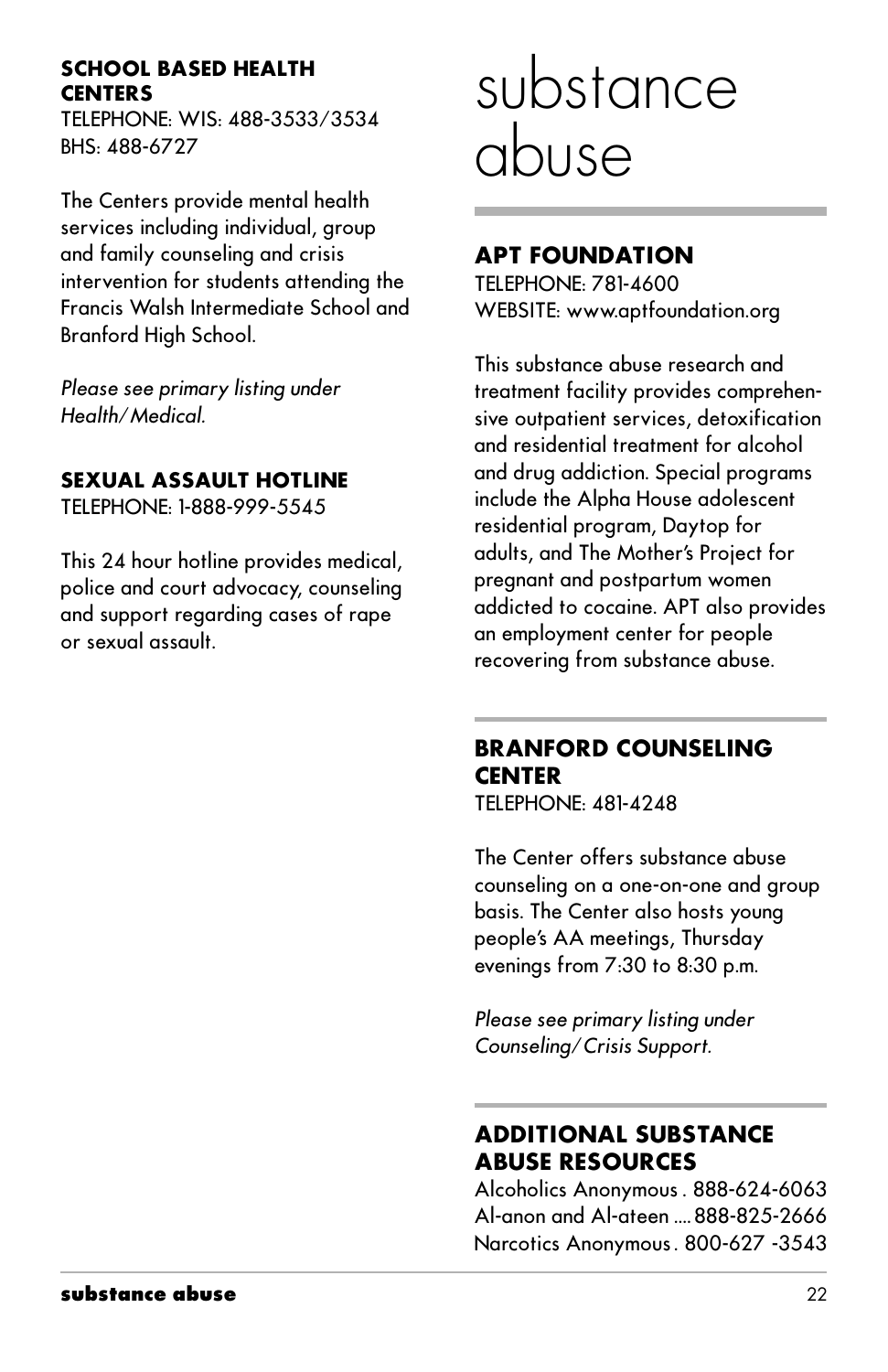### youth

#### **BRANFORD DAY CARE CENTER, INC.**

16 Birch Road Branford, CT 06405 TELEPHONE: 488-4512

HOURS: Monday - Friday, 7:30 a.m. - 5:30 p.m.

TARGET POPULATION: Branford children from 8 weeks through kindergarten age.

SERVICES: The Branford Day Care Center offers programs for infants, toddlers, and preschoolers aged 3-5 as well as an After Kindergarten enrichment program. Attendees receive breakfast, lunch and an afternoon snack. The Center is accredited by NAEY and has a certified school yard habitat.

ELIGIBILITY REQUIREMENTS: Open to all Branford children.

COSTS: Costs for all programs are determined on a sliding scale slots based on income and family size.

#### **BRANFORD PUBLIC SCHOOLS**

1111 Main Street Branford, CT 06405 TELEPHONE: Central Office: 488-7276 WEBSITE: www.branford.k12.ct.us

| Mary T. Murphy<br>Elementary School:  483-1832 |  |
|------------------------------------------------|--|
| John B. Sliney<br>Elementary School  481-5386  |  |
| Mary R. Tisko<br>Elementary School  483-1826   |  |
| Francis Walsh Intermediate                     |  |
| Branford High School:  488-7291                |  |
| Pupil Services:  488-5000                      |  |
| Early Years Center:  315-3540                  |  |
| Family Resource Center:  315-3799              |  |
| School Age Child Care                          |  |

HOURS: Monday - Friday, 8:30 a.m.- 4:30 p.m.

TARGET POPULATION: Children, aged 5 - 18, who are residents of Branford.

SERVICES: The Branford Public Schools offer a 9 month academic program at three elementary schools, one intermediate school and one high school. To register a student, first identify which school the child will be attending by calling the Central Office. Then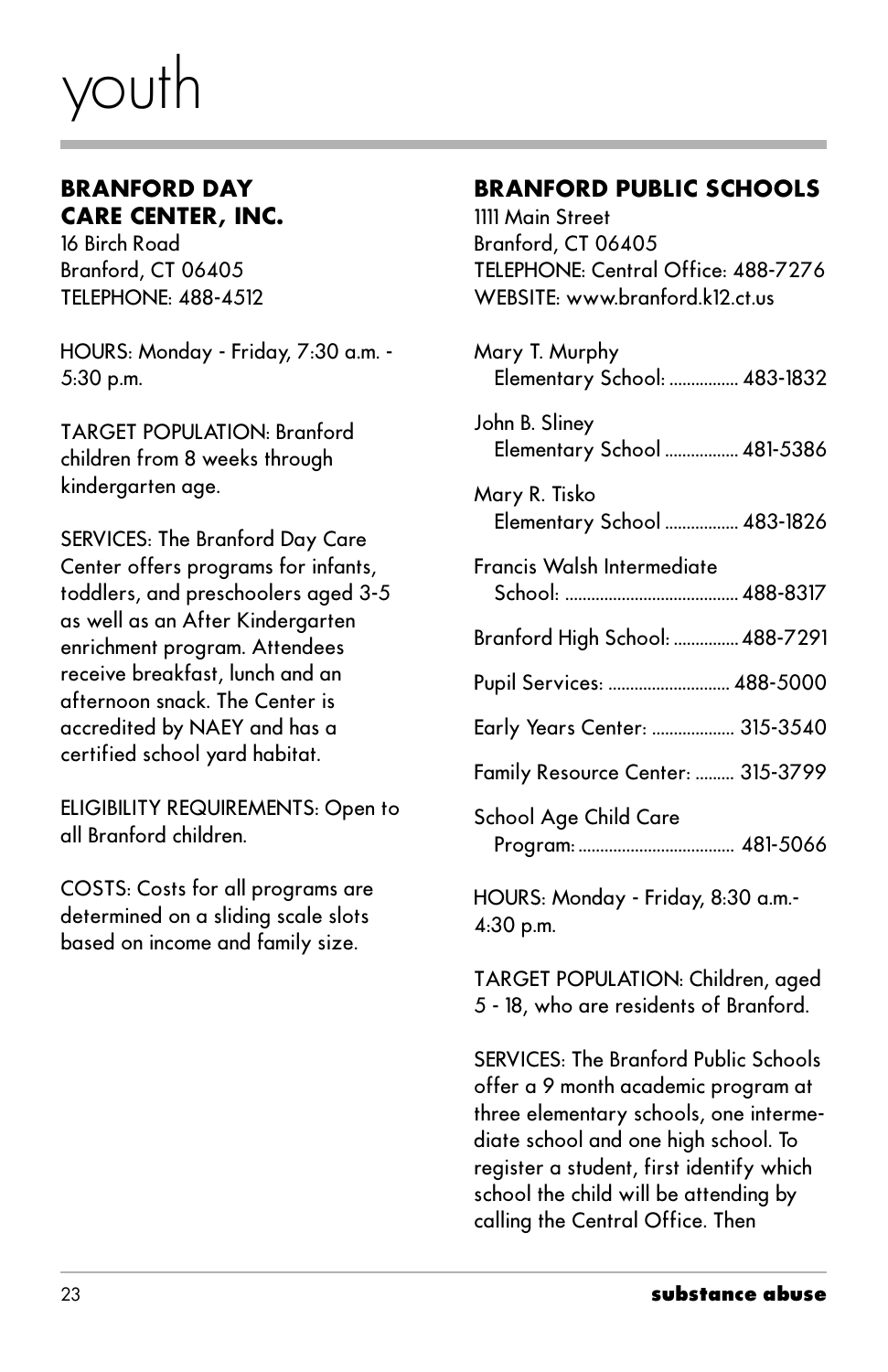contact the appropriate school directly to enroll each student. In addition to the standard academic program, the school system provides social workers and psychologists at each school as well as guidance counselors at the intermediate and high schools. The system also offers a number of specialized programs including the Early Years Center, the School Age Child Care Program, the Family Resource Center (see listings below) and the School Based Health Centers (see listing under Health/Medical). A Summer Studies Program, including GED courses, is also offered.

ELIGIBILITY REQUIREMENTS: To enroll in kindergarten, children must be at least 5 years old by December 31 and must be full-time residents of Branford.

COSTS: None

#### **BRANFORD RECREATION DEPARTMENT**

46 Church Street Branford, CT 06405 TELEPHONE: 488-8304 FAX: 488-4017 WEBSITE: www.branford-ct.gov

HOURS: Monday - Friday, 8:30 a.m. to 5 p.m.

TARGET POPULATION: Branford residents from birth through senior citizens. Non-residents are invited.

SERVICES: The Branford Recreation Department offers a wide variety of athletic and recreational activities, sports tournaments, children's after

school programs and holiday events at several recreational facilities throughout town. Specific offerings include swimming, aerobics, ballroom dancing, duplicate bridge, Branford Trail walks, open gym times, volleyball, badminton and summer playground programs. Recreation Department program booklets are distributed to Branford households quarterly.

ELIGIBILITY REQUIREMENTS: Must be a resident of Branford. Non-residents are invited.

COSTS: Nominal fees associated with some activities/programs.

#### **BRANFORD SCHOOL AGE CHILD CARE PROGRAM (SACC)**

12 Melrose Avenue Branford, CT 06405 TELEPHONE: 481-5066 FAX: 481-7160

HOURS: Monday - Friday, 7 a.m.- 6 p.m.

TARGET POPULATION: Children from kindergarten through middle-school age.

SERVICES: SACC offers a child care program that is accessible and affordable to Branford families and is available during times when school is not in session. Before school, kindergarten care and after school programs are offered at all three elementary schools as well as Indian Neck and Branford Hills schools. Parenting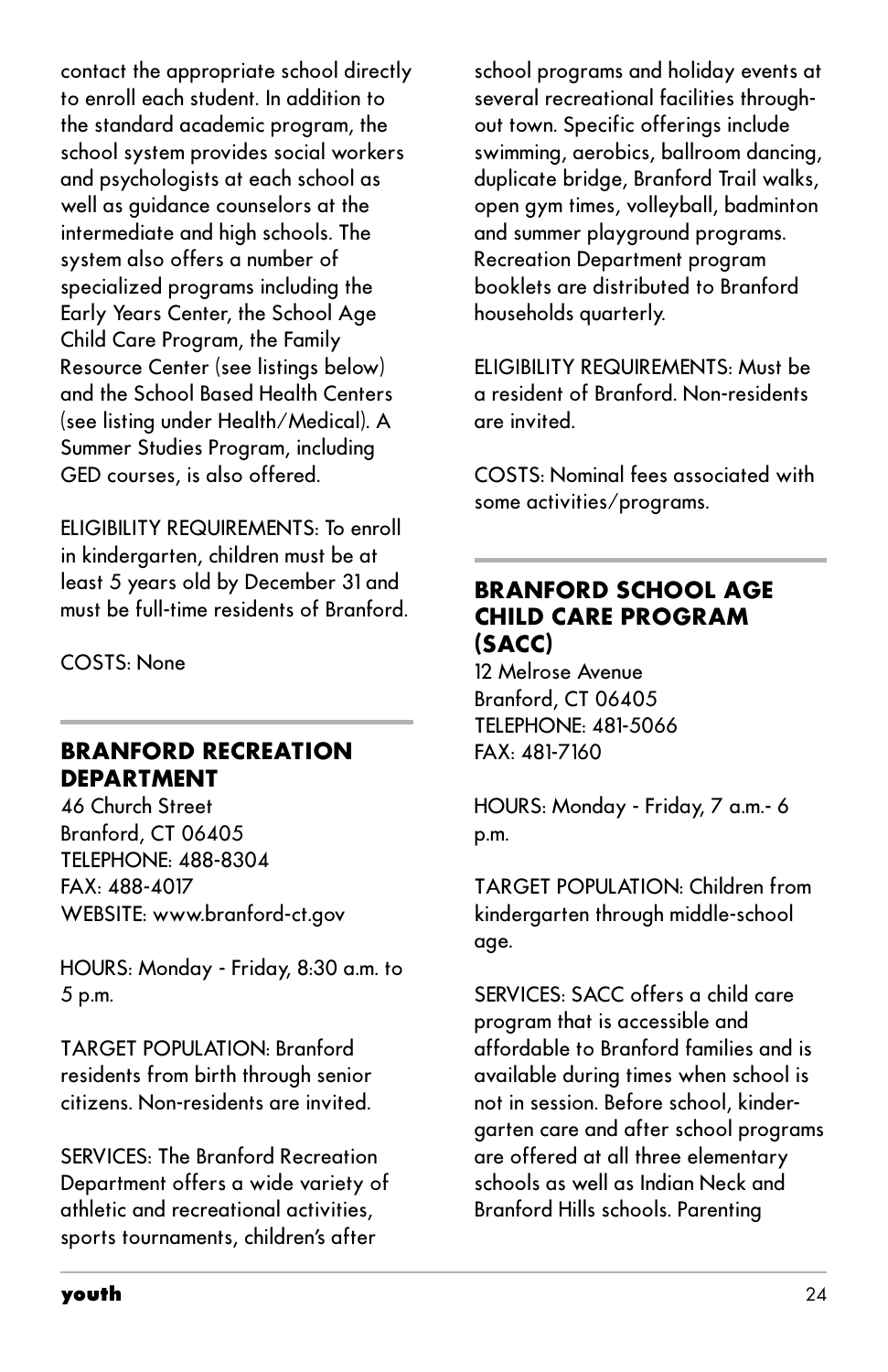classes are also available to parents and guardians free of charge.

ELIGIBILITY REQUIREMENTS: Must be a Branford resident.

COSTS: Call for specific program costs. A sliding scale and multiple child discounts are available for families who qualify.

#### **EARLY YEARS CENTER**

Branford Public Schools Pupil Services Department 12 Melrose Avenue Branford, CT 06405 TELEPHONE: 315-3540 FAX: 315-4143

HOURS: Monday - Friday, 8:30 a.m.- 3:30 p.m.

TARGET POPULATION: Pre-school children with special needs.

SERVICES: The Early Years Center provides consultation, evaluation, and any required special education and related services including special education instruction, speech and language development, fine and gross motor assistance and behavioral management to those children who have been determined eligible through the Planning and Placement Team process. Learning takes place in a language-based program that recognizes the unique needs of all students.

ELIGIBILITY REQUIREMENTS: The Early Years Center provides free monthly developmental screenings and completes evaluations upon referral when

appropriate. Special education and/or consultation services are determined according to Connecticut State Department of Education guidelines.

COSTS: None

#### **FAMILY RESOURCE CENTER**

12 Melrose Avenue Branford, CT 06405 TELEPHONE: 315-3799

HOURS: Monday - Friday. 7 a.m.- 6 p.m.

TARGET POPULATION: Families with children from infancy to age 5.

SERVICES: The Branford Family Resource Center provides infant and toddler playgroups, developmental screenings and personal visits to new parents or those with parenting concerns. A variety of books and tapes on early childhood issues are available to sign out, and parenting programs on discipline, sibling rivalry, nutrition, and other behaviors of childhood are offered throughout the year. For children aged three to five, the Center offers both a part and a full day preschool program.

The Family Resource Center office can provide information about school and community programs and provides referrals to licensed home care providers and community child care centers. The School Readiness Program provides low-cost child care for income-eligible Branford families.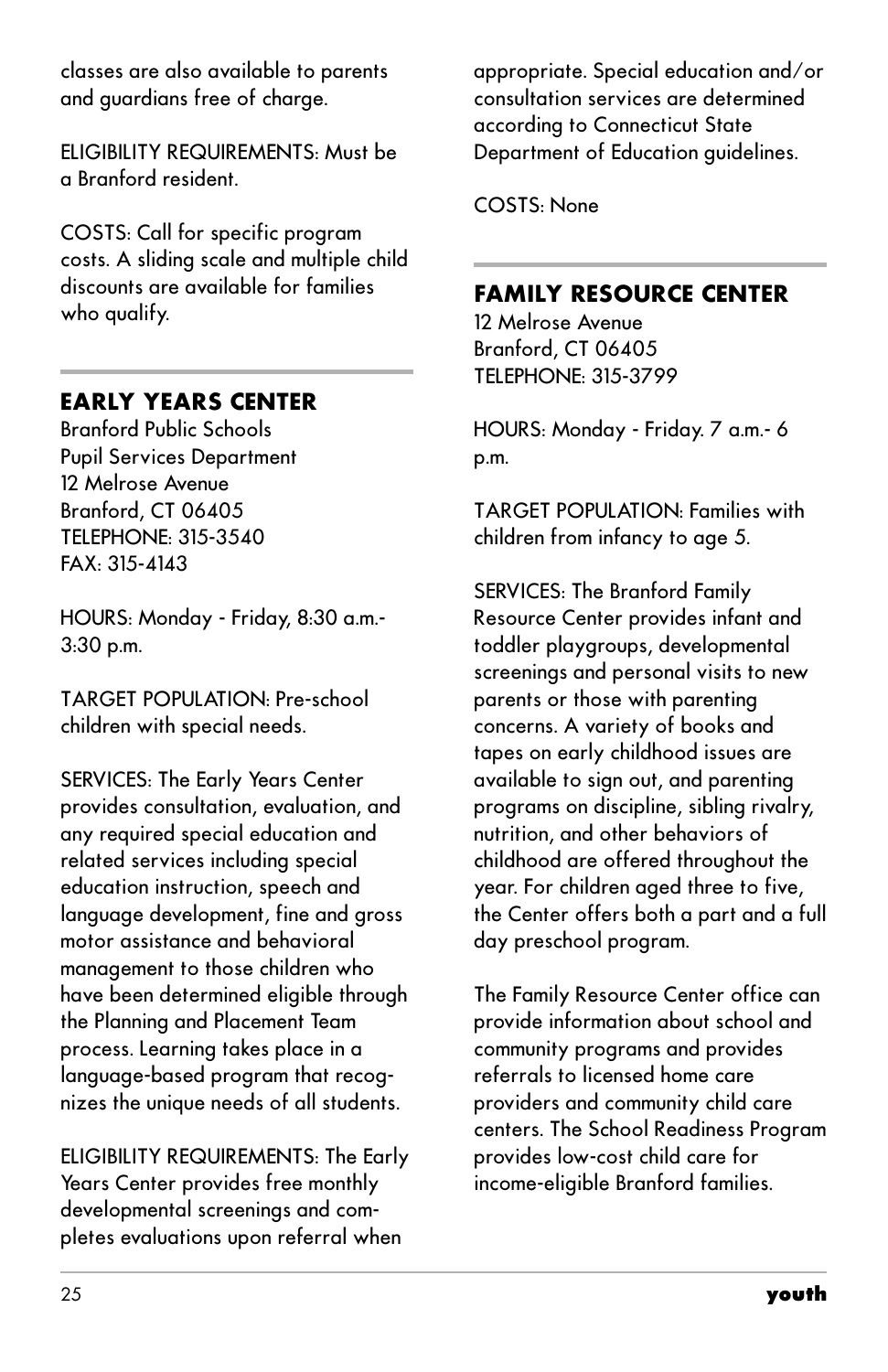ELIGIBILITY REQUIREMENTS: For Branford residents.

COSTS: None for playgroups or home visits. School Readiness Childcare Program operates on a sliding fee scale.

#### **ADDITIONAL YOUTH SERVICES**

#### **BIRTH TO THREE**

TELEPHONE: 1-800-505-7000

This statewide early intervention program is designed for children from birth to 36 months who are experiencing developmental delays. Services include home visits, physical and occupational therapy and parent support.

#### **BRANFORD COUNSELING CENTER**

TELEPHONE: 481-4248

The Center offers a variety of outpatient psychiatric and social work services designed to meet the needs of children and their families.

Please see primary listing under Counseling/Crisis Support.

#### **CARE 4 KIDS**

TELEPHONE: 1-888-214-KIDS (5437) WEBSITE: www.ctcare4kids.com

Sponsored by Connecticut's Department of Social Services, Care 4 Kids helps low to moderate income families

in Connecticut pay for child care costs. To participate in the program, families must live in Connecticut; be working or attending a temporary family cash assistance (Jobs First) approved education or training activity; and meet the program's income requirements. Children must be under age 13, or if the child has special needs, be under age 19. Providers must be licensed by the CT Department of Public Health (unless exempt from licensing); be a relative, such as a grandparent; or take care of the child in the child's home.

#### **CHILD DEVELOPMENT INFOLINE**

TELEPHONE: 1-800-505-7000 WEBSITE: www.birth23.org

The Child Development Infoline (CDI) serves as the access point for the Connecticut Birth to Three System, the Help Me Grow Program, Preschool Special Education Services, and Children and Youth with Special Health Care Needs Program. CDI Care Coordinators provide information about general development, coping with challenging behaviors, disability and health related issues. Coordinators may also refer families of children, ages birth to eighteen, to services provided by various programs.

#### **CONNECTICUT TRAILS COUNCIL OF GIRL SCOUTS** TELEPHONE: 239-2922

The Council offers a scouting program for girls aged 5-17 designed to develop their sense of self-worth and personal values through informal,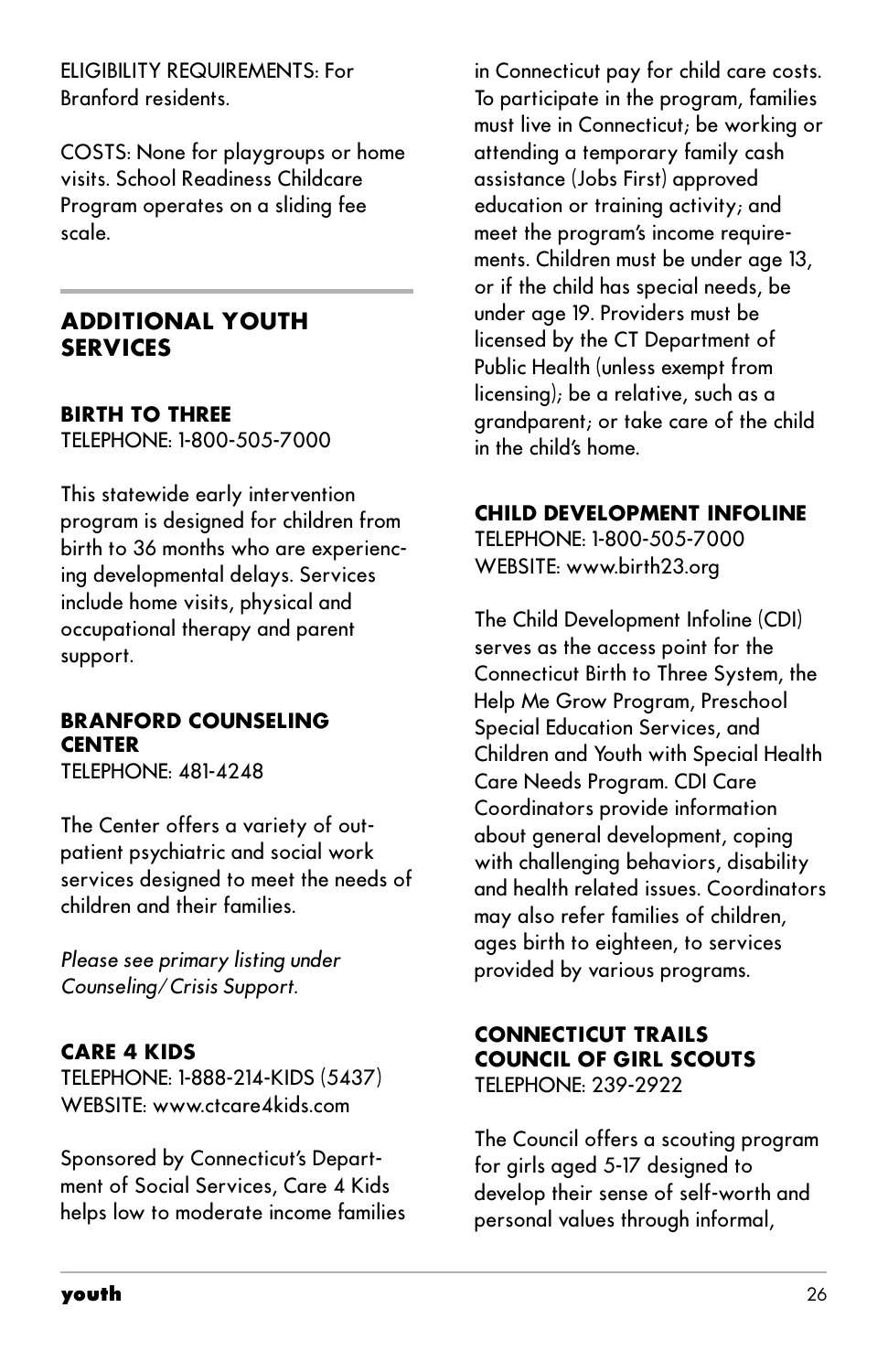educational and fun programs. Call for assistance in locating scout troops in Branford.

#### **CONNECTICUT YANKEE COUNCIL BOY SCOUTS OF AMERICA**

TELEPHONE: 1-203-876-6868

The Connecticut Yankee Council Boy Scouts of America is a scouting program for boys focusing on positive character development, citizenship training, physical fitness, confidence, self-reliance, teamwork, decisionmaking and lifetime leadership skills. Call for assistance in locating scout troops in Branford.

#### **COORDINATING COUNCIL FOR CHILDREN IN CRISIS** TELEPHONE: 624-2600

The Council offers in-home parent education and support services to improve parenting, child care, household management and limit setting skills. It also provides counseling and advocacy to women in abusive relationships and sexually abused children.

#### **DEPARTMENT OF CHILDREN AND FAMILIES - CHILD ABUSE HOTLINE**

TELEPHONE: 1-800-842-2288

Residents who suspect a case of abuse, neglect or abandonment of a child may make an anonymous referral. All suspected incidents are then investigated by qualified caseworkers and professionals.

#### **THE FAMILY PLACE**

Blackstone Library: 488-1441 Willoughby Wallace Library: 488-8702

This program transforms libraries into centers for healthy child and family development, parent and community involvement, and life-long literacy beginning at birth. The libraries offer a 5-week program for kids ages 1-3 and their caregivers that features toys and books and art supplies for kids, as well as professionals from community agencies who can answer caregivers' questions about their children

#### **HUSKY HEALTH INSURANCE PROGRAM** TELEPHONE: 1-877-284-8759

The HUSKY Program provides health insurance for uninsured Connecticut children under the age of 19. Cost is based on gross income and family size. Case workers are available to help resolve problems of eligibility and access to care for Medicaid covered services and other access issues.

#### **JOEY CHILDREN'S FUND OF BRANFORD (JCFB)** TELEPHONE: 481-3622

JCFB provides financial assistance and support to Branford families who have acute or chronically ill children. The Fund offers assistance in paying nonreimbursed medical expenses and offers a comprehensive support network including resource information, meals, babysitting, rides for medical appointments, etc.

Please see primary listing under Health/Medical.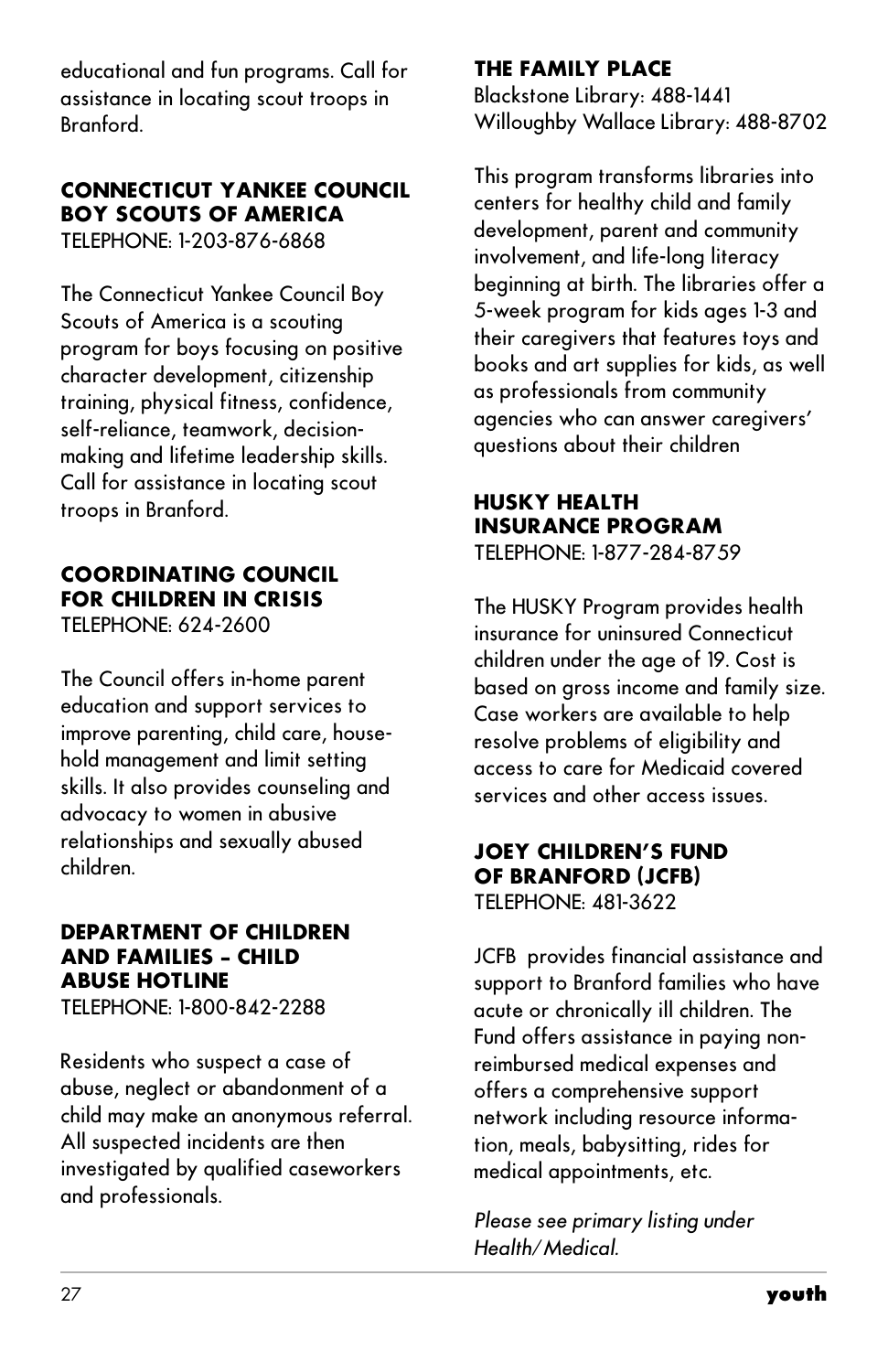#### **THE KID DIRECTORY**

TELEPHONE: 481-5066 (SACC Program)

A resource guide for children and families highlighting social services, churches, schools, afterschool care, dentists and pediatricians, nutrition, general health, financial assistance, language assistance, and entertainment. Copies can be obtained at the SACC program, libraries, pediatrician offices, and Town Hall.

#### **SALVATION ARMY, CAMP CONNRI**

TELEPHONE: 481-4248, ask for Camp Connri

The Salvation Army operates Camp Connri, an overnight facility open to Branford children ages 7-12. Advanced registration must take place through the Branford Counseling Center. Financial assistance is available.

#### **SCHOOL BASED HEALTH CENTERS**

TELEPHONE: WIS:488-3533/3534 BHS: 488-6727

The Centers provide comprehensive medical and mental health services during school hours to students at Walsh Intermediate School and Branford High School, particularly those with inadequate medical insurance coverage.

Please see primary listing under Health/Medical.

#### **SHORELINE HOMESCHOOLERS OF CONNECTICUT**

Email: FYIShorelineHS@aol.com

This group supports homeschooling families from New Haven to Mystic along the Connecticut shoreline. The group offers support groups & newcomer gatherings; provides an email newsletter of classes, workshops, fieldtrips, legislative news, curriculum swaps; discounted educator cards; inclusion in year-long theater series for children & families; a "for kids, by kids" newsletter, annual yearbook; and annual events including a science fair, art show, harvest festival, cabaret, potluck socials etc.

#### **YALE NEW HAVEN PEDIATRIC DENTISTRY CENTER** TELEPHONE: 688-3000

The Center provides preventive, comprehensive and urgent dental care to children up to 16 years of age.

Please see primary listing under Health/Medical.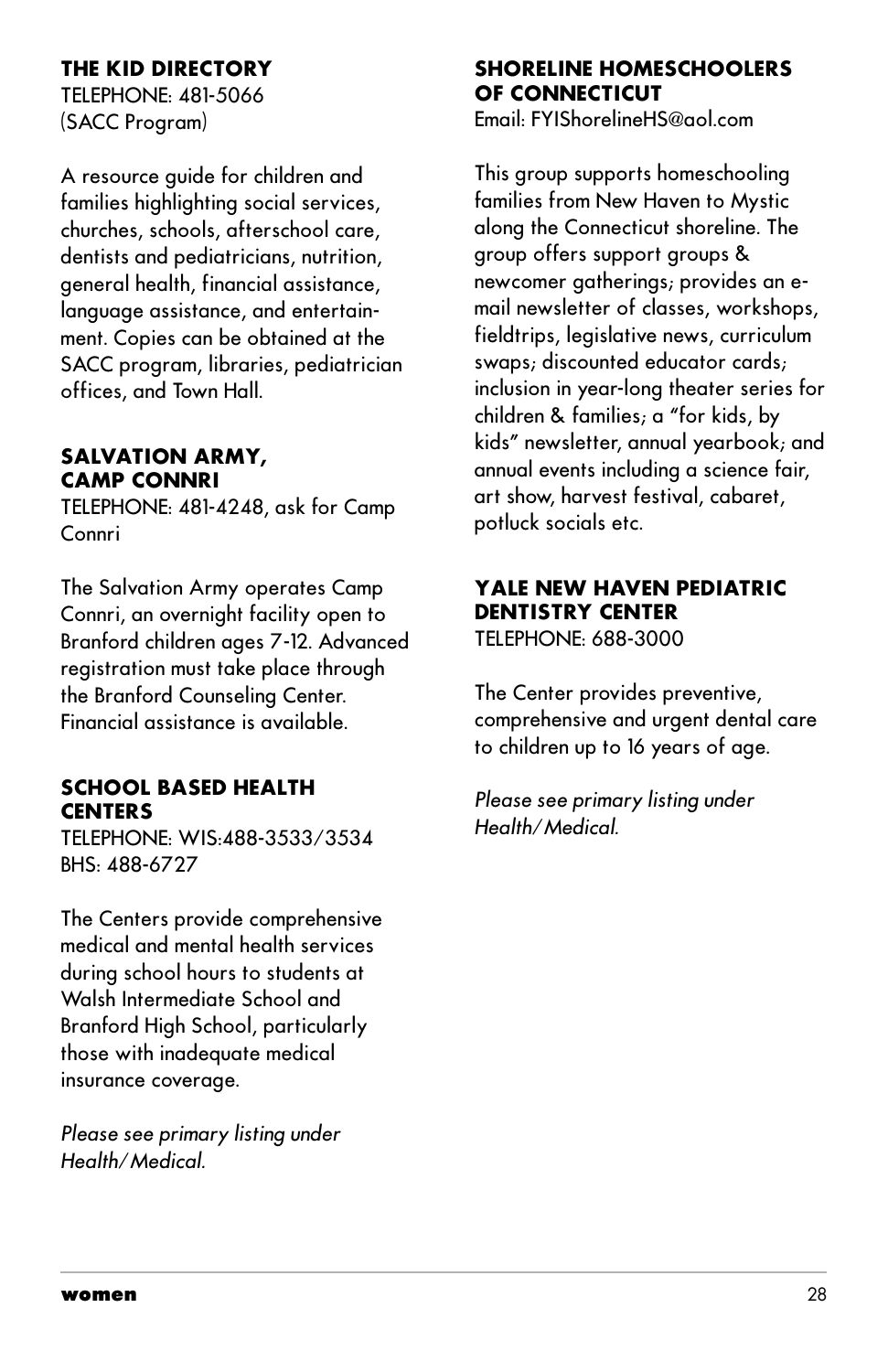### women

#### **LA LECHE LEAGUE OF BRANFORD**

Branford Community House Branford, CT 06405 TELEPHONE: 483-8005

HOURS: Meets every second Friday of the month, 9:30 a.m. at the Branford Community House.

TARGET POPULATION: Pregnant and breast-feeding women.

SERVICES: La Leche League holds monthly meetings to enhance breast feeding education, support and encouragement. Meetings are casual and children are welcome. The League also offers help via telephone and a lending library.

ELIGIBILITY REQUIREMENTS: None

COSTS: \$30/year membership fee is encouraged to support the League. Members receive La Leche League International's bi-monthly breastfeeding and mothering magazine. (You do not need to be a member to attend a meeting or get phone help.)

#### **Y-ME CONNECTICUT BREAST CANCER ORGANIZATION**

1169 Main Street, Suite B-3 Branford, CT 06405 TELEPHONE: 483-8200 Business/fax line: 488-5670 Toll-free hotline: 1-800-933-4963 WEBSITE: www.y-me.org/connecticut

HOURS: Monday - Friday, 9 a.m.- 5 p.m.

TARGET POPULATION: People concerned about or diagnosed with breast cancer.

SERVICES: Y-ME Connecticut offers a variety of breast cancer support services including a hotline operated by breast cancer survivors, support groups, lectures, a speakers' bureau, breast self-exam workshops, a lending library and an annual symposium.

ELIGIBILITY REQUIREMENTS: None

COSTS: None

#### **ADDITIONAL WOMEN RESOURCES**

#### **WOMEN/ DOMESTIC VIOLENCE PROGRAM**

TELEPHONE: 789-8104, 24 hour hotline

This program provides short-term emergency shelter for adult victims of abuse and their children.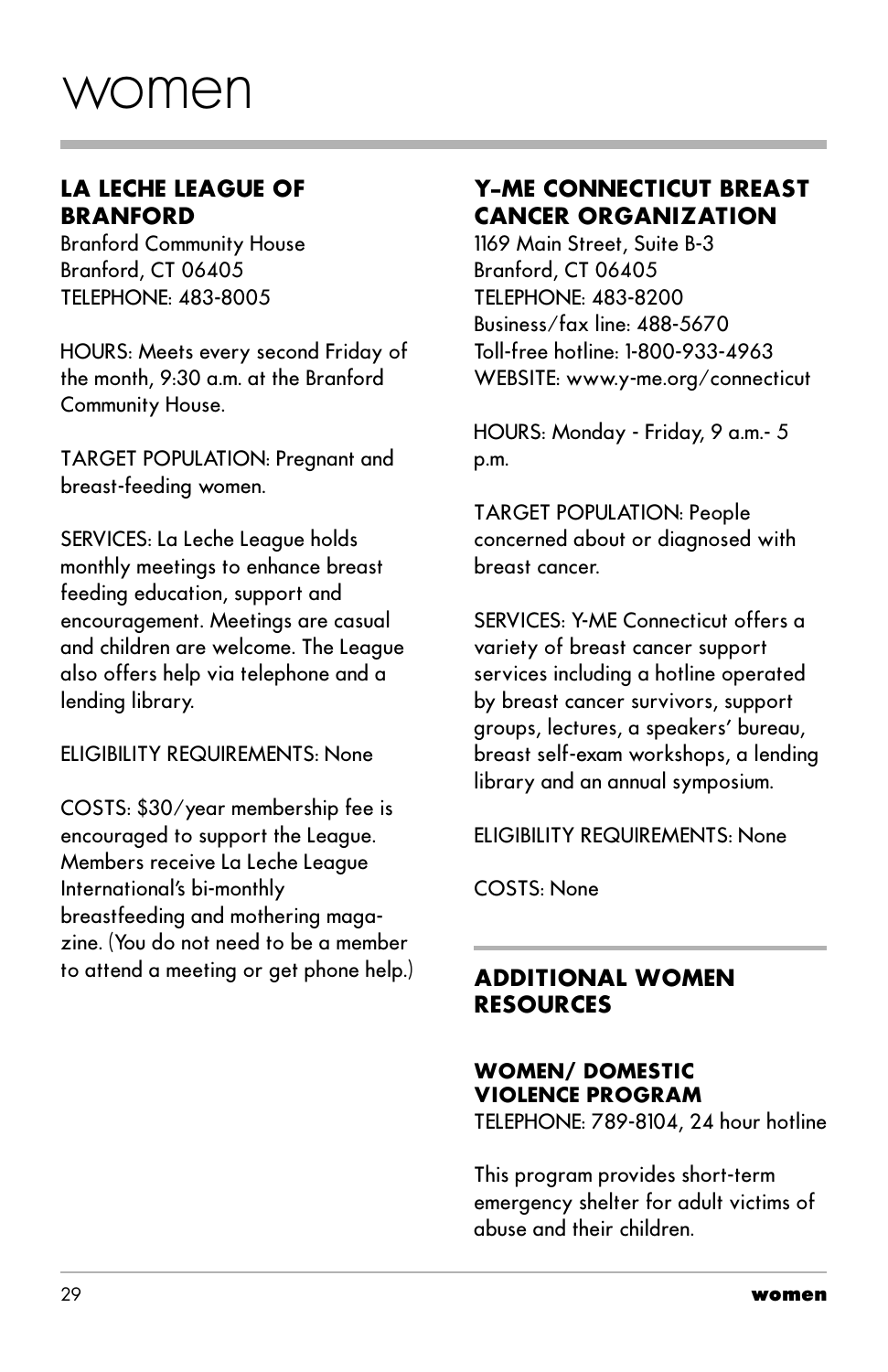#### **COORDINATING COUNCIL FOR CHILDREN IN CRISIS**

TELEPHONE: 624-2600

The Council offers in-home parent education and support services to improve parenting, child care, household management and limit-setting skills. It provides counseling and advocacy to women in abusive relationships and sexually abused children.

#### **HOPE**

TELEPHONE: 782-1194

HOPE is a group of parents who have experienced the loss of a child through miscarriage, still birth, neo-natal death or other cause. The group provides support during monthly meetings in New Haven, person-to-person and phone contact between meetings, a lending library, guest speakers and referral services.

#### **PARENTS AVAILABLE TO HELP (PATH)** TELEPHONE: 1-800-399-7284

Through a network of parents in similar situations, PATH offers outreach, support and resources to parents of premature babies and children with special needs, as well as to those who have lost a young child or endured a high-risk pregnancy.

#### **SEXUAL ASSAULT HOTLINE** TELEPHONE: 1-888-999-5545

This program provides victims of rape and sexual assault with medical, police and court advocacy, counseling and support through a 24 hour hotline.

### seniors

#### **CANOE BROOK CENTER**

11 Cherry Hill Road Branford, CT 06405 TELEPHONE: 481-3429 FAX: 488-3370 WEBSITE: www.branford-ct.gov/ senior.htn

HOURS: Monday - Friday, 9 a.m.- 5 p.m.

TARGET POPULATION: Branford's senior citizens

SERVICES: The Canoe Brook Center offers a broad variety of services and programs for seniors. Full course lunches are offered 5 days a week. Daily and weekly programs are offered in fitness, computer training, special interests, travel, and social and cultural programs. A nurse is on site Mondays to provide blood pressure monitoring, diabetic screening, consultation on medications, etc. Bus transportation is offered for shopping, errands, Senior Center meals and activities, and medical appointments. Information, referral and advocacy are provided for entitlement programs, employment, housing, rent rebates, legal consultations, income tax assistance, fuel assistance, etc.

ELIGIBILITY REQUIREMENTS: Must be a Branford resident 60 years of age or older.

COSTS: \$4.00 membership per year plus a small fee for selected activities.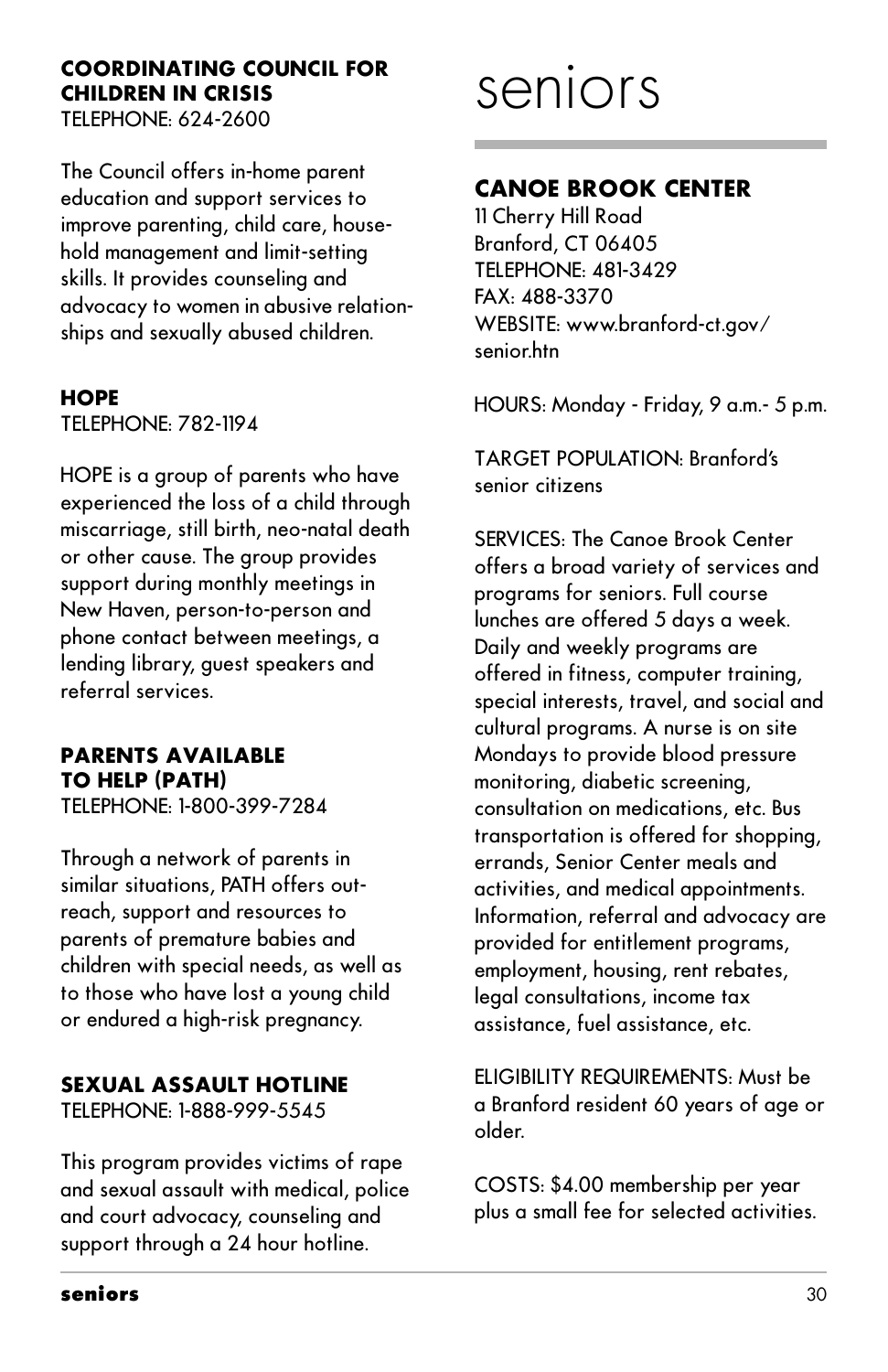#### **ORCHARD HOUSE**

421 Shore Drive Branford, CT 06405 TELEPHONE: 481-7110 FAX: 481-2064

HOURS: 7 days a week, 7:30 a.m.- 4 p.m.

TARGET POPULATION: Frail elderly and physically and mentally challenged adults.

SERVICES: Orchard House is a medical model adult day center certified by the state of Connecticut. The Center offers a variety of services including nursing care, therapeutic recreation, physical therapy, gerontological counseling and dietary planning. Light breakfasts and full course lunches are served. The Center also sponsors a support group for caregivers 10:30 a.m. on the 2nd and 4th Tuesday of every month.

ELIGIBILITY REQUIREMENTS: Adults 18 years or older who would benefit from the Center's services.

COSTS: Based on an individual's ability to pay.

#### **ADDITIONAL SENIOR RESOURCES**

#### **BRANFORD HOUSING AUTHORITY**

TELEPHONE: 481-3194

The Branford Housing Authority provides independent apartment living for Branford residents of all ages with limited incomes or for disabled persons.

Please see primary listing under Housing.

#### **BRANFORD MEDICAL TRANSPORTATION**

TELEPHONE: 481-3429

Branford Medical Transportation provides transportation for Branford residents of all ages who do not have other transportation to doctors' appointments.

Please see primary listing under Transportation.

#### **CAREGIVERS SUPPORT NETWORK** TELEPHONE: 488-8357

The VNA sponsors the Caregivers Support Network which provides information, resources, programs and social support for individuals who are providing care for an elderly or disabled family member.

#### **CONNECTICUT HOMECARE PROGRAM FOR ELDERS**

TELEPHONE: 1-800-445-5394, 752- 3040 (local)

This program helps frail seniors continue living at home by providing a comprehensive assessment of the individual's living situation; the services of a professional care manager; and purchased support services such as visiting nurses, home health aides, homemakers, companions, home delivered meals, adult day care and personal emergency response systems.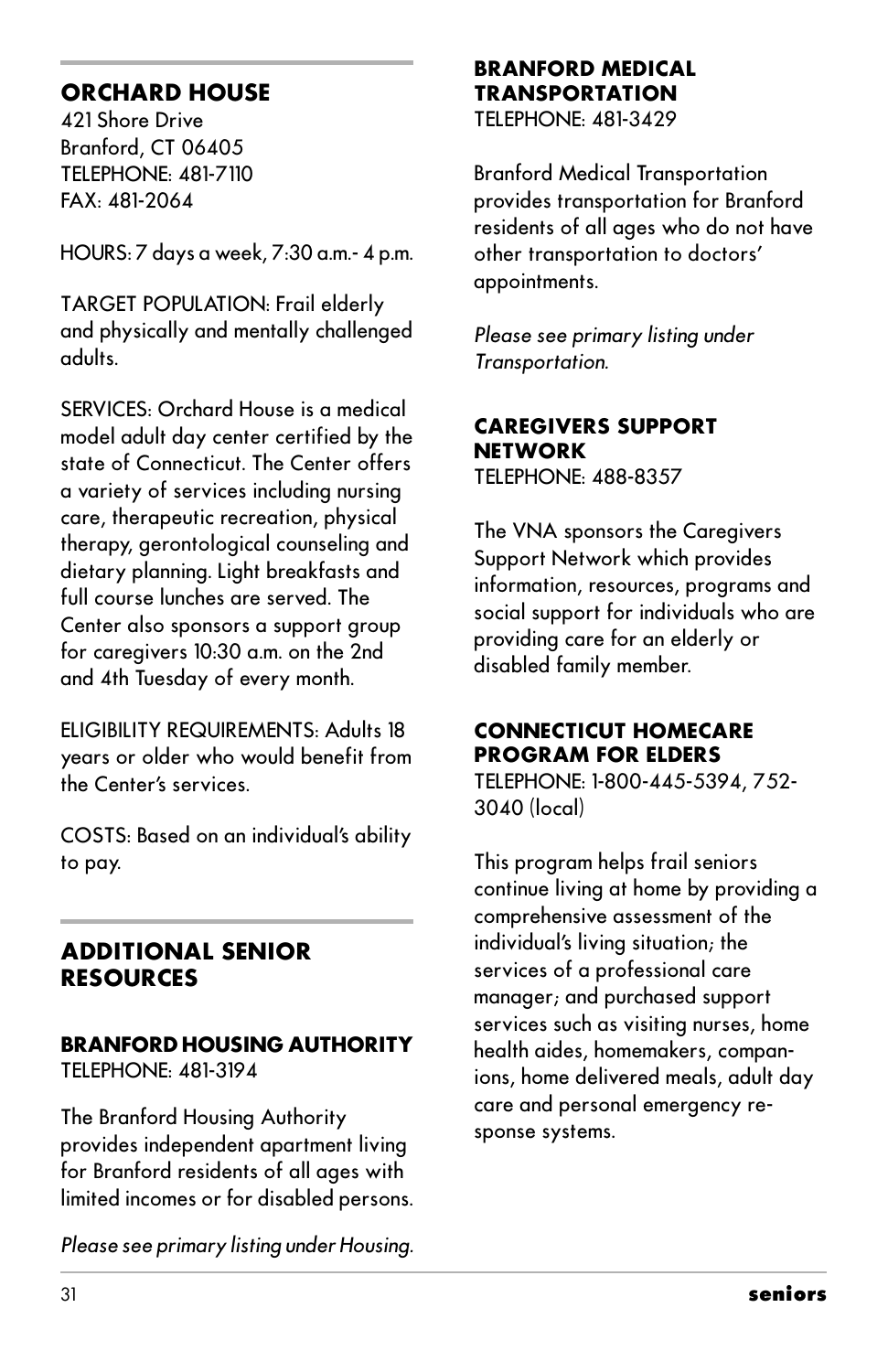#### **CONNECTICUT STATEWIDE RESPITE CARE PROGRAM**

TELEPHONE: 785-8533

The program offers caregivers of individuals with Alzheimer's disease or dementia an opportunity for respite. Services include in-home (companions, homemakers, home health aides) and out-of-home (adult day care, short term assisted living, and nursing home stays) assistance. A Care Manager will develop a suitable care plan with the caregiver.

#### **CONNPACE**

TELEPHONE: 1-800-423-5026

ConnPace helps low income and under or uninsured seniors and disabled persons to pay for certain prescription drugs.

#### **CONSUMER LAW PROJECT FOR ELDERS**

TELEPHONE: 1-800-296-1467 Provides advice and legal representation in cases of consumer/medical debt and identity theft.

#### **GERIATRIC ASSESSMENT PROGRAMS**

Yale: 688-6361 St. Raphael's: 789-4222

These outpatient consultative services provide comprehensive assessments of older persons. The programs' goals are to identify and treat correctable problems and to locate and coordinate community resources that will optimize the patient's and family's living situation.

#### **EAST SHORE HEALTH DISTRICT TRANSPORTATION PROGRAM**

TELEPHONE: 481-4235 HOURS: Monday - Friday, call between 8:30 a.m.- 11:30 p.m. to make an appointment.

Volunteers provide transportation for the elderly to health-related appointments. Several days advance notice is required.

Please see primary listing under Transportation.

#### **ELDER LOCATOR HOTLINE**

TELEPHONE: 1-800-677-1116

This is an information and referral service that provides access to an extensive network of organizations serving older people throughout the continental United States. Callers should have the name, address and zip code of the person being assisted and a brief description of the type of assistance being sought.

#### **ELDERLY NUTRITION PROGRAM**

TELEPHONE: 481-3429, ask for Hot Lunch

A full course luncheon is served weekdays at the Canoe Brook Center. Reservations must be made at least a day in advance.

Please see primary listing under Food.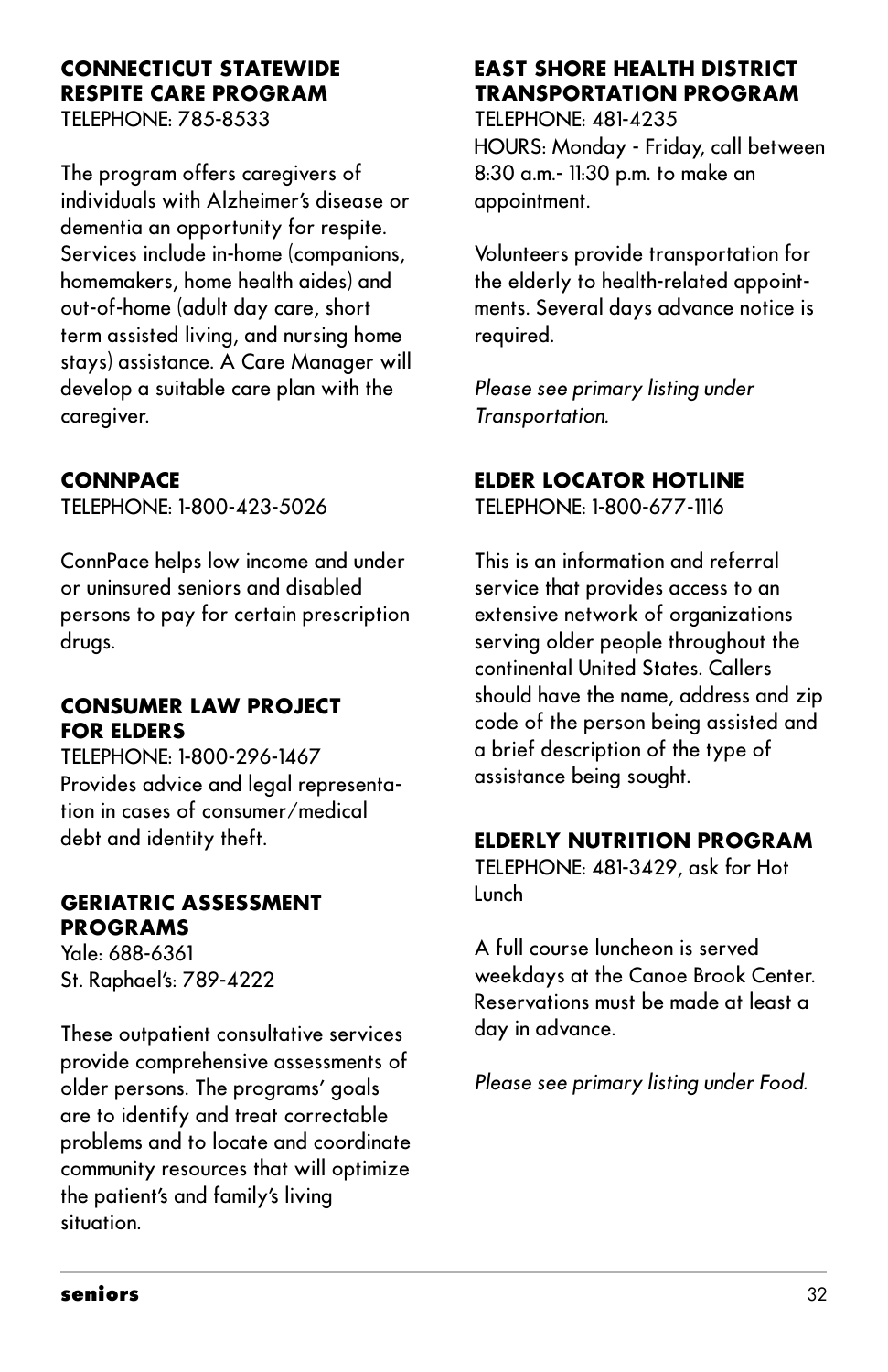#### **ROBERT GIAIMO HOUSE**

TELEPHONE: 488-0695 or 387-6665

This apartment complex offers Section 8 housing for seniors with limited incomes.

Please see primary listing under Housing.

#### **GREATER NEW HAVEN TRANSIT DISTRICT/MY RIDE** TELEPHONE: 288-6282

The Greater New Haven Transit District provides rides for permanently or temporarily disabled persons who are unable to use the fixed route bus service.

Please see primary listing under Transportation.

#### **INTERFAITH VOLUNTEER CAREGIVERS**

TELEPHONE: 230-8994

Volunteers help older persons to live in their own homes and maintain their independence by providing a variety of support services such as grocery shopping, bill paying, letter writing, light housekeeping, yard work and companionship.

#### **MEALS ON WHEELS**

TELEPHONE: 481-3429, ask for Assistant Director / 387-7700 x254 (Intake)

This program provides senior citizens who are unable to travel to local meal sites because of illness or a recent

hospitalization with meals prepared and delivered to the home. Available on a short or long term basis; cost is based on income.

#### **JOHN B. SLINEY HOUSE**

TELEPHONE: 481-5632

This apartment complex offers Section 8 housing for seniors with limited incomes.

Please see primary listing under Housing.

#### **PROTECTIVE SERVICES FOR THE ELDERLY**

TELEPHONE: 974-8029

Residents who suspect a case of abuse, neglect or abandonment of an elderly person may make an anonymous referral. All suspected incidents are then investigated by qualified caseworkers and professionals.

### **ST. RAPHAEL'S CARE CARD**

TELEPHONE: 789-3777

Carecard is a health and wellness program for people age 55 and older offered by the Hospital of St. Raphael. Services include educational programs, health screening, monthly and quarterly publications, a toll-free health information line, medical insurance counseling, consultations with the Carecard nurse, exercise classes, etc.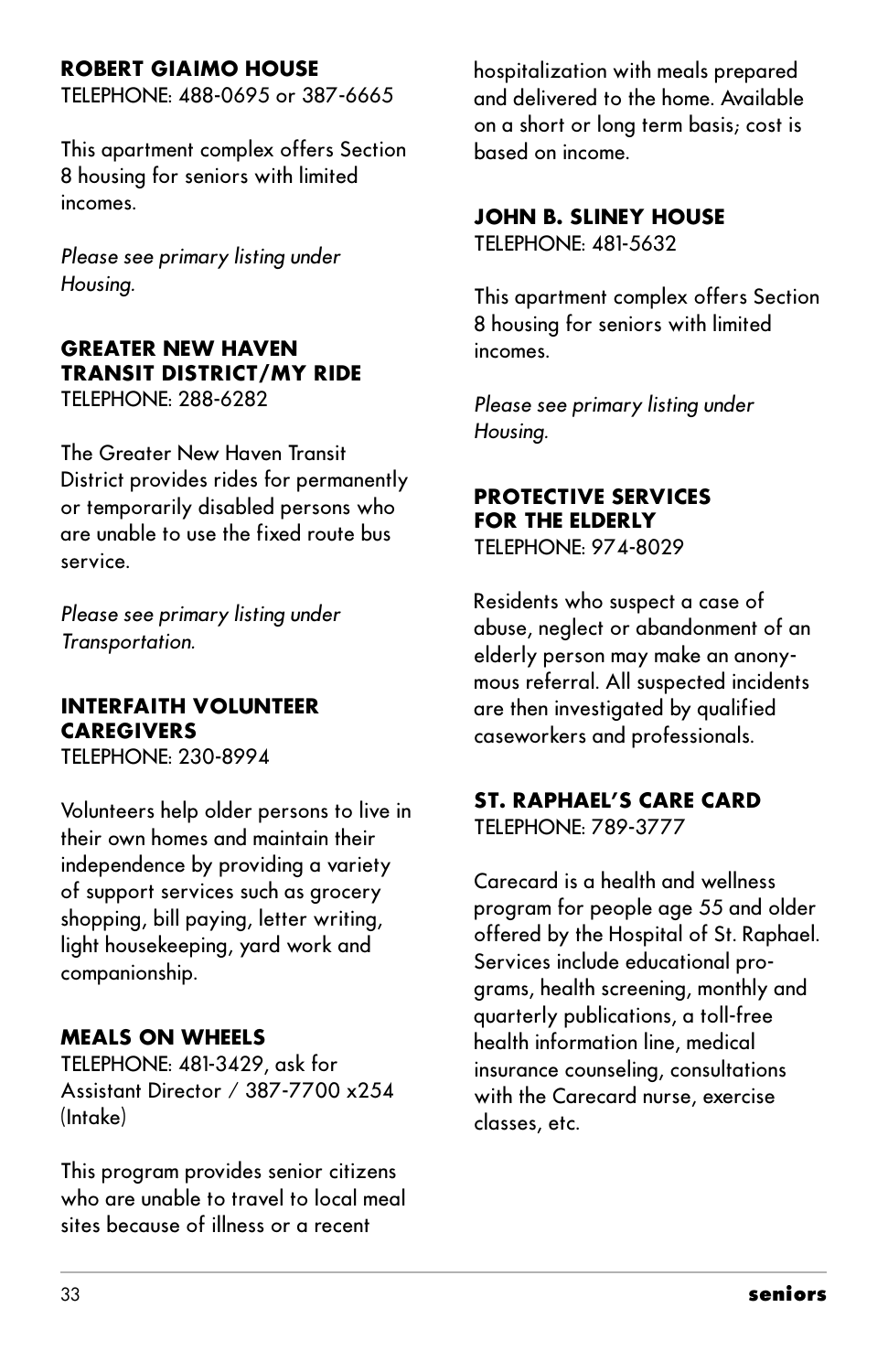#### **SENIOR SUPPORT SERVICES AT THE HOSPITAL OF ST. RAPHAEL**

| Senior Assessment Center  789-4333 |  |
|------------------------------------|--|
| Geriatric Outreach  789-3275       |  |
|                                    |  |
|                                    |  |
| American Parkinson                 |  |
| Disease Association  789-3936      |  |
| HealthLink  1-800-622-5922         |  |
| Need a Physician 789-4304          |  |

The Senior Assessment Center provides assessments of a senior's health status and options; Geriatric Outreach provides such services as a telephone hotline, emergency room follow-up, and educational information and consultation; LifeLine offers a 2 hour personal security program; Care Card offers its members health screening, wellness information, assistance with medical insurance claim forms, and many more benefits and discounts; the American Parkinson Disease Association Referral Center includes a help line, newsletters, support groups and referral to community resources; Health Link is a talking library of medical and health related information; and Need a Physician is a free confidential computerized physician referral service.

#### **SOUTH CENTRAL AREA AGENCY ON AGING/AGING RESOURCE CENTER**

TELEPHONE: 785-8533, 1-800-994- 9422

Web address: agencyonaging-scc.org

The Center provides one-on-one telephone/in-person counseling and library materials on a broad range of topics of interest (e.g., Medicare, Medigap insurance, Social Security, social services programs) to older adults and their caregivers, and matches clients to services through such programs as CHOICES (health insurance assistance), Medi\$ave, Home Share Match, and Home Care for the Elderly and Respite Care Management programs.

#### **OTHER HELPFUL NUMBERS**

| <b>Center for Medicare</b><br>Advocacy  1-800-262-4414                      |
|-----------------------------------------------------------------------------|
| <b>Elderly Nutrition Project (Meals</b><br>on Wheels Intake)  387-7700 x254 |
| Low Vision Center  1-800-698-9253                                           |
| Rent Rebate  1-860-418-6377                                                 |
| South Central Agency on Aging -<br>Choices for Seniors  933-5431            |
| Foster Grandparent Program - Senior<br>Companion Program  933-5431          |
| Veteran's Health Screening  932-5711                                        |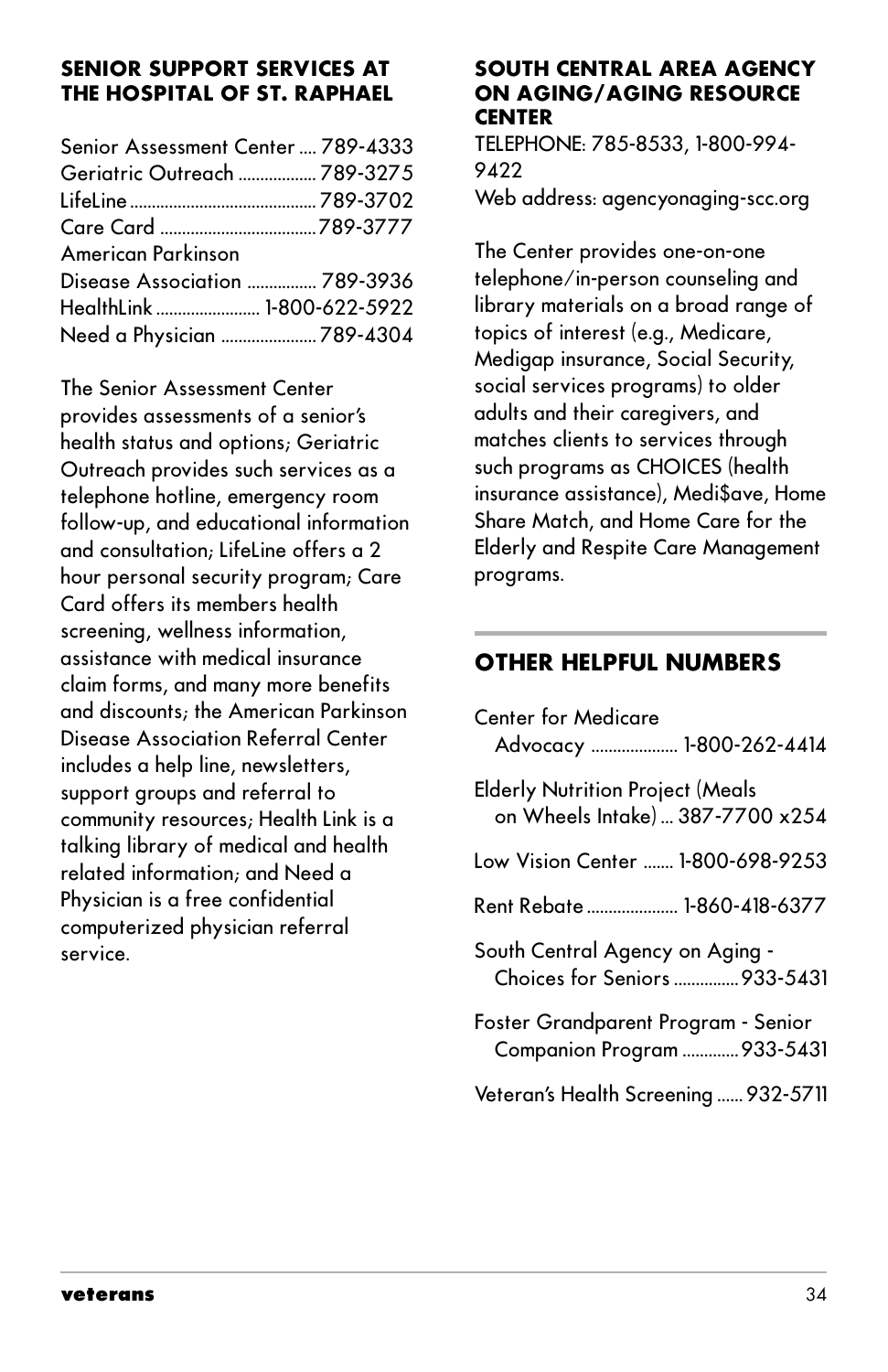### veterans

#### **CONNECTICUT DEPARTMENT OF VETERANS AFFAIRS**

TELEPHONE: 931-0460

The Department provides education, training, advocacy, vocational rehabilitation, life insurance, and burial benefits.

#### **SOLDIERS, SAILORS AND MARINE FUND**

TELEPHONE: 488-8874 (local representative),

American Legion Post #83: 488-9253 This fund provides temporary assistance to those low income veterans and their families who demonstrate need for food, clothing, medical aid, shelter, utility bills and temporary financial service.

#### **VA HOSPITAL**

TELEPHONE: 932-5711

The VA hospital provides hospital and outpatient care for all service-related medical conditions.

## disabled

#### **SARAH, INC.**

246 Goose Lane, Suite 101 Guilford, CT 06437 TELEPHONE: 458-4040 FAX: 458-4050 Employment SERVICES: 483-3033 Seniors in Action: 318-5206 Recreation Connections: 458-4040

HOURS: Monday - Friday, 8 a.m.- 5 p.m.

TARGET POPULATION: Individuals with disabilities

SERVICES: SARAH offers a broad array of programs to individuals with disabilities. Programs include the Employment Services, which provides job preparation and placement, onthe-job training and follow-up job site support, and case management services; Seniors in Action, which offers social and volunteer activities for seniors aged 55 and older; and Recreation Connections, which provides Special Olympics training and competition, social events and leisure activities. SARAH also provides assistance to local parks and recreation departments in supporting individuals with special needs.

Other SARAH offerings include school to work, elderly enrichment activities, and a community experience program for people with multiple disabilities.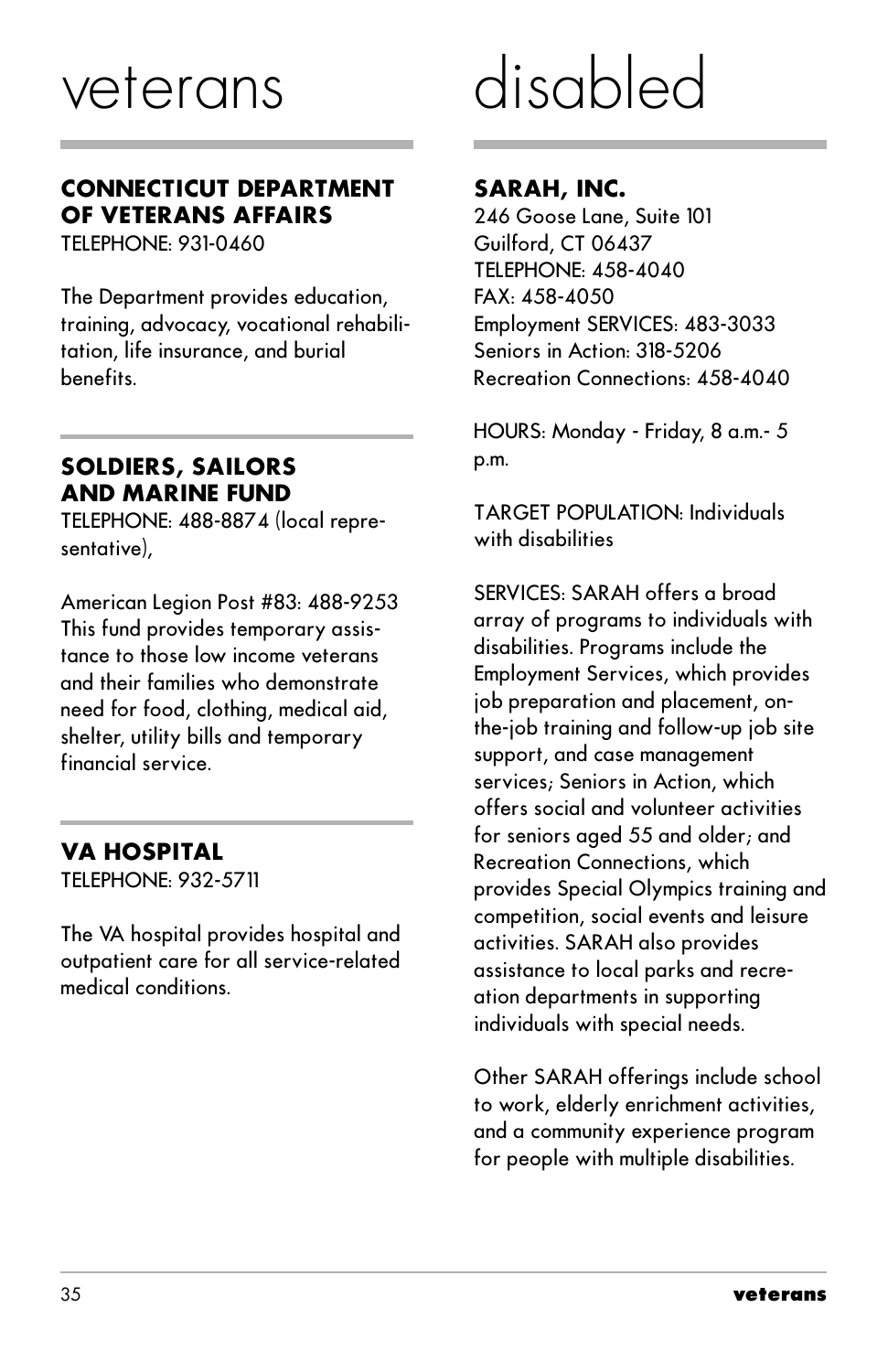ELIGIBILITY REQUIREMENTS: Depends on the program.

COSTS: Covered by the Department of Mental Retardation, Department of Social Services, Bureau of Rehabilitation Services, and private pay.

#### **SARAH SENECA RESIDENTIAL SERVICES, INC.**

11 Business Park Drive Branford, CT 06405 TELEPHONE: 315-3770 FAX: 315-3775

HOURS: Monday-Friday, 8 a.m.- 5 p.m.

TARGET POPULATION: People with developmental disabilities and their families.

SERVICES: SARAH Seneca provides residential support services to people in group settings and apartments along the shoreline. The organization works with individuals and their families to identify services, advocate for needed supports, negotiate various systems (i.e., Social Security, Department of Mental Retardation, Department of Social Services).

ELIGIBILITY REQUIREMENTS: Individual has to have a developmental disability and be registered with the Department of Mental Retardation.

COSTS: Residential services fees are covered by Department of Mental Retardation contract with SARAH Seneca. Call for further information.

#### **SARAH TUXIS RESIDENTIAL SERVICES**

45 Boston Street Guilford, CT 06437 TELEPHONE: 458-8532 FAX: 453-7717

HOURS: Monday-Friday, 7:30 a.m.- 5 p.m.

TARGET POPULATION: People with developmental disabilities between the ages of 18-65.

SERVICES: SARAH Tuxis provides residential support services to persons with developmental disabilities. These supports range from group home living (3 homes with 5 beds, 3 homes with 3 beds) to supported living (supporting 1-2 persons in apartment type settings) to supporting families who are not otherwise getting residential support to plan for future housing needs.

ELIGIBILITY REQUIREMENTS: Persons with developmental disabilities who are recognized clients of the Department of Mental Retardation.

COSTS: Costs are covered by the Department of Mental Retardation, and/or the Department of Social Services at rates that vary with individual circumstances. Private pay should be negotiated with the agency.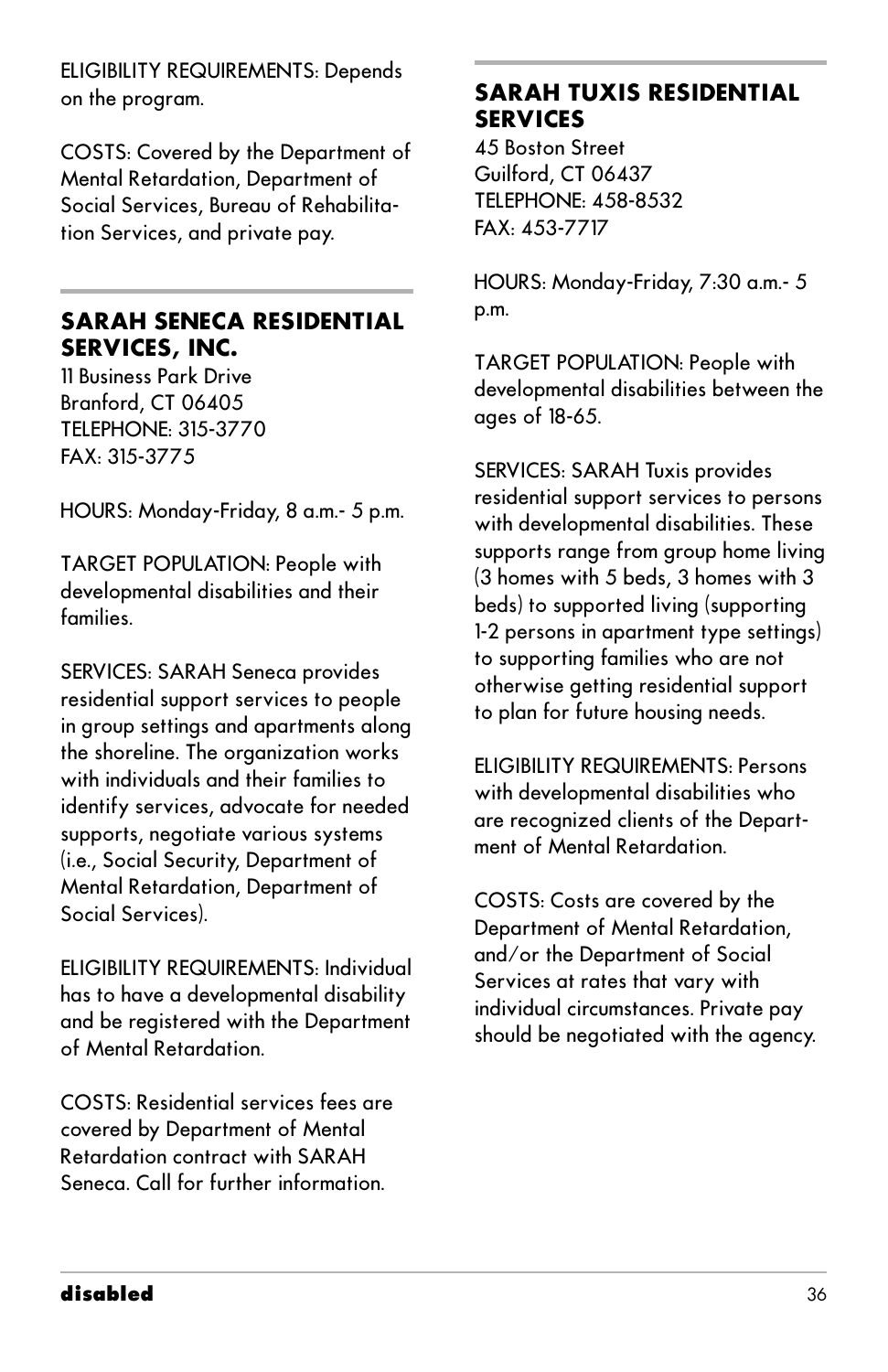#### **ADDITIONAL DISABLED RESOURCES**

#### **Birth to Three**

TELEPHONE: 1-800-505-7000

This statewide early intervention program is designed for children from birth to 36 months who are experiencing developmental delays. Services include home visits, therapies, parent support and health services.

#### **COMMISSION ON THE DEAF AND HEARING IMPAIRED**

TELEPHONE: 1-800-708-6796

The Commission provides 24 hour a day, 7 day a week communication assistance, job development and placement, personal and family counseling, interpreter training, research, planning and advocacy. Also initiates and supports legislation beneficial to hearing impaired citizens.

#### **CONNECTICUT SERVICES FOR THE BLIND**

TELEPHONE: 1-800-842-4510

The state offers rehabilitation teaching, mobility instruction, and low vision services, as well as comprehensive evaluations to meet the individual needs of the legally blind.

#### **CONNECTICUT SPECIAL OLYMPICS**

TELEPHONE: 230-1201/1-800-443-6105

State affiliate of national sporting organization for children and adults with developmental disabilities which offers training programs and opportunities for local, national, and international competition in many different sports and games.

#### **EASTER SEAL REHABILITATION CENTER**

TELEPHONE: 777-2000

The Rehab Center provides outpatient medical services for physically disabled children and adults including counseling, evaluation and rehabilitation. The Center's vocational services include evaluation, skills training and placement, and information and education programs for area businesses.

#### **GREATER NEW HAVEN TRANSIT DISTRICT**

TELEPHONE: District Office: 288-6282 to reserve, change or cancel a ride: 288-6643.

HOURS: Seven days a week, 5:30 a.m.- 11:30 p.m.

This service provides rides for permanently or temporarily disabled persons who are unable to use the fixed bus route.

Please see primary listing under Transportation.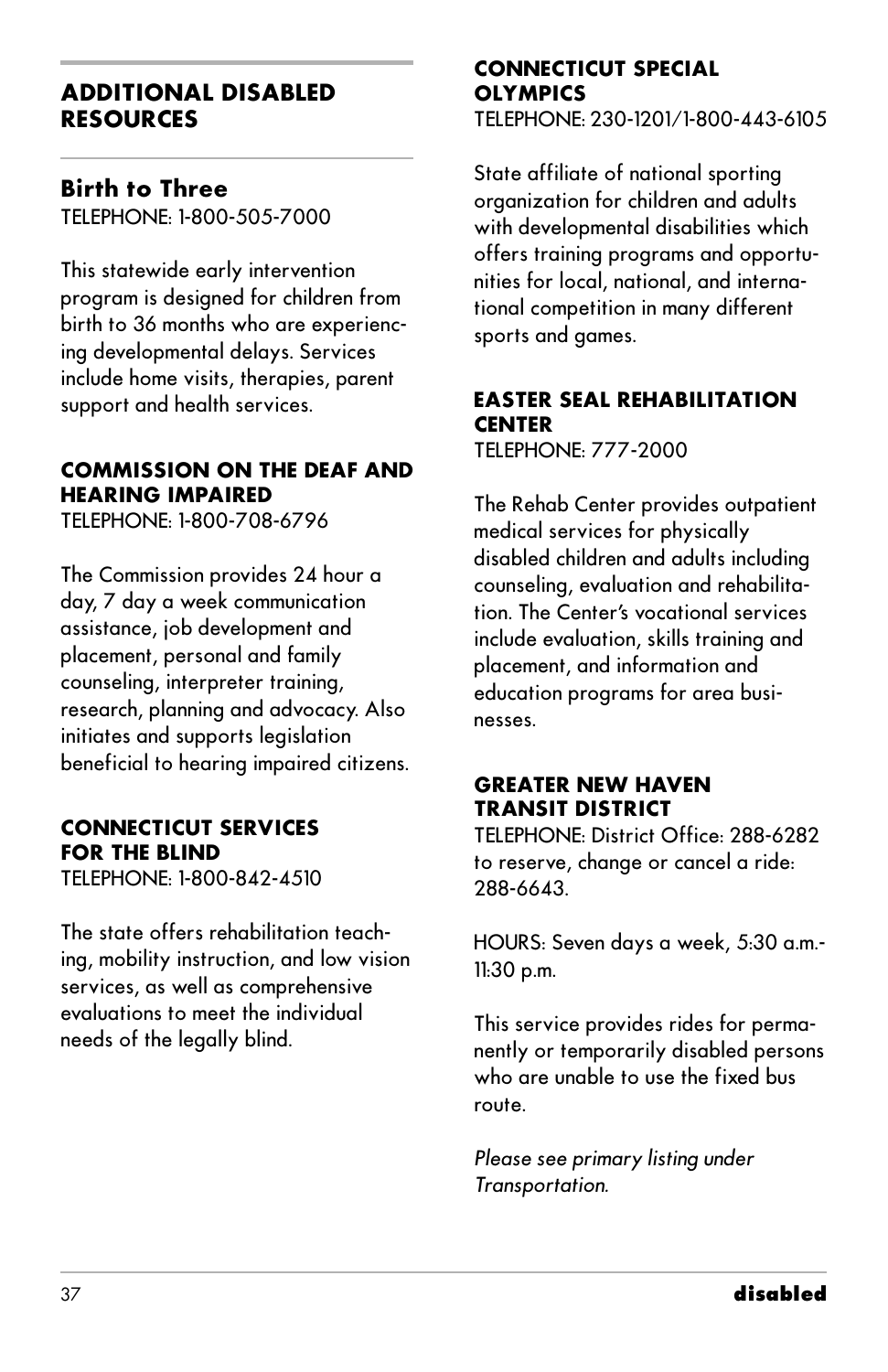#### **HARBOR HEALTH SERVICES**

TELEPHONE: 483-2630

Harbor Health offers a range of housing services to adults with severe and persistent mental illness. The agency operates a supervised residential facility as well as the Community Living Program, which assists mentally ill citizens in locating, financially supporting and maintaining independent apartments in the community.

Please see primary listing under Counseling/Crisis Support.

#### **INFOLINE**

#### TELEPHONE: 211

Infoline is a statewide telephone-based information and referral service. Infoline's professional caseworkers provide up-to-date information about a broad range of agencies and programs designed to meet the needs of individuals with specific disabilities. Infoline also provides a 24 hour crisis intervention hotline.

Please see primary listing under Infoline.

#### **ORCHARD HOUSE**

TELEPHONE: 481-7110

This facility provides therapeutic assistance, social activities and gerontological counseling for adults with mental or physical challenges.

Please see primary listing under Seniors.

#### **OTHER HELPFUL NUMBERS**

| Low Vision Center  1-800-698-9253  |  |
|------------------------------------|--|
|                                    |  |
| Rent Rebate  1-860-418-6377        |  |
| Handicap Parking ID Card  481-3429 |  |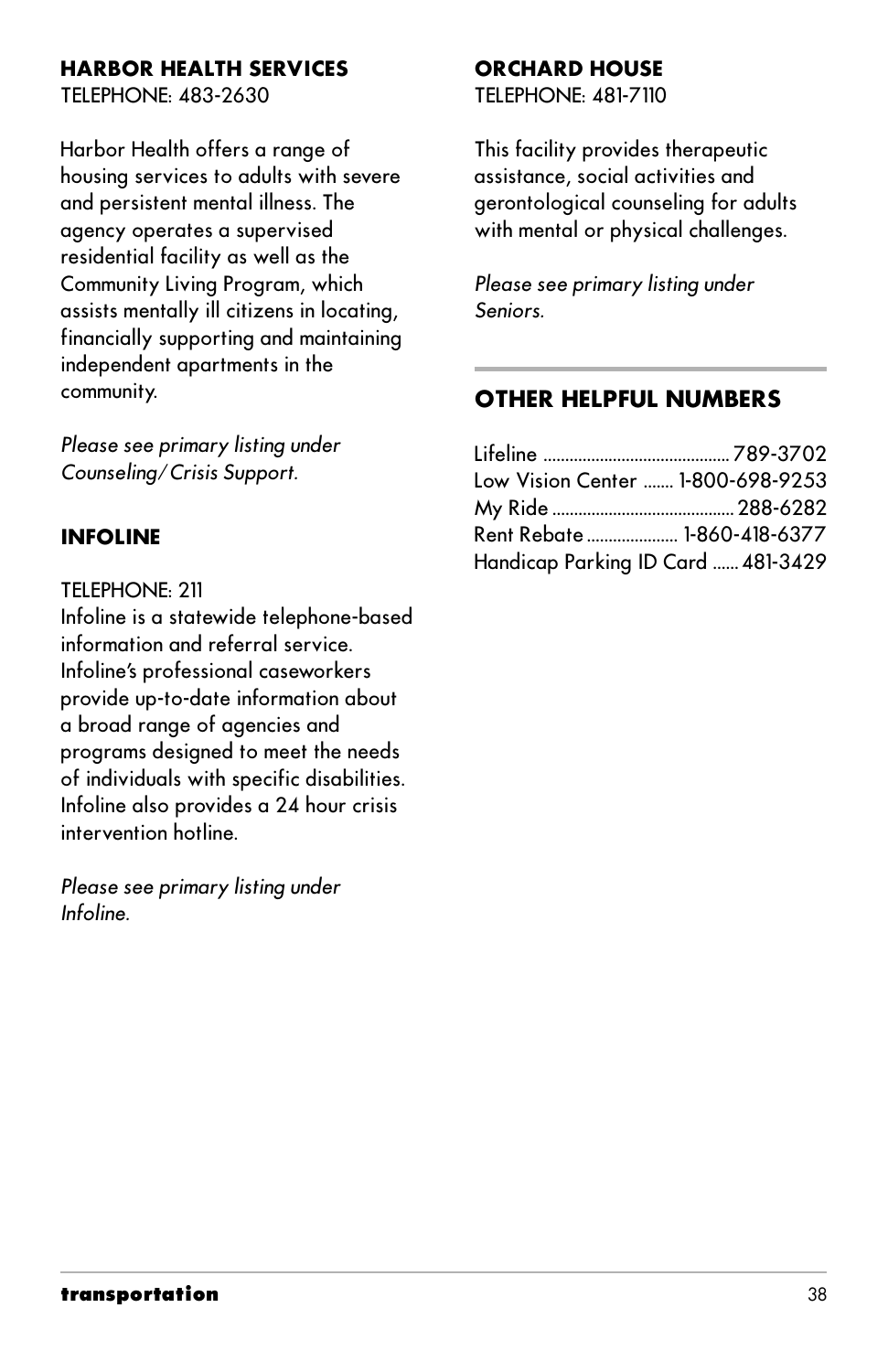### transportation

#### **BRANFORD MEDICAL TRANSPORTATION**

11 Cherry Hill Road Branford, CT 06405 TELEPHONE: 481-3429, x111

HOURS: Monday - Friday, 8:30 a.m.- 4:00 p.m.

TARGET POPULATION: Branford residents.

SERVICES: Branford Medical Transportation is a medical transportation service. Service area includes Branford, Guilford, East Haven (excluding Foxon), New Haven and the VA Hospital in West Haven. Persons using the service must be ambulatory. Advanced reservations of 3-4 days are highly recommended.

ELIGIBILITY REQUIREMENTS: Branford resident

COSTS: Approximately 50% of service costs are covered by the Branford United Way; the remainder is covered by user donations.

#### **EAST SHORE HEALTH DISTRICT TRANSPORTATION PROGRAM**

29C Business Park Drive Branford, CT 06405 TELEPHONE: 481-4235 FAX: 483-6894

HOURS: Monday - Friday, call between 8:30 a.m.- 11:30 p.m. to make an appointment.

TARGET POPULATION: Low income elderly

SERVICES: Volunteers provide transportation for the elderly to health related appointments. Several days advance notice is required.

ELIGIBILITY REQUIREMENTS: Participants must be at least 60 years old, ambulatory, and have no other transportation resources available to them.

COSTS: No charge but donations are greatly appreciated.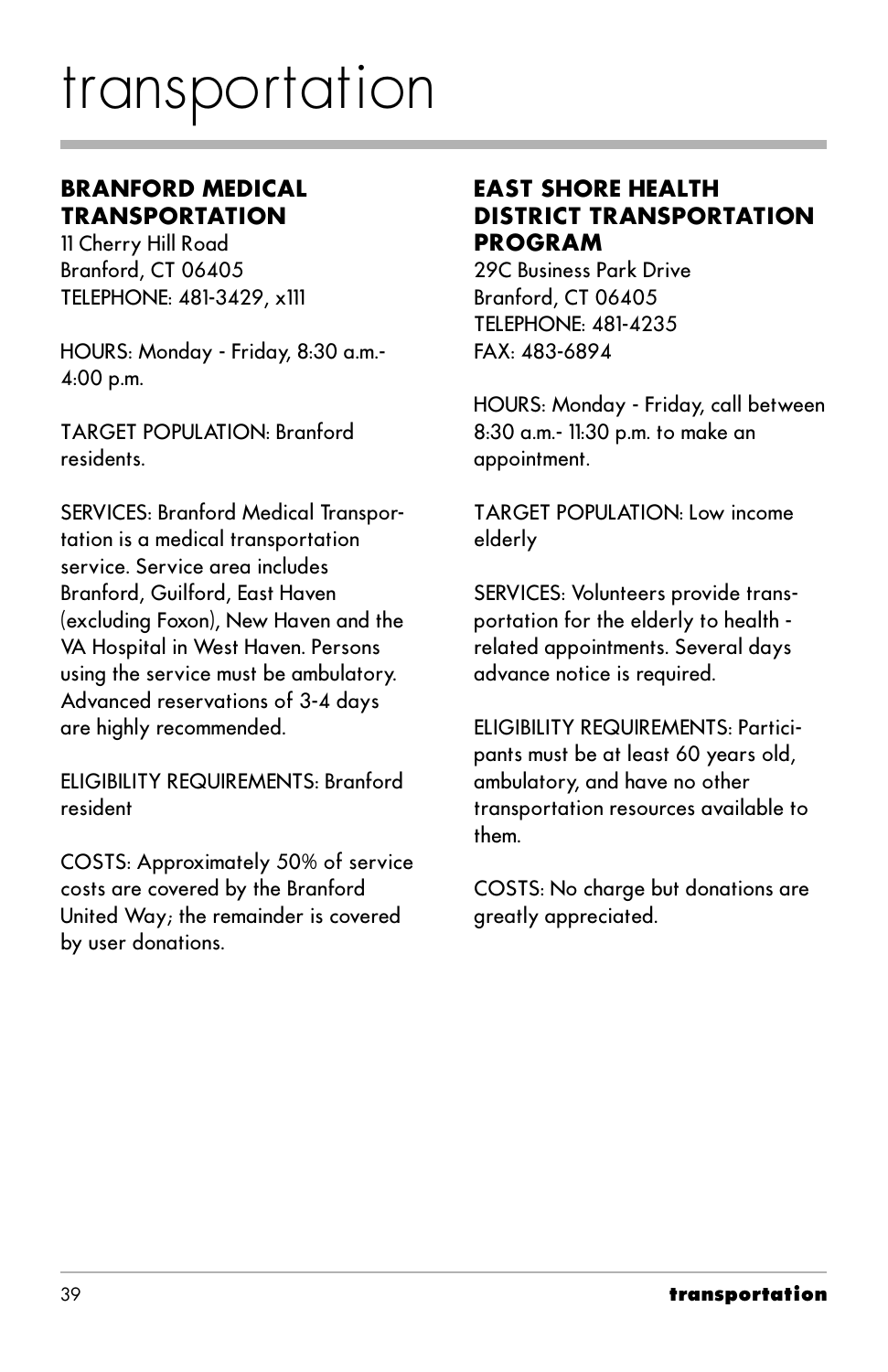#### **GREATER NEW HAVEN TRANSIT DISTRICT/ MY RIDE**

2319 Whitney Avenue Hamden, CT 06518 TELEPHONE: 288-6282 To reserve, change or cancel a ride: 288-6643.

HOURS: Seven days a week, 5:30 a.m.- 11:30 p.m.

TARGET POPULATION: Permanently or temporarily disabled persons who are unable to use the fixed route bus service; elderly 70+.

SERVICES: The Greater New Haven Transit District provides ADA paratransit service for the disabled in 19 towns in the greater New Haven area and Dial-A-Ride service for seniors who are seventy or older in the nine member towns of the transit district including Branford.

ELIGIBILITY REQUIREMENTS: Disabled persons and seniors wishing to use this service must fill out an application form.

COSTS: \$2.00 per ride. Children under 6 and personal care assistants ride free.

#### **ADDITIONAL TRANSPORTATION RESOURCES**

#### **HANDICAP PARKING PERMITS**

TELEPHONE: 481-3429, ask Transportation Coordinator for a permit application

Handicap parking permits are available to persons who complete the required special parking permit application form including physician's or optometrist's certification of impairment.

#### **CAR POOLING/ COMMUTER BUS INFORMATION**

TELEPHONE: 1-800-255-7433

#### **CT TRANSIT BUS INFORMATION** TELEPHONE: 624-0151

METRO NORTH (Local trains - New York to New Haven): 1-800-638-7646

SHORELINE EAST (Local trains - New Haven to New London): 1-800-255- 7433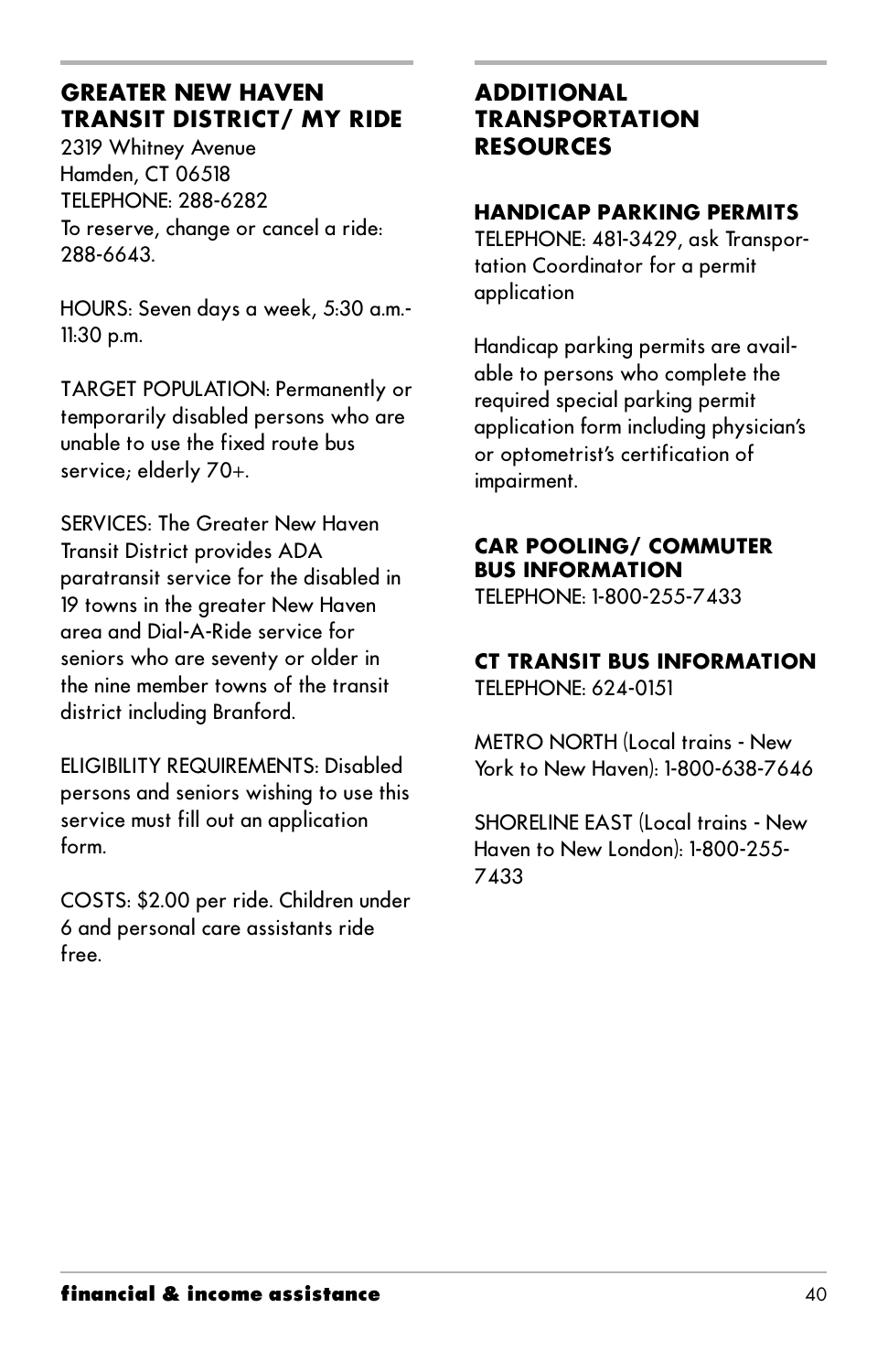### financial & income assistance

#### **BRANFORD SOCIAL SERVICES**

342 Harbor Street Branford, CT 06405 TELEPHONE: 488-5404 FAX: 483-7727

HOURS: Monday - Friday, 9 a.m.- 1 p.m., 2 p.m. - 5 p.m.

TARGET POPULATION: People in need of social services.

SERVICES: Branford Social Services provides limited financial assistance for people who do not have sufficient resources to meet their living expenses and people who cannot get immediate financial help from SAGA or AFDC.

ELIGIBILITY REQUIREMENTS: Must be a Branford resident. Possible means testing.

COSTS: None

#### **ADDITIONAL FINANCIAL RESOURCES**

#### **CARE 4 KIDS**

TELEPHONE: 1-888-214-KIDS (5437) WEBSITE: www.care4kids.org

Sponsored by Connecticut's Department of Social Services, Care 4 Kids helps low to moderate income families in Connecticut pay for child care costs. To participate in the program, families must live in Connecticut; be working or attending a temporary family cash assistance (Jobs First) approved education or training activity; and meet the program's income requirements. Children must be under age 13, or if the child has special needs, be under age 19. Providers must be licensed by the CT Department of Public Health (unless exempt from licensing); be a relative, like a grandparent; or take care of the child in the child's home.

#### **CONNPACE**

TELEPHONE: 1-800-423-5026

ConnPace helps low income and under or uninsured seniors and disabled persons to pay for certain prescription drugs.

#### **CONSUMER CREDIT COUNSELING SERVICE** TELEPHONE: 1-800-208-2227

This organization provides confidential counseling on budgeting and money management. Their Debt Management Program negotiates with creditors on behalf of clients to establish payment plans. The Agency is HUD-certified to handle mortgage delinquencies to prevent foreclosures and is AARPcertified for reverse mortgage counseling.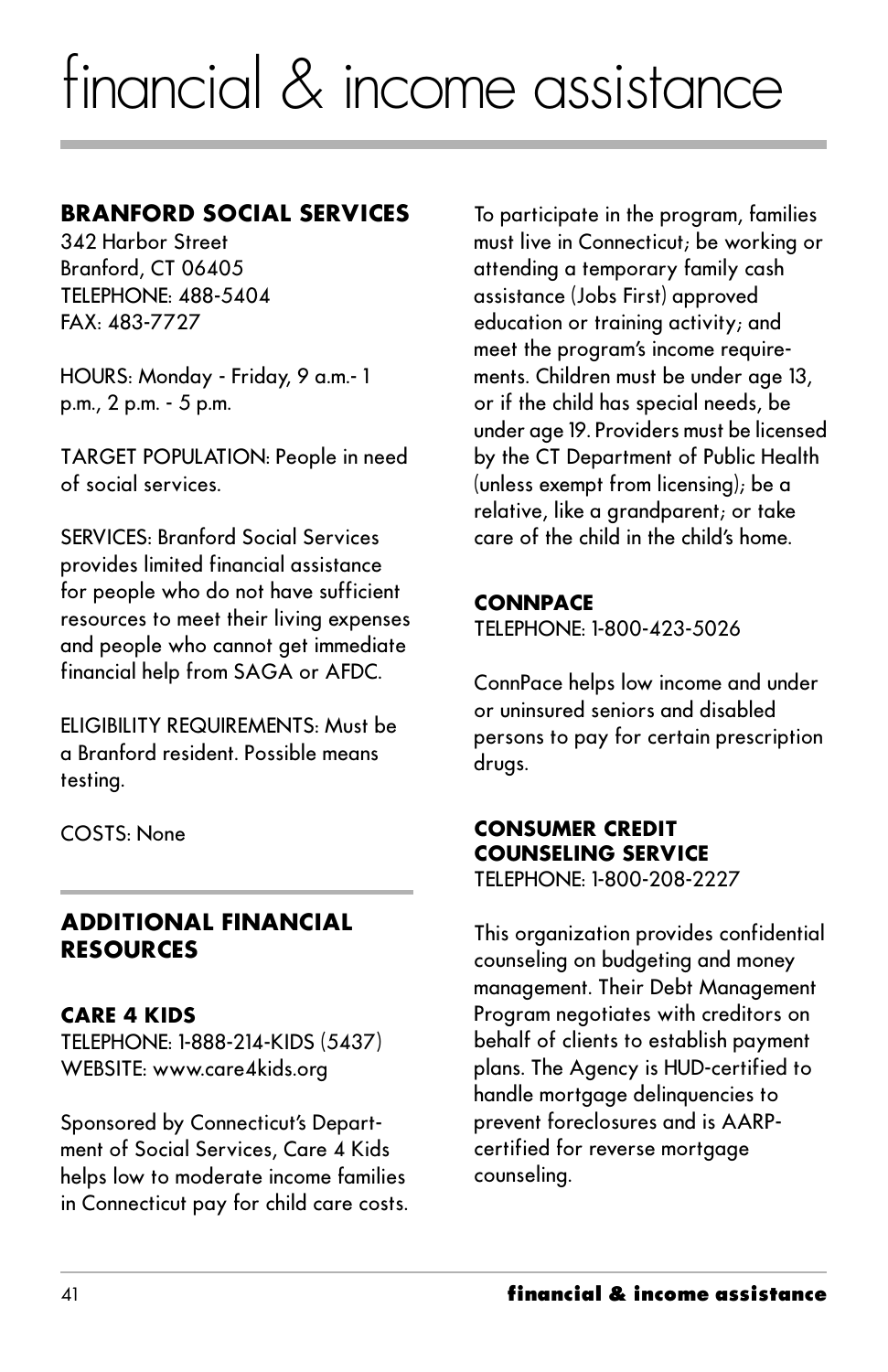#### **JOEY CHILDREN'S FUND OF BRANFORD (JCFB)**

TELEPHONE: 481-3622

The purpose of JCFB is to provide financial assistance and support to Branford families who have acute or chronically ill children. The Fund offers assistance in paying non-reimbursed medical expenses and offers a comprehensive support network.

Please see primary listing under Health/Medical.

#### **SALVATION ARMY**

TELEPHONE: 488-5404/488-4248 FAX: 483-7727

The Salvation Army provides emergency assistance to the needy and does community outreach through the Branford Social Services Department.

#### **SOLDIERS, SAILORS AND MARINE FUND**

TELEPHONE: 488-8874, local representative, 488-9253, American Legion Post #83

This fund provides temporary assistance to those low income veterans and their families who demonstrate need for food, clothing, medical aid, shelter, utility bills and temporary financial service.

### energy assistance

#### **FUEL ASSISTANCE**

Canoe Brook Center TELEPHONE: 481-3429, x114

This program provides payments to fuel vendors and utility companies for income eligible families in order to offset the high cost of winter heating. Its weatherization program installs energy conservation measures and instructs families in ways they can save energy on their own.

#### **NORTHEAST UTILITIES MATCHING PAYMENT PLAN** TELEPHONE: 1-800-286-5844

Helps low income customers who have electricity as their primary heating source to maintain year round service and pay delinquent balance by awarding credits down to a zero balance. To participate, customers must pay their agreed upon budget bill each month and qualify for state fuel assistance programs.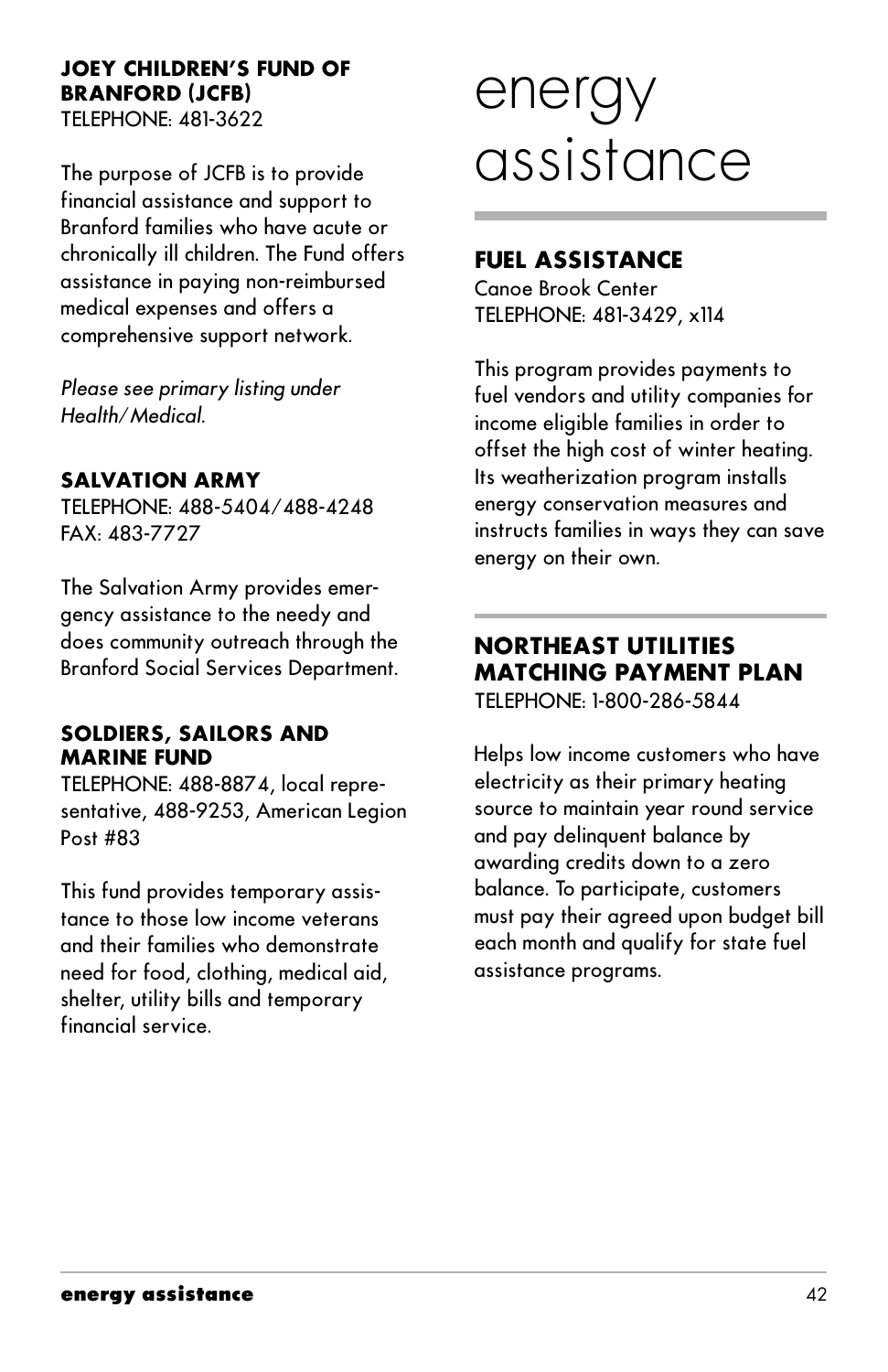#### **SOUTHERN CONNECTICUT GAS THREE-WAY PAYMENT PLAN**

TELEPHONE: 1-800-659-8299

Income eligible customers maintain year round service and pay down a delinquent balance. The program doubles all monies paid by the customer and state energy assistance programs.

#### **UNITED WAY OPERATION FUEL**

TELEPHONE: 488-3322

The United Way Fuel Bank program assists Branford residents who lack financial resources to pay their household fuel, electric or gas bills.

## legal aid

#### **COMMUNITY MEDIATION**

TELEPHONE: 782-3500

This group provides trained volunteer mediators and other resources to resolve disputes between individuals, groups and communities. Specific programs include the Eviction Prevention Program, Housing Mediation and Rent Bank Program. Community Mediation also offers education and training sessions.

#### **JEROME N. FRANK LEGAL SERVICES ORGANIZATION** TELEPHONE: 432-4800

This organization links Yale students with individuals in need of legal help who cannot afford private attorneys.

#### **NEW HAVEN LEGAL ASSISTANCE**

TELEPHONE: 946-4811

This association provides free legal advice, brief service and representation to individuals and groups unable to engage legal counsel because of limited income, age, disability, discrimination and other barriers.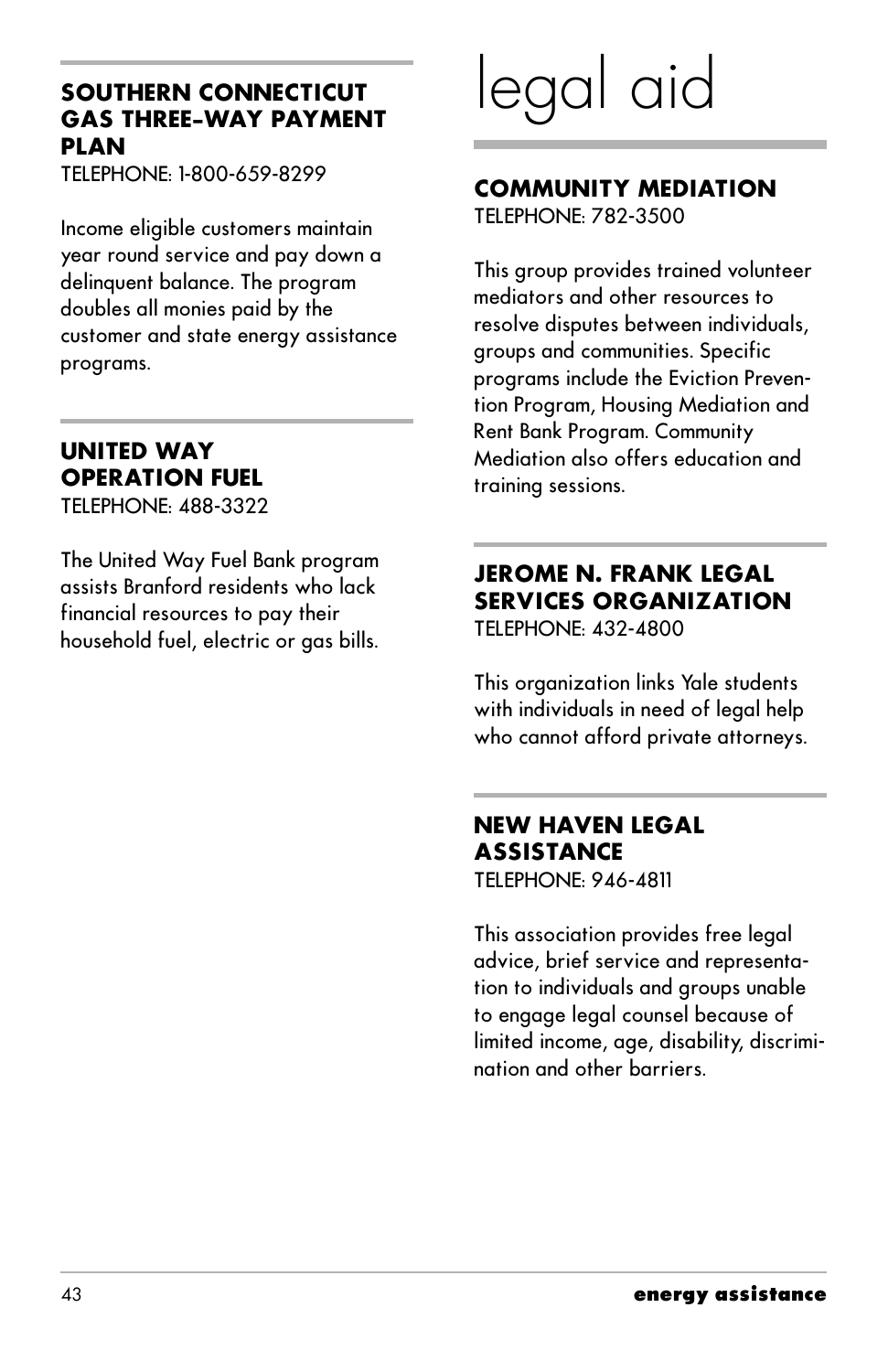### literacy & language assistance

#### **BRANFORD FAMILY RESOURCE CENTER**

TELEPHONE: 315-3799

The Family Resource Center sponsors the Raising Readers Program which helps families teach their children to read. The Center also sponsors a Parents Book Club.

Please see primary listing under Youth.

#### **EAST SHORE REGION ADULT & CONTINUING EDUCATION (ERACE)**

185 East Main Street Branford CT 06405 TELEPHONE: 488-5693 FAX: 315-5149 WEBSITE: www.erace-adulted.org HOURS: evening classes

TARGET POPULATION: Branford residents and residents of the cooperating towns as well as those who are employed in these towns.

SERVICES: Branford is the provider of state mandated adult education programs and services for the fivetown region know as ERACE. Classes offered include English as a Second Language, Americanization/Citizenship, Adult Basic Education (fundamentals of reading, writing and arithmetic), G.E.D. (High School Equivalency) Test Preparation, High School Diploma Completion and career counseling services.

COSTS: none.

#### **READ TO GROW, INC.**

53 School Ground Road, Unit 3 Branford, CT 06405 TELEPHONE: 488-6800

A non-profit program that takes donations of used books in good condition and distributes them to needy families.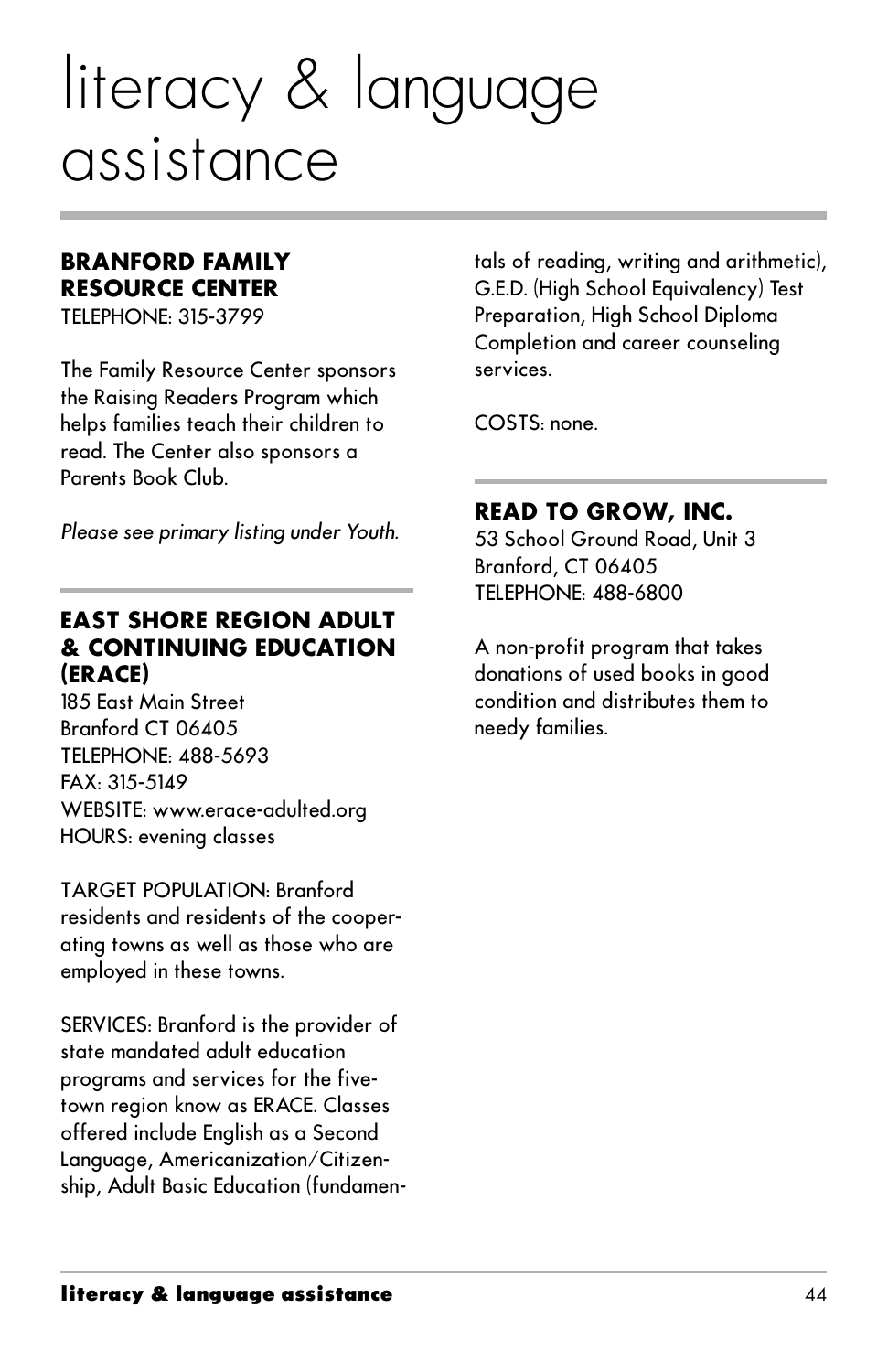### employment assistance

#### **CT WORKS CENTER**

37 Marne Street Hamden, CT 06514 TELEPHONE: (203) 859-3200

HOURS: Monday - Friday, 8:00 a.m. to 4:30 p.m.; Career Center closes at 4:00 p.m. TARGET POPULATION: People in need of employment assistance.

SERVICES: As part of the statewide Connecticut Works initiative, the Center in Hamden offers a variety of employment-related services including unemployment insurance claims; computerized job listings; career counseling; résumé preparation; development of interviewing skills; onsite employer recruitment; specialized free workshops; training program referrals; assessment, testing and career guidance assistance; computerized job matching; veterans' job services; title III certification for dislocated workers; and jobs first program for welfare-to-work clients.

ELIGIBILITY REQUIREMENTS: Must be a Connecticut resident.

COSTS: None

#### **VOLUNTEER OPPORTUNITIES**

Many of the organizations listed in this Resource Guide depend on the support of volunteers to deliver programs and services to their clients. If any of these service providers have been of help or are of particular concern to you or someone you care about, please consider volunteering your assistance. Working together to care for those less fortunate than ourselves, we can ensure that Branford remains a wonderful community in which to live and raise a family.

"Without a sense of caring, there can be no sense of community."

- Anthony J. D'Angelo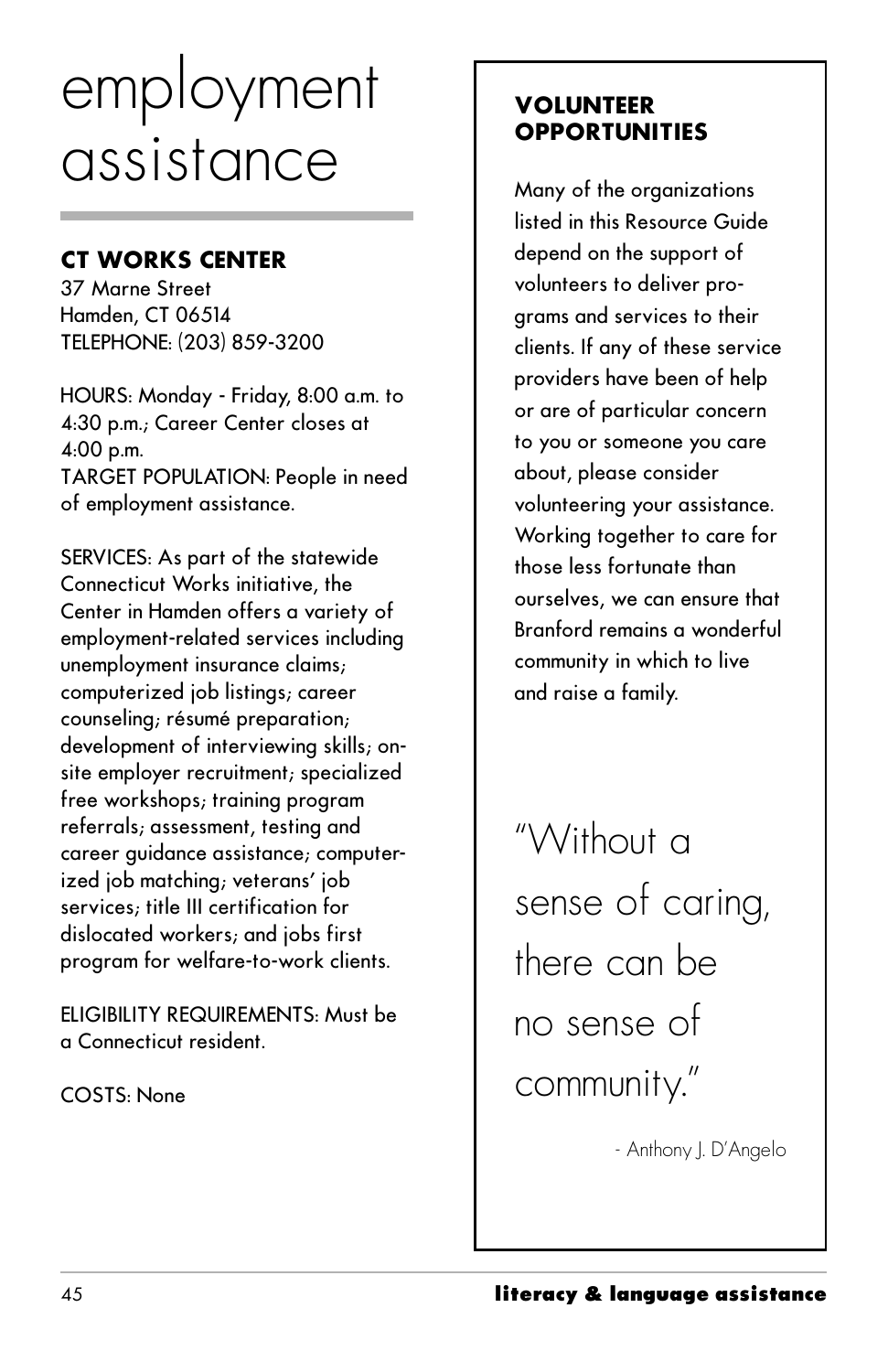### index

**COL** 

| <b>Battered Women/Domestic</b>                        |  |
|-------------------------------------------------------|--|
| Violence Program  20                                  |  |
|                                                       |  |
| Branford Counseling Center  19                        |  |
| Branford Day Care Center, Inc.  23                    |  |
| Branford Food Council  12                             |  |
| Branford Homeless Information  10                     |  |
| Branford Housing Authority  19                        |  |
| Branford Medical Transportation  39                   |  |
| Branford Public Schools  23                           |  |
| Branford Recreation Department  24                    |  |
| Branford School Age Child Care                        |  |
|                                                       |  |
| Branford Social Services  41                          |  |
| Canoe Brook Center  30                                |  |
| Canoe Brook Center Health Clinic  17                  |  |
| Car Pooling/ Commuter Bus                             |  |
|                                                       |  |
|                                                       |  |
| Caregivers Support Network 31                         |  |
| Carrie P. Chandler Housing                            |  |
|                                                       |  |
| Child Development Infoline 26                         |  |
| Commission on the Deaf                                |  |
| and Hearing Impaired  37                              |  |
| Community Dining Room  13                             |  |
| Community Mediation  43                               |  |
| <b>Connecticut Department</b>                         |  |
| of Veterans Affairs  35                               |  |
| <b>Connecticut Homecare</b><br>Program for Elders  31 |  |
|                                                       |  |

| Connecticut Hospice  17                                         |
|-----------------------------------------------------------------|
| Connecticut Services for the Blind  37                          |
| Connecticut Special Olympics 37                                 |
| <b>Connecticut Statewide</b>                                    |
| Respite Care Program  32                                        |
| Connecticut Trails Council of Girl                              |
|                                                                 |
| <b>Connecticut Yankee Council</b>                               |
| Boy Scouts of America  27                                       |
|                                                                 |
| <b>Consumer Credit Counseling</b>                               |
| Consumer Law Project for Elders  32                             |
| <b>Coordinating Council for</b>                                 |
|                                                                 |
| CT Transit Bus Information  40                                  |
|                                                                 |
| Department of Children and                                      |
| Families - Careline  21                                         |
| Department of Children and Families -                           |
|                                                                 |
|                                                                 |
| East Shore Region Adult &                                       |
| Continuing Education (ERACE)  44                                |
| East Shore Health District Health                               |
|                                                                 |
| <b>East Shore Health District</b><br>Transportation Program  39 |
| Easter Seal Rehabilitation Center  37                           |
| Elder Locator Hotline  32                                       |
| Elderly Nutrition Program  13                                   |
|                                                                 |
| Family Resource Center  25                                      |
|                                                                 |
|                                                                 |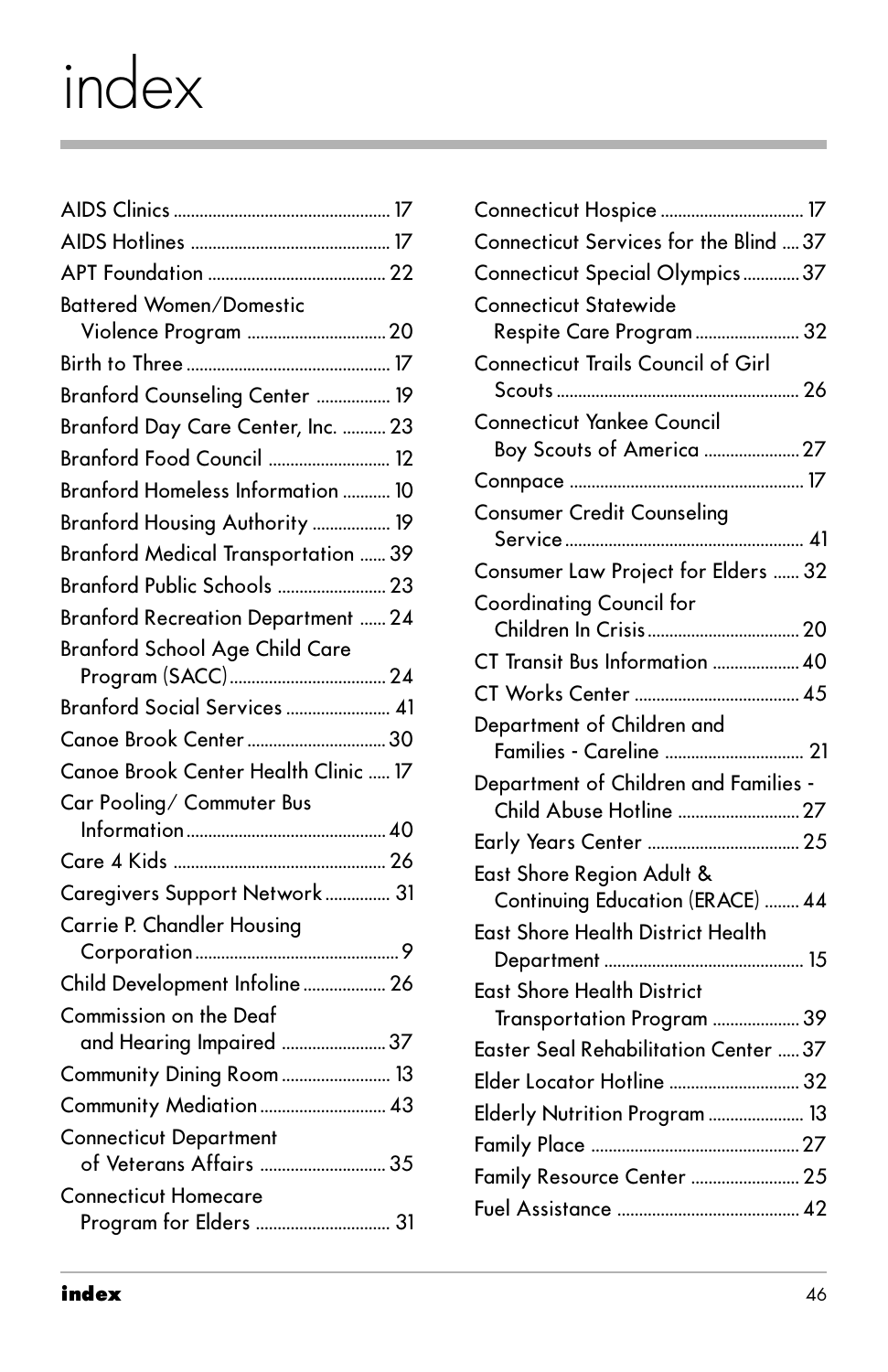| Geriatric Assessment Programs  32       |
|-----------------------------------------|
| <b>Greater New Haven Transit</b>        |
| District/ My Ride  40                   |
| Handicap Parking Permits  40            |
| Harbor Health Services  19              |
| <b>Harbor Health Services</b>           |
| Homemaker Thrift Shop  14               |
|                                         |
| Hospital/University Counseling          |
|                                         |
| Husky Health Insurance Program  18      |
|                                         |
| Interfaith Volunteer Caregivers  33     |
| Jerome N. Frank Legal Services          |
|                                         |
| Joey Children's Fund of                 |
|                                         |
| John B. Sliney House  10                |
|                                         |
| La Leche League of Branford  29         |
| Liberty Community Services  11          |
|                                         |
| New Haven Area Shelters  11             |
| New Haven Legal Assistance  43          |
| Northeast Utilities Matching            |
|                                         |
|                                         |
| Parents Available to Help (PATH)  18    |
| Problem Gambling Services  21           |
| Protective Services for the Elderly  21 |
|                                         |
|                                         |
|                                         |
| Salvation Army, Camp Connri  28         |
| Sarah Seneca Residential                |
|                                         |
| Sarah Tuxis Residential Services  36    |